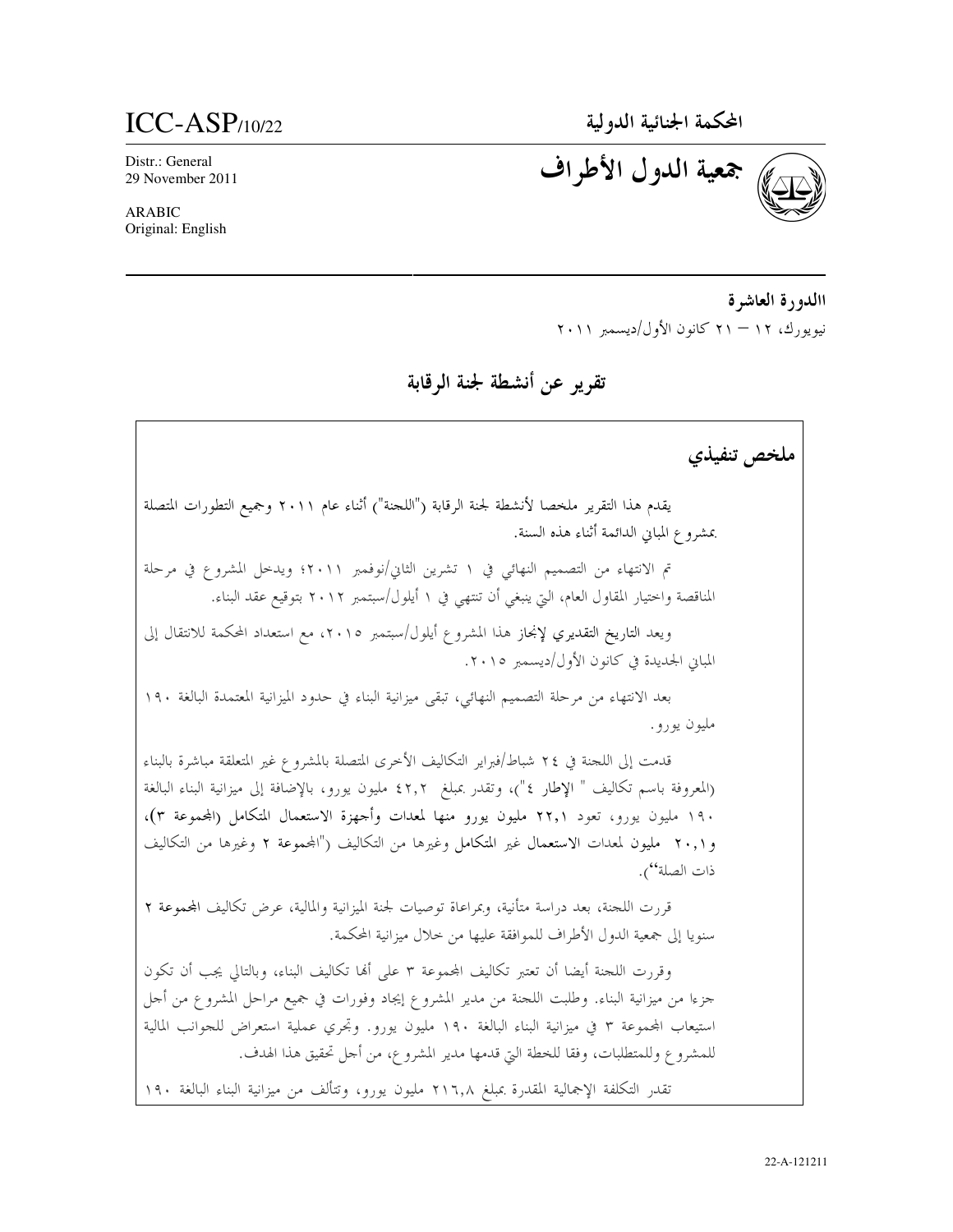مليون يورو (بما في ذلك المجموعة ٣)، ونفقات ميزانية المحكمة المتعلقة بالمباني الدائمة (بما في ذلك تكاليف المحموعة ٢ وغيرها) وتبلغ ٢٦٫٨ مليون يورو ضمن سياق المشروع. وافقت اللجنة على الهيكل الجديد للمشروع (المرفق الثامن)، الذي يحدد ويمكّن مدير واحد للمشروع بمنحه القيادة الاستراتيجية وصنع القرار والإدارة الشاملة للمشروع. وقد تولى مدير المشروع الجديد مسؤولياته في ٢٠ حزيران/يونيو ٢٠١١. ويرد مشروع قرار بشأن المباني الدائمة للنظر فيه من قبل الجمعية، ويتضمن تشكيل اللجنة الجديد، في المرفق التاسع لهذا التقرير.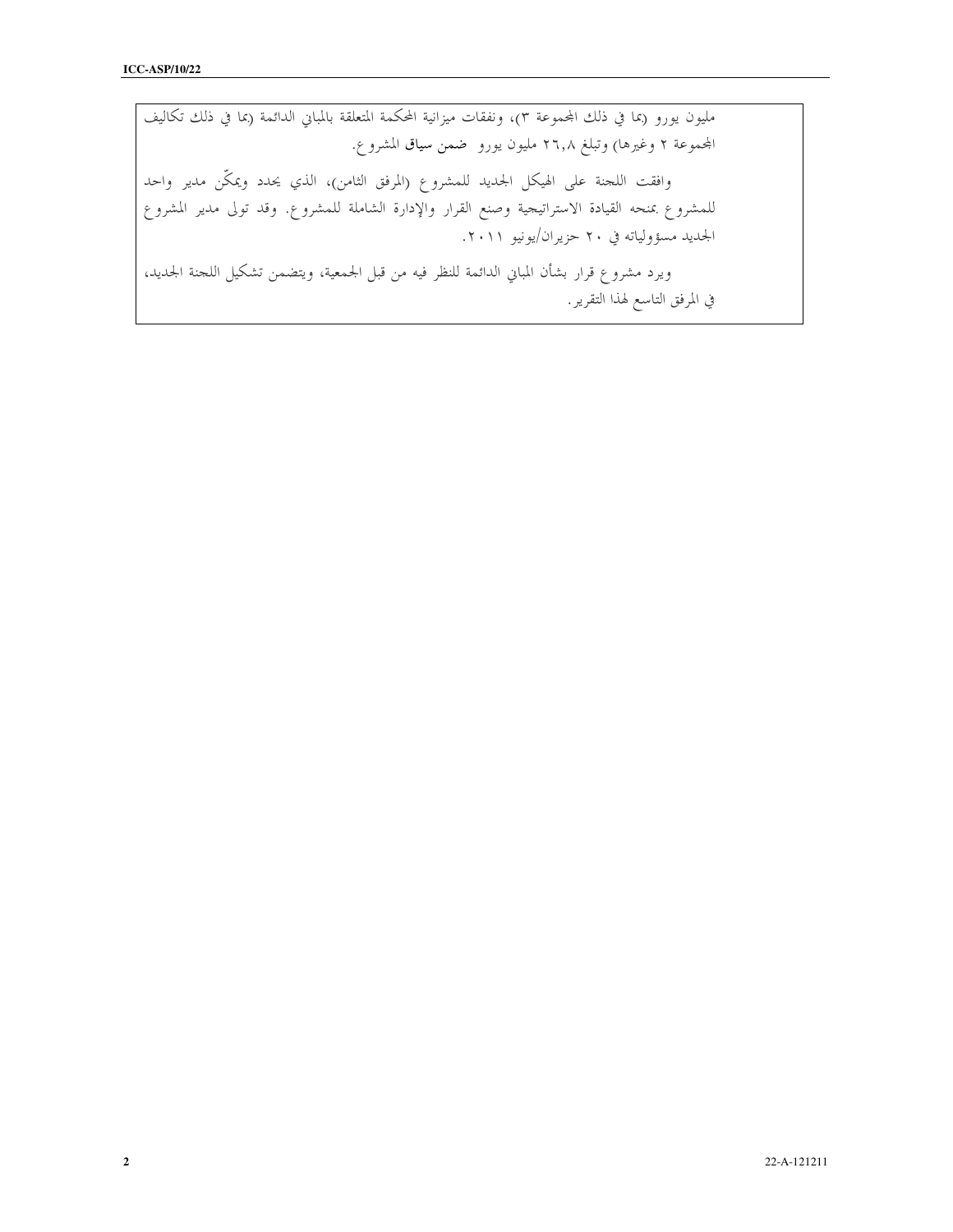المحتويات

| $-1$                                                                             |
|----------------------------------------------------------------------------------|
| $-\tau$                                                                          |
|                                                                                  |
| $-\xi$                                                                           |
| التصميم النهائي الإيجابي وعملية المناقصة لاختيار المقاول العام ٨<br>$-\circ$     |
| $-7$                                                                             |
|                                                                                  |
| $-1$                                                                             |
|                                                                                  |
| (أ)     عناصر المجموعة ٣ – ميزانية البناء  ١٢                                    |
| (ب) عناصر المجموعة ٣ وتكاليف أخرى— ميزانية المحكمة  ١٤                           |
|                                                                                  |
| $-1$                                                                             |
| عملية تخفيض التكاليف من أحل استيعاب المحموعة ٣ في ميزانية<br>$-\tau$             |
|                                                                                  |
| $-\tau$                                                                          |
| $-\epsilon$                                                                      |
| النفقات والميزانية المتوقعة في ميزانية المحكمة  ١٨<br>ہ –                        |
| مجموع تكاليف المشروع: ميزانية البناء+ميزانية المحكمة (المباني<br>$-\mathfrak{r}$ |
|                                                                                  |
|                                                                                  |
|                                                                                  |
|                                                                                  |
|                                                                                  |
|                                                                                  |
|                                                                                  |
|                                                                                  |
|                                                                                  |
|                                                                                  |
|                                                                                  |
|                                                                                  |
|                                                                                  |

ا الصفحة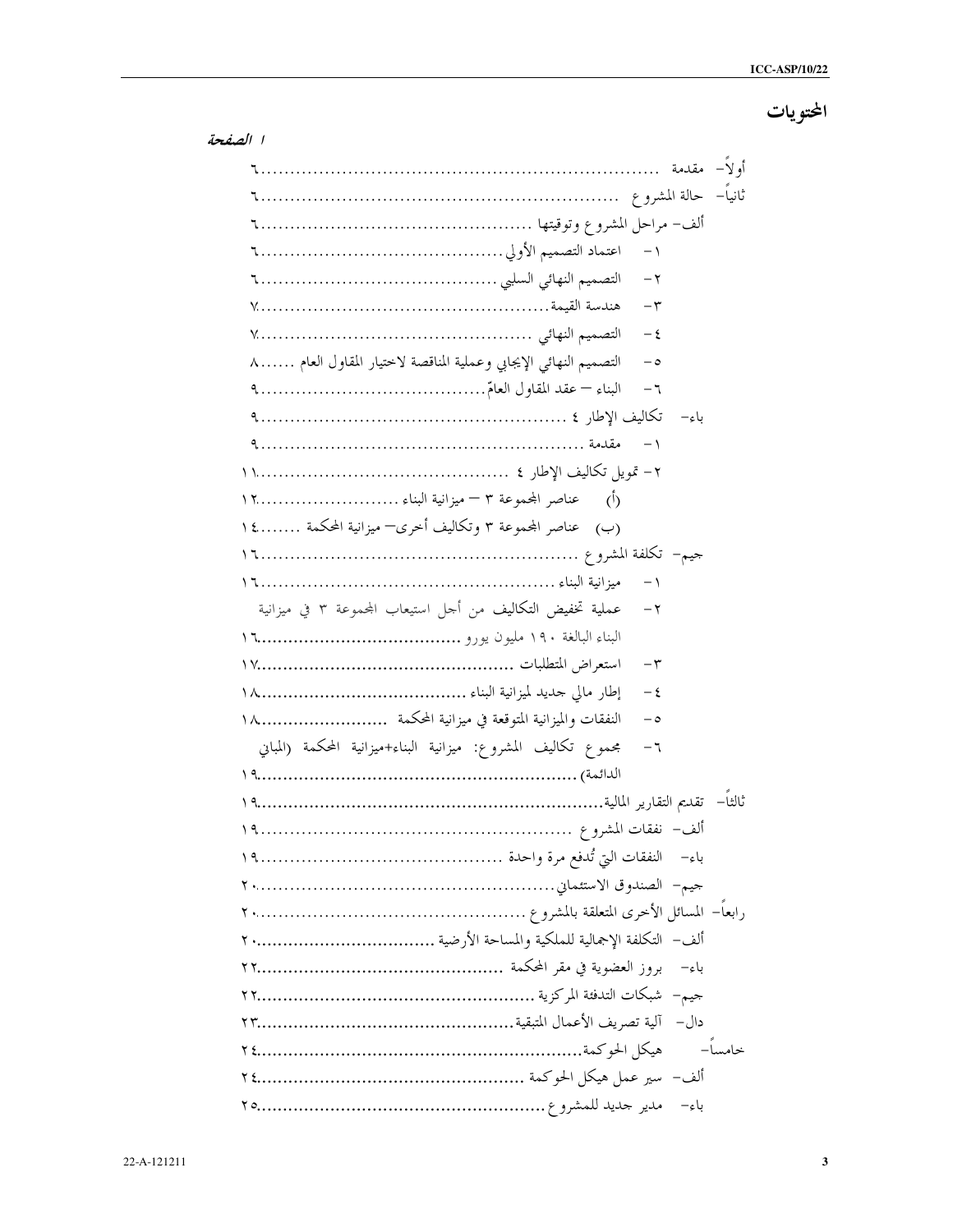| جيم–  وضع استراتيجية شاملة للشراء والتمويل في أثناء مرحلة البناء ٢٥                    |  |
|----------------------------------------------------------------------------------------|--|
|                                                                                        |  |
| سابعاً– التبرعات<br>$\mathbf{y}$ $\mathbf{y}$                                          |  |
| ثامناً–  مشروع قرار بشأن المباني الجديدة<br><b>Y</b> Y                                 |  |
| تاسعاً– عضوية اللجنة<br>$\mathbf{Y} \mathbf{V}$                                        |  |
|                                                                                        |  |
|                                                                                        |  |
| المرفق الثالث: النفقات والميزانيات المتوقعة للبرنامج الرئيسي السابع–١ والبرنامج الفرعي |  |
|                                                                                        |  |
|                                                                                        |  |
| المرفق الخامس: نفقات المباني الدائمة للفترة من ٢٠٠٨ إلى ٢٠١١، حتى ١٨ تشرين             |  |
|                                                                                        |  |
| المرفق السادس: حالة التسديد دفعة واحدة، حتى ١٨ تشرين الثاني/نوفمبر ٢٠١١ (باليورو)٣٤    |  |
| المرفق السابع:  التدفق النقدي والتسديد دفعة واحدة حتى ١٨ تشرين الثاني/نوفمبر ٣٦ ٢٠١١   |  |
|                                                                                        |  |
|                                                                                        |  |

## أولا— مقدمة

١– أنشأت جمعية الدول الأطراف، في دورقما السادسة المعقودة في تشرين الثاني/نوفمبر — كانون الأول/ديسمبر ٢٠٠٧، لجنة رقابة تابعة للدول الأطراف (يشار إليها فيما بعد بـ "اللجنة") باعتبارها هيئة فرعية تابعة للجمعية لتوفير الرقابة الإستراتيجية بشأن مشروع المباني الدائمة وفقا للمرفق الثاني بالقرار ICC-ASP/6/Res.1.

٢- ويقدم هذا التقرير وفقا للقرار ICC-ASP/6/Res.1، المرفق الثاني، الفقرة ١٥، التي تنص على أن تقدم لجنة الرقابة تقارير منتظمة عن الحالة إلى المكتب وأن تحيل مشاريع القرارات أو المعلومات إلى الجمعية عن طريق المكتب.

٣- وعقدت اللجنة منذ الدورة التاسعة للجمعية، سبعة احتماعات برئاسة السيّد مارتن ستراب (سويسرا)، في ١٥ كانون الأول/ديسمبر ٢٠١٠، و١٢ و٢٦ كانون الثاني/يناير، و٢٤ شباط/فبراير، و ۳۰ آذار/مارس، و۷ نیسان/أبریل و۱۸ أیار/مایو ۲۰۱۱. وبعد رحیل السید ستراب، منذ شهر حزيران/يونيو ٢٠١١، انتخبت اللجنة السيد روبرتو بيليلي ليكون رئيساً. وعقدت اللجنة ١١

<sup>(</sup>١) الوثائق الرسمية لجمعية الدول الأطراف في نظام روما الأساسي للمحكمة الجنائية الدولية، الدورة السادسة، نيويورك، ٣٠ تشرين الثاني/نوفِمبر - ١٤ كانون الأول/ديسمبر ٢٠٠٧ (ICC-ASP/6/20)، المجلد الأول، الجزء الثالث، القرار -ICC ASP/6Res.1، الفقرة ٥ والمرفق الثاني.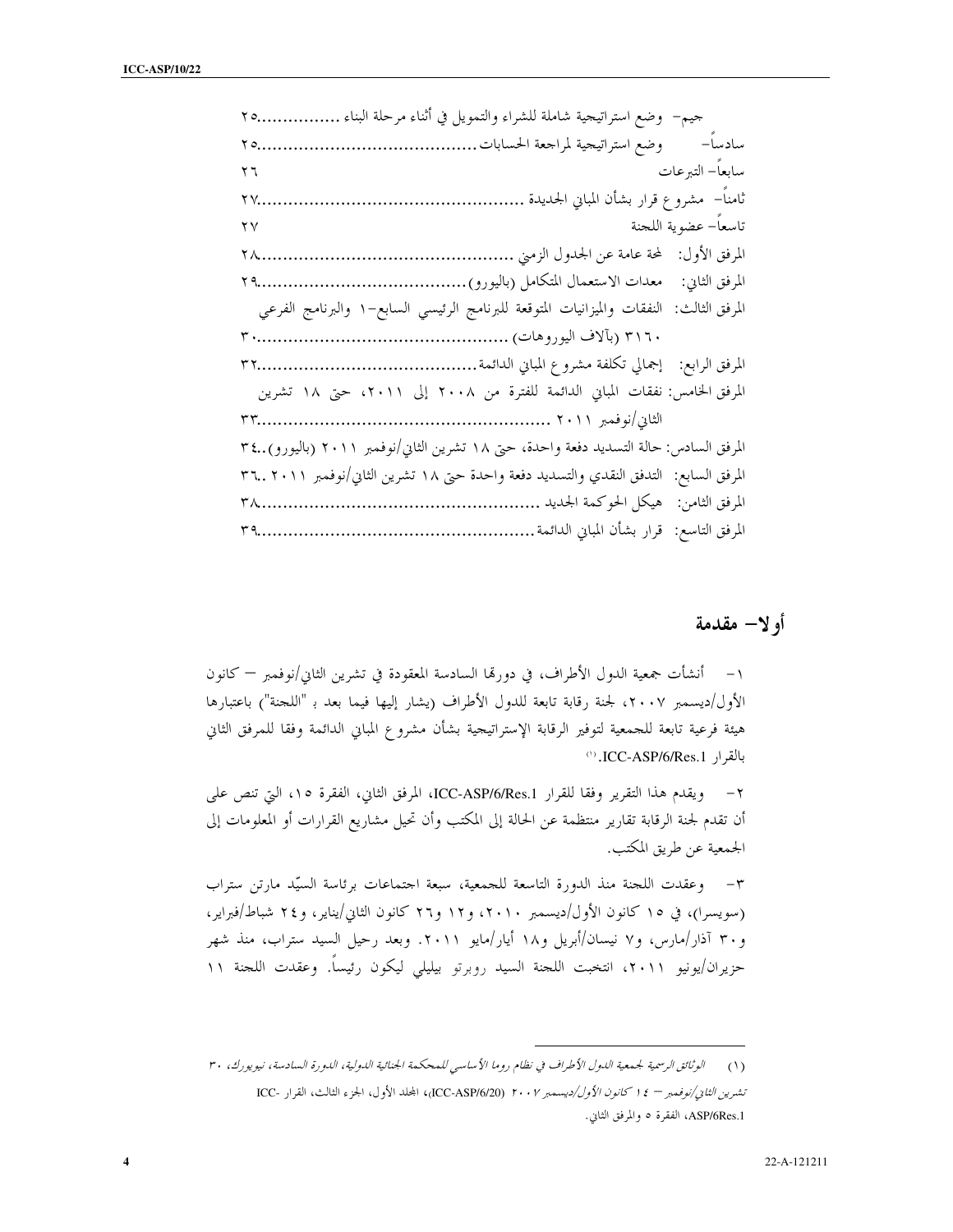احتماعاً إضافيا في ٨ حزيران/يونيو، وفي ٦ و٢٧ تموز/يوليو، و١٦ آب/أغسطس، و٧ و٢٢ أيلول/سبتمبر، و١٣ تشرين/أكتوبر، و٢ و٩ و٢١ و٢٨ تشرين الثاني/نوفمبر. ٤- وأطلع السيد مارتن ستراب الفريق العامل في لاهاي، في احتماعه الثالث الذي عقد في ١١ أيار/مايو ٢٠١١، على التطورات الجديدة المتعلقة بالمشروع. وأطلع السيد روبرتو بيليلي الفريق العامل في لاهاي، في احتماعيه الرابع والخامس، في ٧ تموز/يوليو و٨ أيلول/سبتمبر ٢٠١١، على التوالي، وخلال اجتماع غير رسمي في ١٨ تشرين الأول/أكتوبر ٢٠١١. وقد أُرسِلت تقارير مرحلية عن أعمال اللجنة إلى احتماعات المكتب، التي عقدت في ٥ نيسان/أبريل ٢٠١١ و ١٢ تموز/يوليو.

## ثانيا– حالة المشروع

### ألف– مراحل المشروع وتوقيتها<sup>(٢)</sup>

### ١- اعتماد التصميم الأولى

وافقت لجنة الرقابة على التصميم الأولى للمشروع، ويعد هذا نقطة انطلاق للتصميم النهائي، في اجتماعها الرابع عشر في عام ٢٠١٠، الذي عقد في ٢٤ تشرين الثاني/نوفمبر ٢٠١٠، رهنا بعدد من الشروط لخفض تكلفة المشروع إلى المبلغ الوارد في الميزانية لهذه المرحلة من المشرو ع.<sup>(٣)</sup>

### ٢ – التصميم النهائي السلبي

مدير المشروع الجديد المرحلة الفرعية من "التصميم النهائي الناقص" التي كانت ضرورية لتنفيذ الشروط التي وضعتها اللحنة في احتماعها السابق. وأبلغ مدير المشروع لجنة الرقابة أن هذه المرحلة الفرعية، المنتهية في ١ شباط/فبراير ٢٠١١، سوف تتسبب في تأخير المشروع لمدة شهرين. لذا، سيقرر تسليم المبين في ١ أيلول/سبتمبر ٢٠١٥ بدلًا من ١ تموز/يوليو ٢٠١٥.

### ٣– هندسة القيمة

٧– في اجتماعها الأول المعقود في ١٢ كانون الثاني/يناير ٢٠١١، نظرت اللجنة في التغييرات التي يتعين اعتمادها قبل بدء مرحلة التصميم النهائي من أحل الحفاظ على المشرو ع في حدود الميزانية. وأبلغ مدير المشروع اللجنة، في احتماعها الثاني في عام ٢٠١١، الذي عقد يوم ٢٦ كانون الثاني/يناير ٢٠١١، أنه ينبغي تأجيل مرحلة التصميم النهائي إلى موعد لاحق، ويرجع ذلك إلى كون التخفيضات في التكلفة المحددة لم تصل بعد إلى المستوى المستهدف. ووافقت اللجنة على توصية مدير المشروع للدخول في فمج من أعلى إلى أسفل فيما يخص "هندسة القيمة"، أي في سلسلة من التغييرات في التصميم، تتصل جميعها ببعضها البعض، من أجل تغيير وتحسين المفهوم مع جودة وظيفية أفضل، وتحقيق وفورات كبيرة في التكلفة (تصل إلى ٧ ملايين يورو).

انظر المرفق الأول  $(1)$ 

الفقرات ٢٠-٢٤ من الوثيقة ICC-ASP/9/28  $(5)$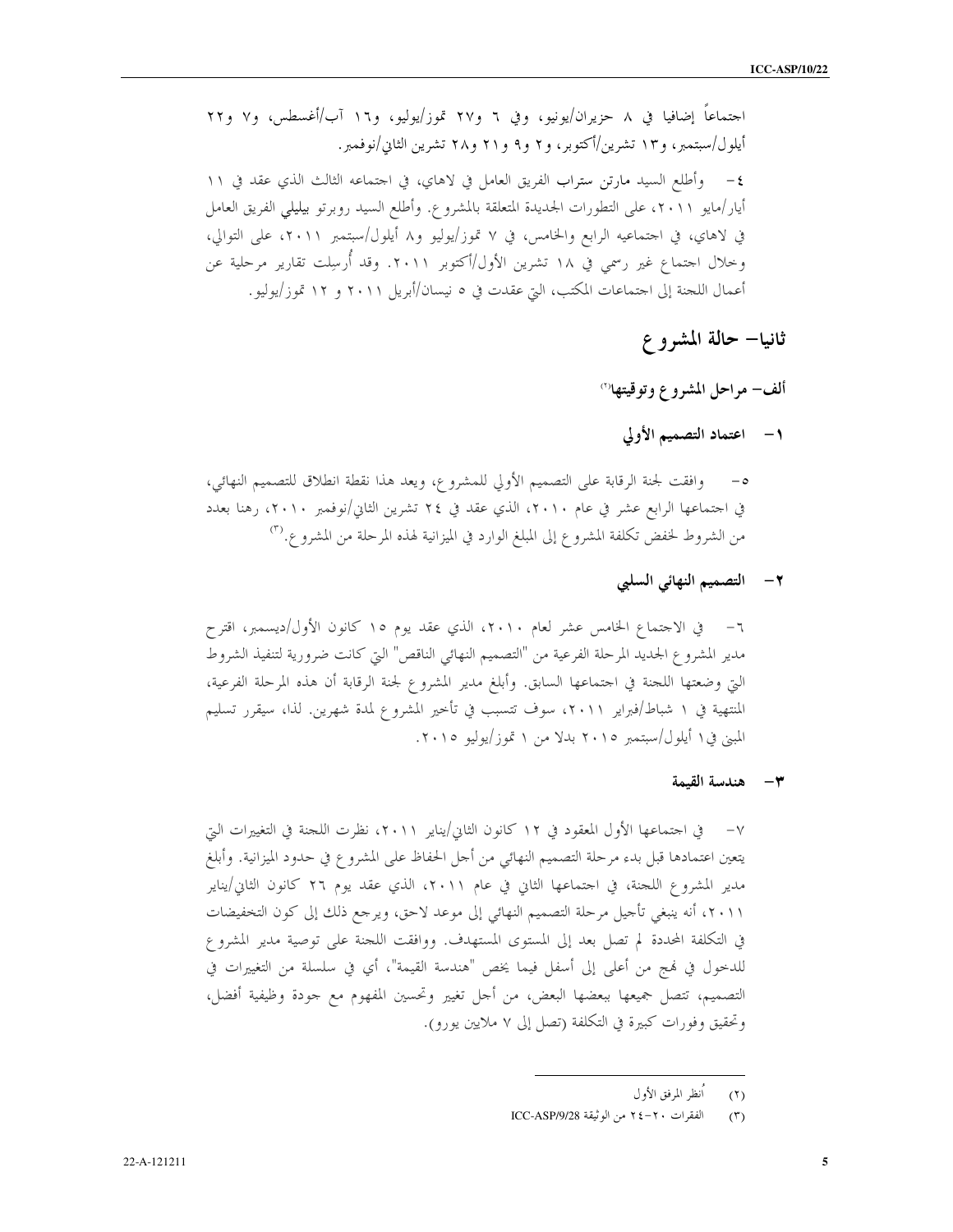٨– في اجتماعها الثالث، الذي عقد يوم ٢٤ شباط/فبراير ٢٠١١، وافقت اللجنة على هندسة القيمة التي اقترحها مدير المشروع وقررت مواصلة المناقشات حول الخصوصيات التقنية لمفهوم الأمن (المناقشات لا تزال مفتوحة بشأن هذا البند مما يشكل مخاطر مالية تصل إلى ١,٥ مليون يورو)، وغيرها من البنود لمدة شهر إضافي. وفي الجلسة نفسها، وافقت اللحنة أيضا على سلسلة من التغييرات في المشروع تتعلق بالبنود الاستثنائية، التي حققت وفورات أخرى أو أكثر صلاحية في التصميم. ٩ – كانت التغييرات التيّ أدخِلت بمندسة القيمة تتعلق ببناء موقف للسيارات على قطعة الأرض، ورفع المبني، ونقل مأرب الدراجات أمام المبني، ووضع هبوط آمن في نفق الخروج مع مدخل من شارع آلكمادلان أقرب إلى برج المحكمة، ونقل مسافات النزول في البناية إلى الطابق السفلي والطابق

الأرضى، والاستعاضة عن كتلة المؤتمر بمركز للاجتماعات، وتغيير مفهوم الأمن. ١٠– إضافة إلى ذلك، فقد أدخلت هندسة القيمة تغييرات تتعلق ببعض البنود الخاصة، مثل تقليص مساحة برج المحكمة، وتجميع المكاتب في الطابق الأول، وتفسير متطلبات تكنولوجيا الاتصالات/السمعي البصري، مع اتباع نمج عملي ومستدام في توفير الطاقة، والحد من الأثاث الخارجي، وإزالة اللوحات، واعتماد سيناريو جديد للتمديد.

١١– تعني عملية هندسة القيمة التمديد بشهرين إضافيين، مما كان مخططا أصلًا. ومع ذلك، لا يزال من المقرر تسليم المبني من قبل المقاول العام في ١ أيلول/سبتمبر ٢٠١٥، بما أن التأجيل لمدة شهرين إضافيين (شباط/فبراير وآذار/مارس ٢٠١١) سوف يمثل مرحلة التنفيذ نظرا لبساطة التصميم.

٤ – التصميم النهائي

١٢– في اجتماعها الثاني عشر الذي عقد في ٢٢ أيلول/سبتمبر ٢٠١١، قررت اللجنة اعتماد الجدول الزمني الجديد الذي اقترحه مدير المشروع، بما في ذلك فترة المفاوضات الجديدة بعد عملية المناقصة بغية الاستمرار في إيجاد وفورات. وسيتضمن الجدول الجديد أيضا تخصيص المزيد من الوقت لإنهاء التصميم النهائي.

١٣– تم الانتهاء من مرحلة التصميم النهائي التي بدأت في ١ نيسان/أبريل ٢٠١١، في ١ تشرين الثاني/نوفمبر ٢٠١١. وتمَّ عرض التصميم النهائي على اللحنة في ٩ تشرين الثاني/نوفمبر ٢٠١١، في اجتماعها الخامس عشر .

### ٥– التصميم النهائي الإيجابي وعملية المناقصة لاختيار المقاول العام

١٤ - بدأت مرحلة التصميم النهائي الإيجابي، مع بدء التحضير لعملية المناقصة، في ١ تشرين الثاني/نوفمبر ٢٠١١. خلال هذه المرحلة، يستمر تطوير التصميم النهائي لإعداد وثائق المناقصة. وستنتهي هذه المرحلة في شهر آذار/ مارس ٢٠١٢، وسوف تتداخل قليلا مع مرحلة المناقصة. ٥١– قدّم مسيّر المشروع عرضاً في الاحتماع الرابع عشر للحنة، التي عقد في ٢ تشرين الثاني/نوفمبر ٢٠١١، بناء على طلب التعبير عن الاهتمام وإجراء عملية مناقصة بشأن المقاول العام. وعرضت المراحل الثلاث لإجراء المناقصة والأهداف والجداول الزمنية الخاصة بكل منها؛ (أ) المرحلة ما قبل الاختيار، (ب) مرحلة رسوّ المناقصة، (ج) مرحلة التفاوض. وتمدف مرحلة ما قبل الاختيار إلى اختيار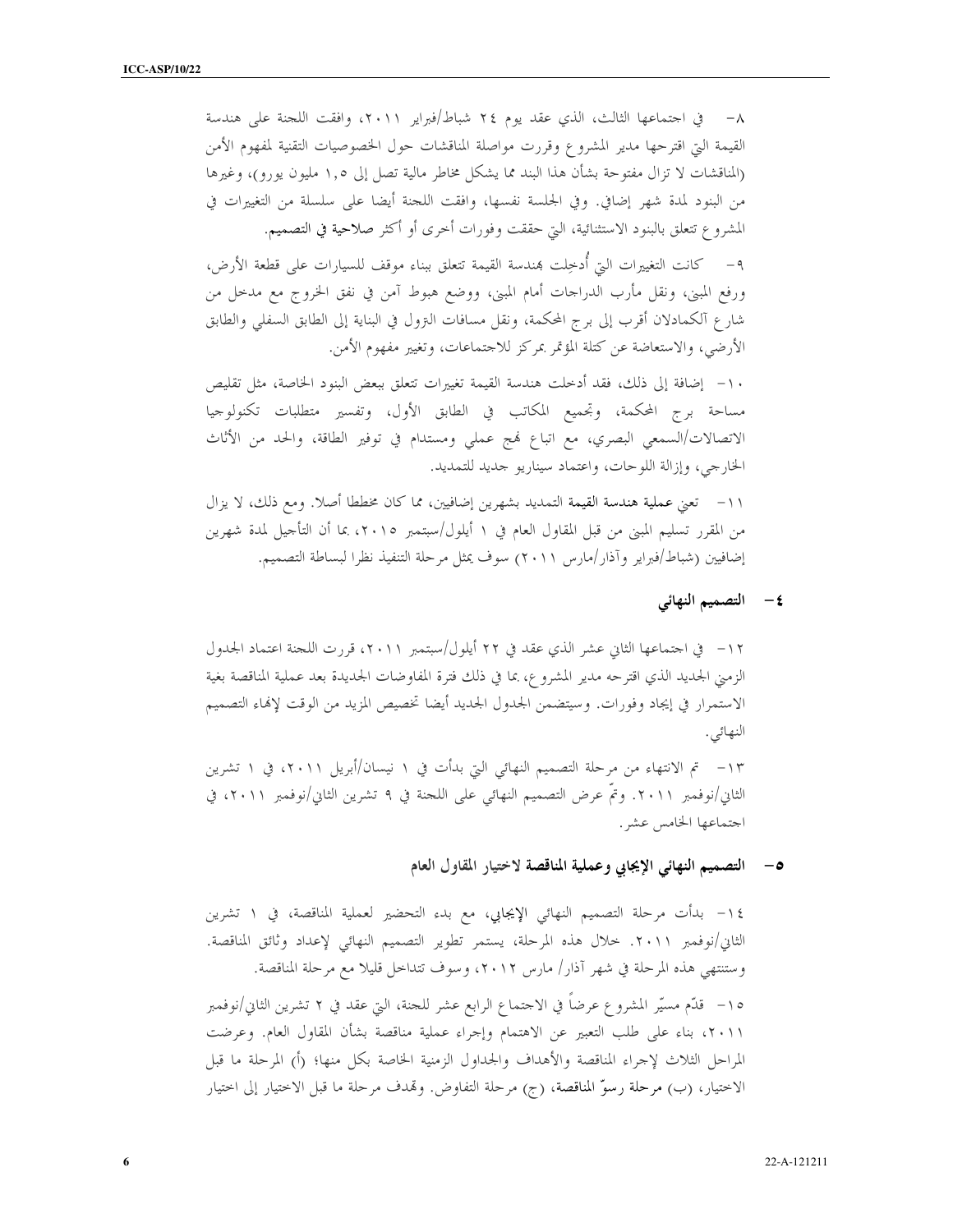مقدمي العروض الخمسة الأكثر مناسبة لتحقيق أهداف المشروع. ويكون فريق التقييم ويتألف من أصحاب المصلحة الرئيسيين في هذا المشروع، مسؤولاً عن الاختيار الأولى، مع مراعاة عدد من أسباب الاستبعاد، وبعض المتطلبات الدنيا، فضلاً عن مجموعة من معايير الاختيار، التقنية والنوعية.

١٦- وأشار مدير المشروع أن الخطر الرئيسي في تأجيل عملية المناقصة والجدول الزمني سيظهر في مرحلة رسوّ المناقصة، نظرا للوقت الضيق للغاية المتوقع بين تقديم المقترحات (أيار/مايو ٢٠١٢)، واختيار المقاول الذي تفضله لجنة الرقابة (في حزيران/يونيو ٢٠١٢).

١٧– في الاحتماع السادس عشر للجنة، المعقود في ٢١ تشرين الثاني/نوفمبر ٢٠١١، أوضح مدير المشروع بعض الأسئلة التي أثيرت في الجلسة السابقة. وقررت اللجنة دعوة المستشار القانوين للمشروع إلى احتماعها التالي، وذلك قبل الإعلان عن طلب التعبير عن الاهتمام.

١٨– بعد أن تلقت تأكيدات بشأن العملية من مستشار المشروع القانويي، ومدير المشروع والمحكمة، قررت اللجنة، في حلستها السابعة عشرة التي عقدت يوم ٢٨ تشرين الثاني/نوفمبر ٢٠١١، أن يأذن لمدير المشروع الإعلان عن طلب التعبير عن الاهتمام.

١٩- نظرا لفترة الشهرين الإضافيين المتّخذة خلال مرحلة التصميم النهائي، من المتوقع أن تنتهي عملية المناقصة بشأن المقاول العام في ١ أيلول/سبتمبر بدلا من ١ تموز/يوليو ٢٠١٢. وهي الفترة التي سيتم فيها توقيع العقد مع المقاول العام والشروع في البناء.

إعداد الموقع من قبل الدولة المضيفة والإذن بالإجراءات من البلدية

٢٠– كما ذكر مدير المشروع، قبل إبرام العقد، يجب أن تستوفى بعض الشروط مثل حيازة الموقع ومنح ترخيص البناء.

المضيفة اللجنة بأن الحكومة الهولندية قررت عدم بدء مشروع الهدم في موقع المباني الدائمة استجابة لقرار المكتب المؤرخ ٢٦ تموز/يوليو للنظر في حيار شراء المباني المؤقتة. ۖ وأشارت أيضا الدولة المضيفة ألها ستستأنف المشروع بمجرد ما يُلغى خيار شراء المباني المؤقتة، وأكدت أن مشروع المباني الدائمة

٢٢– بعد قرار المكتب بعدم اتباع حيار شراء المباني المؤقتة، ذكرت الدولة المضيفة، في احتماع اللجنة المعقود في ٩ تشرين الثاني/نوفمبر ٢٠١١، ألها ملتزمة تماماً التزاماً كاملا، مع بلدية مدينة لاهاي، باحترام الموعد النهائي المحدد في ١ أيلول/سبتمبر ٢٠١٢، وألها سوف تبذل كلما في وسعها لكي تكون عملية الهدم عملية سلسة. ۖ وقد بدأت عملية الهدم في شهر تشرين الثاني/نوفمبر ٢٠١١. ٢٣- ووافقت الدولة المضيفة أيضاً على المساعدة في تعجيل إجراءات التصاريح للمشروع من أجل تقليص فترة السبعة أشهر المتوقعة لهذه المرحلة.

٦- البناء - عقد المقاول العامّ

٢٤ – من المقرر الشرو ع في مرحلة البناء في ١ أيلول/سبتمبر ٢٠١٢ بتوقيع العقد مع المقاول المختار.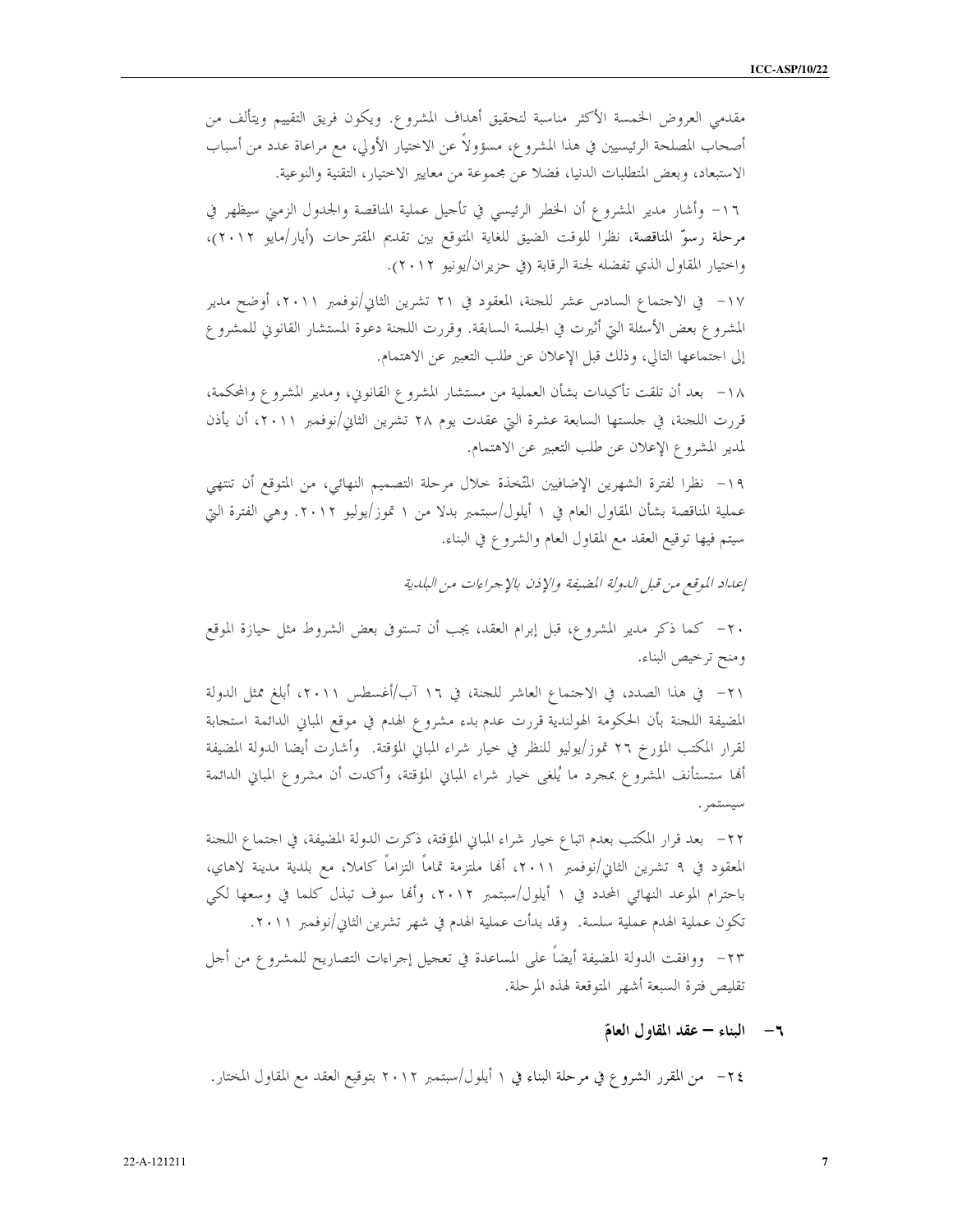٢٥– أحبر مدير المشروع اللجنة في اجتماعها الثالث عشر، المعقود في ١٣ تشرين الثاني/أكتوبر ٢٠١١، أن الشروع ينحو إلى عقد من نوع ن أي سي–٣ وهو نوع من العقود نشأ في المملكة المتحدة لبريطانيا ويُستعمل على الصعيد الدولي، لكنه لا يستعمَل على نطاق واسع في الممارسات التجارية الهولندية (أي الشراء على أساس القيمة بدل الشراء بأرخص ثمن). وبعد عملية المناقصة، سوف يصبح فريق التصميم، وفق نموذج التصميم والبناء الذي اعتُمد العام الماضي للمشروع، طرفا في الجهة المتعاقدة، التي ستتحمل جميع المسؤوليات والمخاطر المتعلقة بذلك. <sup>(٤)</sup> ٢٦– أشار مدير المشروع أيضا إلى أنه بعد توقيع العقد، سيكون المقاول قد اتفق على ضمان السعر

الأقصى لكن سيظل يعزز حوافزه لإيجاد وفورات إضافية. وخلال هذه المرحلة، سيكون من المهم أن تنضبط كل من اللحنة والمحكمة بوصفهما عميلا وأن تمنعا عن إجراء تغييرات إذ سيكون لذلك تأثير مالي وسيؤدي إلى تغيير السعر الأقصى المضمون.

## باء– تكاليف الاطار ٤

### ١ - مقدمة

٢٧– في القرار ICC-ASP/9/Res.1 طلبت الجمعية إلى المحكمة أن تحدد وتقدر كمياً، بالتشاور مع مدير المشروع، التكاليف الأخرى المتصلة بالمشروع لكن غير المتصلة مباشرة بالبناء (المعروفة بتكاليف  $(\text{``}, \text{''}, \text{''}, \text{''})$ الإطار ع)، قبل ١ آذار /مارس ١ . ٢ . (

٢٨ – في الاجتماع الثالث للجنة الرقابة، الذي عقد يوم ٢٤ شباط/فبراير ٢٠١١، قدَّمت المحكمة عرضا عن تكاليف الإطار ٤ التي كانت تستند إلى فهم واضح بين مختلف الجهات المشاركة في المشروع بشأن الخط الفاصل بين، من جهة، عناصر البناء العادي، وهي جزء من البناء (المعروفة باسم تكاليف الإطار ١)، ومن جهة أخرى، العناصر الخاصة بالمستخدم، والمعروفة باسم تكاليف الإطار ٤. وقد عرفت هذه العناصر في قائمة، مؤرخة في ٣٠ تشرين الثاني/نوفمبر ٢٠١٠\.(<sup>٦)</sup> وفي الجلسة التالية للجنة، أكَّدت المحكمة لعلى أنه لا يعدّ أي بند من البنود المدرجة في صندوق استبدال التجهيزات جزء من عناصر الإطار ٤ التي تمّ عرضها.

٢٩- قُدّرت تكاليف الإطار ٤ بمبلغ ٤٢٫٢ مليون يورو<sup>(٧)</sup> على نطاق المشروع، وهو يتألف من عنصرين هما:

(أ) أحهزة الاستعمال المتكامل (عناصر المجموعة ٣) التي قُدرت بمبلغ ٢٢٫١ مليون يورو (اُنظر المرفق)، المكَوّنة من الأثاث الثابت للمكتبة، والمستودع، ومعدات المطبخ الثابتة، وما إلى ذلك، أو العناصر من قبيل العناصر المكمّلة (أي، الستائر)، والأمنية (أي الكاميرات، وأقفال الأبواب، والأسلاك، إلخ.)؛

<sup>(</sup>٤) أنظر الفقرة ٧٠ .

<sup>(</sup>٥) ا*لوثائق الرسمية ... الدورة التاسعة ... ٢٠١٠* (ICC-ASP/9/20) المجلد الأول، الجزء الثانPCC-ASP/9/Res.1، الفقرة ١٦. (٦) ICC-ASP/9/20 ، الفقر تان ٣١-٣٢.

<sup>(</sup>٧) بعد العرض الذي قدمته في ٢٤ شباط/فبراير ٢٠١١، قدمت المحكمة تقريرا إلى اللحنة، بتاريخ ١ آذار/مارس ٢٠١١، ومراجعة في ١ نيسان/أبريل ٢٠١١ بشأن تكاليف الإطار ٤ المقدَّرة.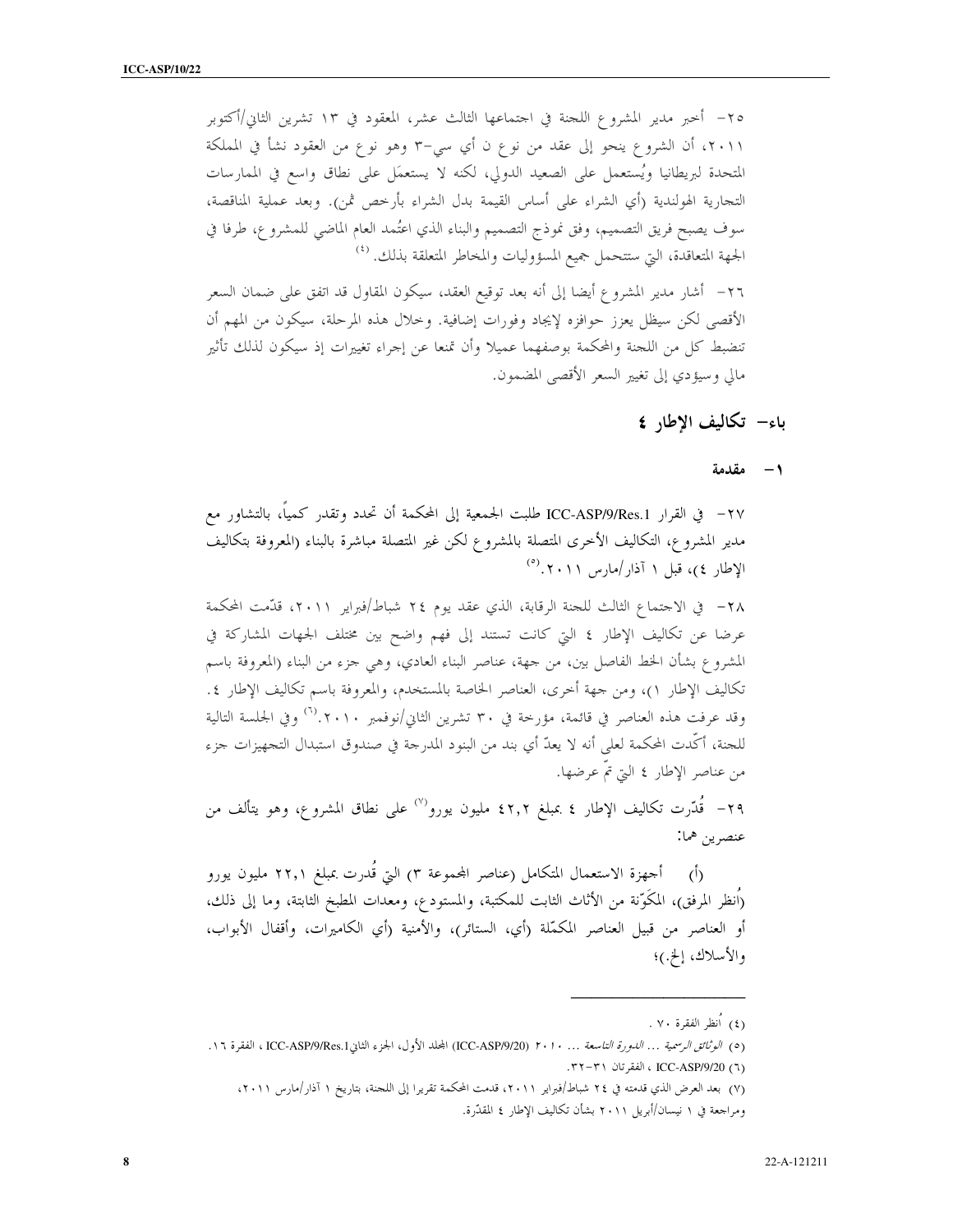(ب) أحهزة الاستعمال المتكامل (عناصر المحموعة ٢) التي قُدرت بمبلغ ٢٠,١ مليون يورو،<sup>(٨)</sup>من قبيل تكنولوجيا الاتصالات/السمعي البصري (أي، معدات تكنولوجيا المعلومات والاتصالات، وتيليكوم، وغرفة المعدات الرئيسية/غرفة المعدات الثانوية، إلخ.)، أو الأثاث الداخلي غير الثابت (أي، أثاث المكاتب، ومعدات الإصحاح، وما إلى ذلك.). وتتضمن ميزانية (المحموعة ٢) أيضا التكاليف الأخرى ذات الصلة مثل أتعاب الاستشارات، وتكاليف الانتقال ونفقات البدء (مثل عمليات التنظيف والأمن الإضافية)، فضلاً عن الموظفين المؤقتين الإضافيين للمساعدة في دعم المشروع بصفة عامة. ٣٠- تُضاف تكاليف الإطار ٤ إلى ميزانية البناء المعتمد البالغ قدرها ١٩٠ مليون يورو. وتشمل تكاليف كلا المحموعتين ٣ و٢، واحتياطي ارتفاع الأسعار واحتياطيات الطوارئ. على الرغم من أنه أُشير إليها في القرارات السابقة للجمعية،'<sup>٩)</sup> لم يكن من الممكن تقدير تكاليف الإطار ٤ حتى أُكمل التصميم الأولى في تشرين الثاني/نوفمبر ٢٠١٠.

٢- تمويل تكاليف الإطار ٤

٣١– في الاحتماع الرابع للجنة، الذي عقد في ٣٠ آذار/مارس ٢٠١١، رأت اللجنة أنه رغم كومًا مكلفة بمعالجة القضايا المتصلة بتكاليف الإطار ٤، وفقا للقرار ICC-ASP/6/Res.1، الفقرة ٦ (ج)، فإن مسألة كيفية تمويل تكاليف الإطار ٤ لا تدخل في اختصاص اللجنة، وينبغي أن تُقَدَّم إلى لجنة الميزانية والمالية. وسوف تقدم اللجنة إلى لجنة الميزانية والمالية خيارات التمويل المختلفة.

٣٢- في الاجتماع التالي، الذي عقد في ٧ نيسان/أبريل ٢٠١١، تم النظر في خيارات التمويل المختلفة:

- استخدام الآليات الموجودة لمشروع البناء، أي قرض الدولة المضيفة والمدفوعات التي  $\hat{(\mathcal{L})}$ تُدفع مرة واحدة؛
	- (ب) الدفع المباشر من قبل الدول من خلال ميزانية المحكمة أو ميزانية خاصة؛
		- (ج) أخذ قرض تجاري.

٣٣– كان هناك توافق في الآراء بين أعضاء اللجنة على أنه ينبغي التمييز بوضوح من حيث تمويل عناصر كل من المجموعة ٣ والمجموعة ٢،<sup>(١٠)</sup> في حين يمكن اعتبار عناصر المجموعة ٣ تكاليف استثمارية وتمويلها، من حيث المبدأ، من حلال القروض الموجودة، أو زيادة القرض أو من مدفوعات تُدفع مرة واحدة واردة، ينبغي أن تمول عناصر المحموعة ٢ من ميزانية المحكمة، أو من قرض تجاري، وقد تمَّ تجاهل هذا الخيار الأخير في الاحتماع السادس للحنة، المعقود في ١٨ أيار/مايو ٢٠١١.

 $\tau$  {

الوثائق الرسمية ... الدورة السادسة... ٢٠٠٧ (ICC-ASP/6/20 المجلد الأول، الجزء الثالث، ICC-ASP/6/Res.1 ،  $(9)$ الديباجة، الفقرة ١٢؛ الوثائق الرسمية ... الدورة السابعة... ٢٠٠٨ (ICC-ASP/7/20) المجلد الأول، الجزء الثالث،-ICC ASP/7/Res.1، الديباجة، الفقرة ٤؛ الوثائق الرسمية ... الدورة الثامنة ... ٢٠٠٩ (ICC-ASP/8/20) المجلد الأول، الجزء الثاني، .ICC-ASP/8/Res، الفقرة الموضوعية ١٠.

<sup>(</sup>١٠) أكدت لجنة الميزانية والمالية هذا النهج، أنظر تقرير لجنة الميزانية والمالية بشأن أعمالها في دورقما السادسة عشرة -ICC) (ASP/10/5، الفقرة ٨٩.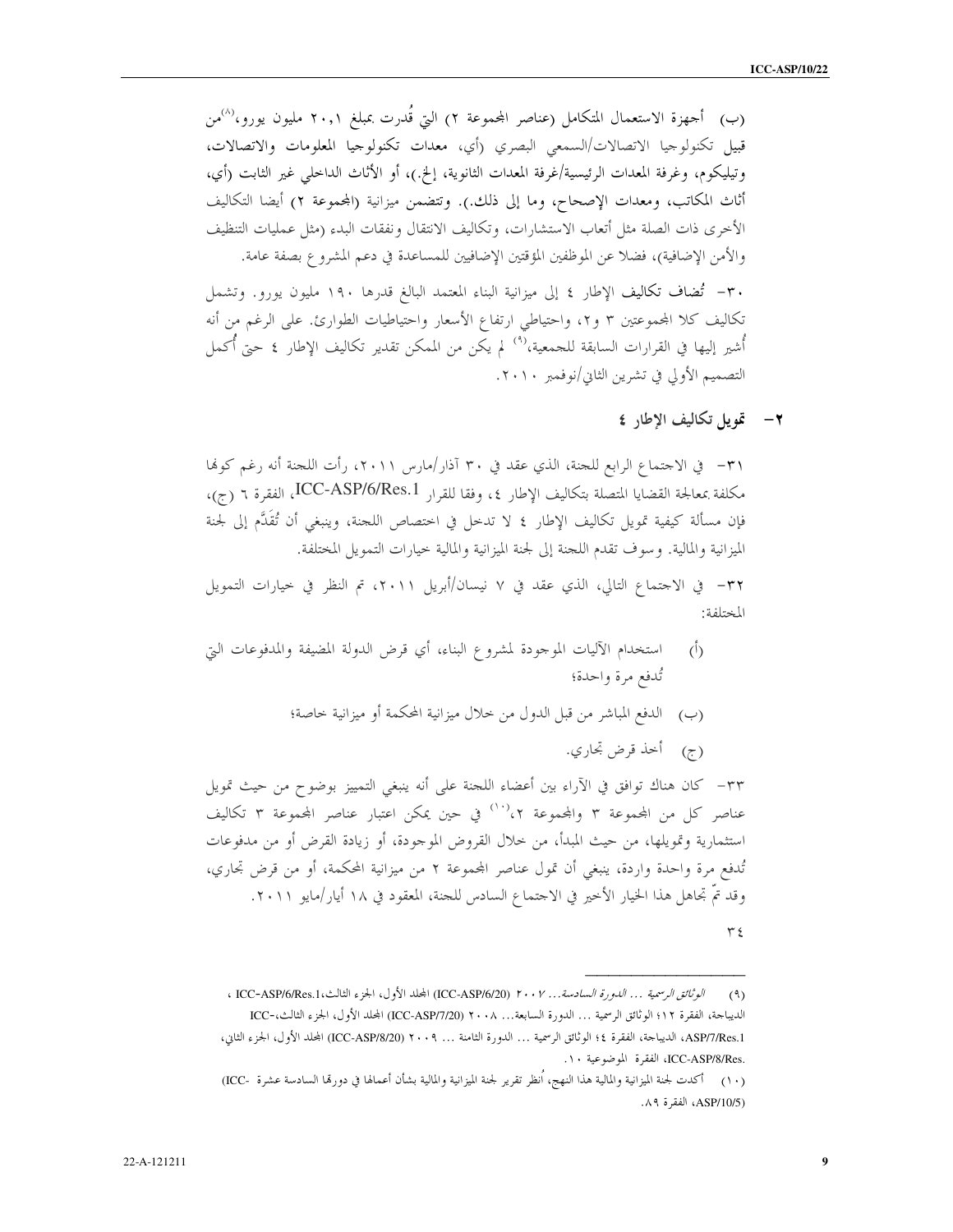تنظر في هذه التكاليف وفي حيارات التصويل المعوجودة. ولدى القيام بذلك، ينبغي أيضا النظر في شروط قرض الدولة المضيفة وال&فوعات التبي ثُدفع مرة واحدة لىتحديد حدوى استخدام هذه الخيارات. وأوصلتُ لجنة الميزانية والمالية بوضع استراتيجية تمويل لمعالجة الإطار ٤ (المحموعتين ٣ و٢) وأي تجاوز آخر للتكاليف التي من المحتمل أن يواجهها المشروع في المستقبل.''''

(أ) عناصر المجموعة ٣ - ميزانية البناء

٣٥– في يوم ٢٤ شباط/فبراير ٢٠١١، في الاحتماع الثالث للحنة، أوضح مدير المشروع أن إدماج جميع عناصر المجموعة ٣ في مرحلة البناء، بدلا من تلقى المحكمة ً مبنى فار غ والاضطرار إلى اقتناء جميع المعدات الثابتة في مرحلة لاحقة، سيكون أمراً أقل كلفة وأفضل حل من وجهة نظر التزامات المقاول ومسؤولياته.

٣٦- بناء على توصية مكتب مسيَّر المشروع، وبدعم من مدير المشروع والخبراء المستقلين، قررت اللجنة أن تدرج عناصر المجموعة ٣ في التصميم من أجل تحقيق التصميم المتكامل الذي يمكن تقديمه للمناقصة مع البناء، وإن كانت مسألة تمويل تكاليف المحموعة ٣ ما تزال معلقة.

٣٧- في احتماعه السابع الذي عقد يوم ٨ حزيران/يونيو ٢٠١١، نظرت للجنة، بناء على توصية لجنة الميزانية والمالية، في الخيارات المطروحة لتمويل تكاليف المجموعة ٣. وذكَّر الرئيس بأن اللجنة، في اجتماعها السابق، قررت الإبقاء على اثنين من حيارات التمويل المقترحة لمواصلة النظر فيها : (أ) استخدام آليات التمويل القائمة (قرض الدولة المضيفة و/أو دفعات مرة واحدة) ، أو (ب) الدفع المباشر من قبل الدول من حلال ميزانية المحكمة أو ميزانية خاصة بالمشروع.

٣٨ - في ذلك الاحتماع، أشير إلى أنه ينبغي للجنة التغلب على تحفظها وتقبل أنه، بما أن عناصر المحموعة ٣ تعد جزء من البناء، ينبغي أن تضاف ميزانيتها إلى ميزانية البناء. ووفقا لرأي مختلف، فإن إدماج تكاليف المحموعة ٣ في مشروع البناء ينطوي على حوانب سلبية مثل أن ينظر إليها، وإن كان ذلك خطأ، على أَمَا زيادة قدرها ١٠ في المائة في الميزانية، مما يخفض الدعم بشأن قرض الدولة المضيفة، وربما يثير بعض المشاكل القانونية.

٣٩- ورأت المحكمة أنه ينبغي إنشاء ميزانية مخصصة للمشروع بأكمله (بما في ذلك تكاليف الإطار ٤) ومنفصلة تماما عن ميزانية المحكمة.

· ٤- واستعرضت اللجنة كذلك تكاليف المجموعة ٣ في جلستيها الثامنة والتاسعة، اللتين عقدتا في ٦ و ٢٧ تموز/يوليو ٢٠١١، على التوالي.

٤١ – في الاحتماع الحادي عشر للحنة، المعقود يوم ٧ أيلول/سبتمبر ٢٠١١، أشار مدير المشروع أنه طلب أن يُمنَح هدفا واضحا عندما طُلب إليه إجراء استعراض احتياجات زيادة الضمان المالي للمشروع. وفي غياب ردٍّ على هذه النقطة، شرع مع فريق المشروع على أساس أن الهدف هو دمج تكاليف المحموعة ٣ في الميزانية الأصلية البالغة ١٩٠ مليون يورو .

<sup>(</sup>١١) تقرير لجنة الميزانية والمالية بشأن أعمالها في دورقما السادسة عشرة (ICC-ASP/10/5)، الفقرات ٨٦ و٨٨ و ٩٠.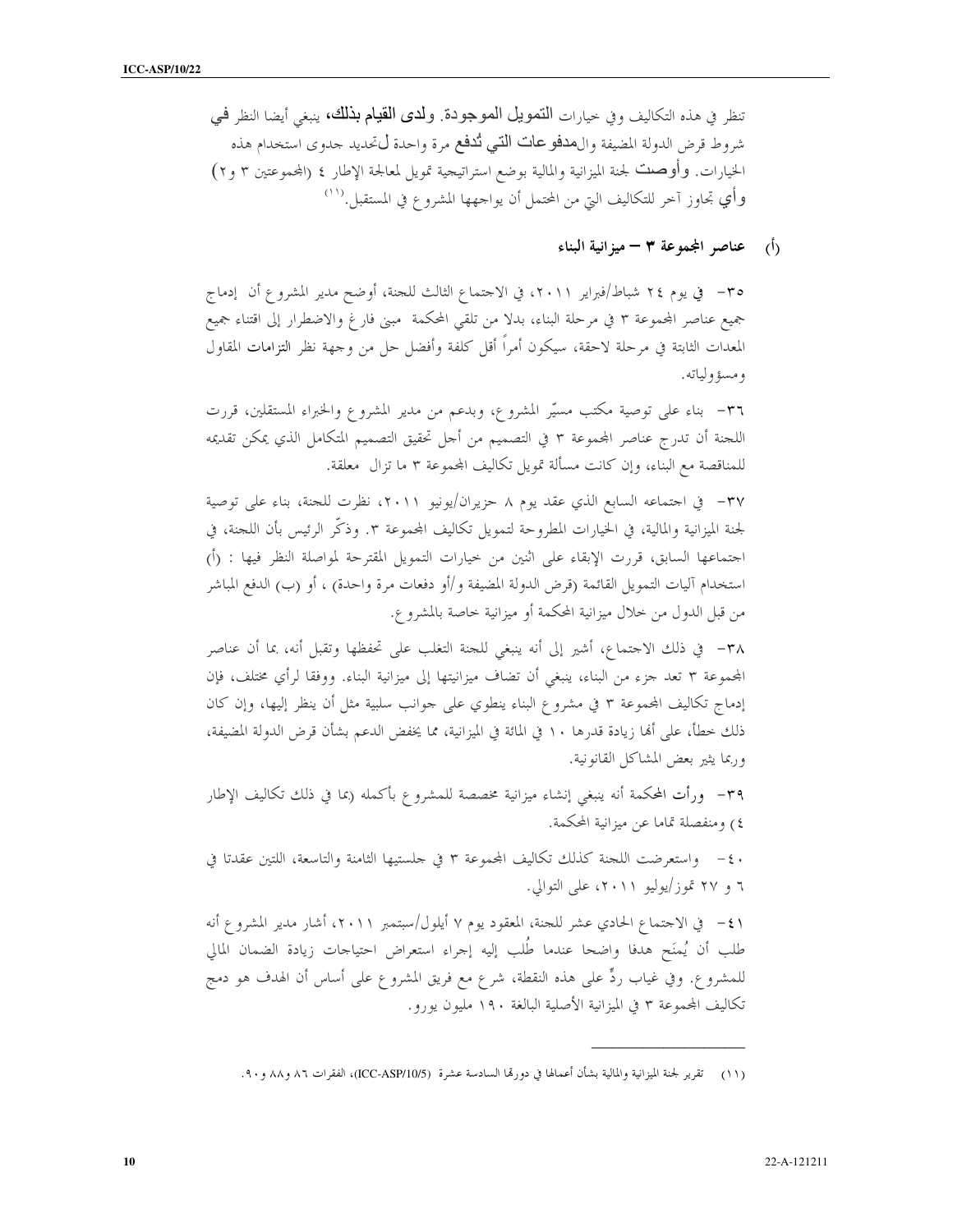٤٢ – بعد عرض الأرقام المحدثة وخطة استعراض المرحلة من طرف مدير المشروع، قررت اللجنة في جلستها الثالثة عشرة، التي عقدت يوم ١٣ تشرين الأول/أكتوبر ٢٠١١، أن تكاليف المحموعة ٣ سوف تُستوعب تماما ضمن ميزانية البناء البالغ قدرها ١٩٠ مليون يورو.<sup>(١٢)</sup>

المجيد وعة ٣ وقرض اللهولة الطيرف

٤٣ – أشارت الدولة المضيفة، في الاحتماع السابع للجنة الذي عقد يوم ٢٤ شباط/فبراير ٢٠١١، إلى أُها يمكن أن ترى بعض المنطق في استخدام قرض الدولة المضيفة لدفع تكاليف المجموعة ٣، نظرا لألها تتعلق بعناصر محددة من مشروع البناء،'``` لكنه أمر ينبغي أن يُدرس في السياق الأوسع للإطار ٤ وإيجار المباين المؤقتة.

٤٤ – في الاحتماع الثامن للجنة الرقابة، في ٦ تموز/يوليو ٢٠١١، أشار أعضاء اللجنة إلى أن الدولة المضيفة قد وافقت بالفعل على إدماج "التكاليف الثابتة الداخلية" في القرض، في رسالة وجهها وزير الشؤون الخارجية الهولندية إلى رئيس الجمعية، بتاريخ ٢٥ كانون الثاني/يناير ٢٠٠٦، (<sup>١٤)</sup> وهو يشكل جزءا لا يتجزأ من العطاء الذي قدّمته الدولة المضيفة لمشروع البناء، وقبلته جمعية الدول الأطراف،<sup>(١٥</sup>) فی ۲۱ تشرین/اُکتوبر ۲۰۰۸.

٥٤– وأُشير أيضاً في وقت لاحق إلى أن تذييل الرسالة المذكورة أعلاه بعنوان "معلومات عن العطاءات الهولندية الإضافية للمباني الدائمة للمحكمة الجنائية الدولية يتضمن العبارة التالية :"..لا تنطبق عطاءات الحكومة الهولندية المالية الإضافية إلا على التكاليف التي تتكبد في إنحاز المباني الجديدة للمحكمة، أي تكاليف البناء الشاملة. وتتألف هذه التكاليف من تكاليف البناء المباشرة وأتعاب المهندسين المعماريين والاستشاريين، والتركيبات والتجهيزات الداخلية، بما في ذلك الأسلاك، وهي لا تشمل تكاليف الاستشاريين للمحكمة، والأثاث وهياكل تكنولوجيا المعلومات والاتصالات المنقولة.."

٤٦ - في هذا الصدد، نظرت اللجنة، في احتماعها الرابع عشر، الذي عقد في ٢ تشرين الثاني/نوفمبر ٢٠١١، في رسالة من وزير الشؤون الخارجية الهولندية إلى رئيس جمعية الدول الأطراف، مؤرخة في ٣١ تشرين الأول/أكتوبر ٢٠١١ بشأن المباني الدائمة، قدمت فيها الدولة المضيفة عرضا جديدا لتمديد نطاق قرض الدولة المضيفة لكي تشمل تكاليف المحموعة ٣ (أي العناصر الثابتة)، شرط التوصل إلى اتفاق فيما يتعلق باستئجار المبانى المؤقتة.

<sup>(</sup>١٢) في اجتماعها الثامن الذي عقد في ٦ تموز/يوليو ٢٠١١، كانت اللجنة قد قررت أن تمارس سلطتها المخولة، بموجب الفقرة ١٦ (ج) من المرفق الثاني للقرار ICC/ASP/6/Res.1، وأن تجيز استخدام ميزانية الطوارئ للمشروع لدفع تكاليف المحموعة ٣ في عام ٢٠١١، بمبلغ يصل إلى ١,٥ مليون يورو. وسيمثل هذا قرض من ميزانية المشروع، وسيعاد في عام ٢٠١٢. وبقرار استيعاب تكاليف المحموعة ٣ في ميزانية البناء والهيكل الجديد للميزانية، ليس هناك حاجة ولا إمكانية لتجديد موارد صندوق الطوارئ من المشروع ، و سوف تصبح التكاليف المشار إليها أعلاه جزءا من ميزانية البناء.

<sup>(</sup>١٣) ۚ وكُرَّر نفس الرأي في احتماع المكتب التاسع، المعقود في ٢٩ حزيران/يونيو ٢٠١١، من قِبل ممثل الدولة المضيفة.

<sup>(</sup>١٤ ا*لوثائق الرسمية ... الدورة الرابعة المستأنفة ... ٢٠٠٥ (ICC-ASP/4/37)* المرفق الثالث. باء، الفقرة ٨.

<sup>(</sup>١٥) *الوثائق الرسمية ... الدورة السابعة ... ٢٠٠٨ (I*CC- ASP/7/20) المجلد الأول، الجزء الثاني، ICC-ASP/7/Res.1 الفقرة ٢.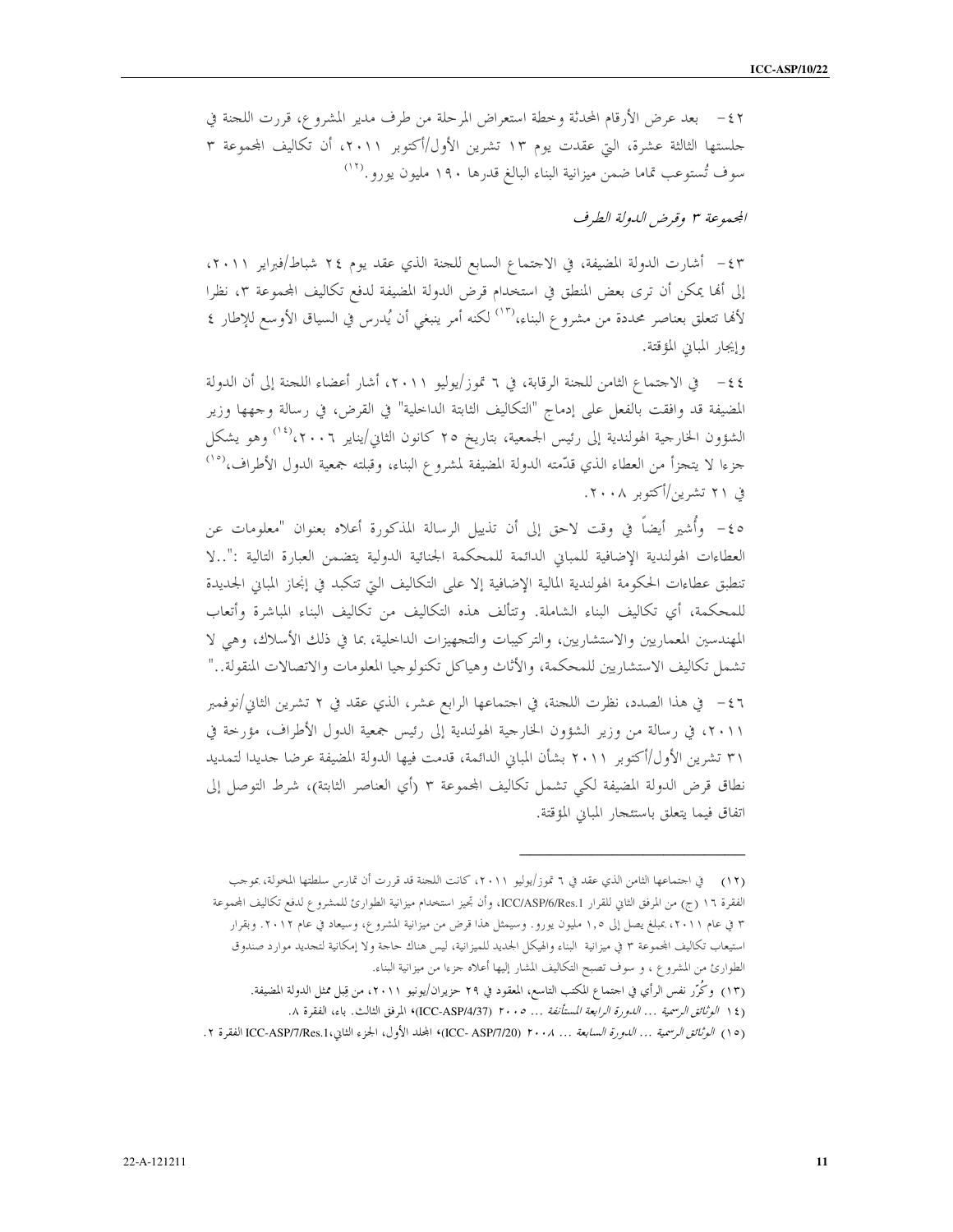٤٧-- وكان هناك توافق في الآراء داخل لجنة الرقابة، أن العرض الجديد، المؤرخ ٣١ تشرين الأول/أكتوبر ٢٠١١، لا يقدم أية قيمة إضافية إلى عرض الدولة المضيفة لعام ٢٠٠٦ بإدراج تكاليف المجموعة ٣ في نطاقٍ قرض الدولة المضيفة.

٤٨ - في الاحتماع السابع عشر للجنة الذي عقد يوم ٢٨ تشرين الثاني/نوفمبر ٢٠١١، أكد ممثل الدولة المضيفة أنه يمكن تمويل تكاليف المحموعة ٣ من قرض الدولة المضيفة.

### (ب) عناصر المجموعة ٣ وتكاليف أخرى– ميزانية المحكمة

٤٩ – في دورتما المعقودة في شهر آب/ أغسطس ٢٠١١، رأت لجنة الميزانية والمالية، أنه يلزم، حفاظاً على مبدأ وحدة الميزانية، أن ترد النفقات المتعلقة بعناصر المجموعة ٢ في الميزانية العادية للمحكمة، وأوصت بأن تكون تلك التكاليف مبينة ومحددة كمياً بوضوح.<sup>(١٦</sup>)

٥٠ – بعد النظر في تمويل المجموعة ٢ في حلسالها السادسة والسابعة والثامنة، وصلت اللجنة إلى أنه ينبغي أن تمول المحموعة ٢ من ميزانية المحكمة. وستناقش لجنة الميزانية والمالية تكاليف المحموعة ٢، من خلال لجنة الرقابة، وتقدم سنويا للدول الأطراف للموافقة عليها في نطاق ميزانية المحكمة بطريقة من شأهْا أن تبقى تكاليف المحموعة ٢ متميزة عن النفقات العادية للمحكمة.

٥١ – غير أنه، بالنسبة لعام ٢٠١٢، لم يكن من الممكن إدراج تكاليف المحموعة ٢ وغيرها من التكاليف ذات الصلة في الميزانية المقترحة، لأن الأرقام والمتطلبات التي كانت تستند إليها، كانت لا تزال قيد الاستعراض من حانب لجنة الرقابة في وقت تحضير الميزانية المقترحة لعام ٢٠١٢. وقد صدرت الميزانية البرنامجية المقترحة لعام ٢٠١٢ بالنسبة للمباني الدائمة في ٢ آب/أغسطس ٢٠١١، وتمت مراجعتها بعد ذلك، في ٢٩ آب/أغسطس ٢٠١١. (١٧)

٥٢ – لذلك، فإن لجنة الميزانية والمالية لم تتمكن من تقديم توصيات محددة بشأن المبالغ الخاصة بعناصر المجموعة ٢ . . ومع ذلك، فإن لجنة الميزانية والمالية أوصت لجنة الرقابة بضمان عدم إدراج التكاليف التي ينبغي أن تدحل بطبيعتها في إطار الـ ١٩٠ مليون يورو المخصصة لعملية البناء في الميزانية العادية للمحكمة. (١٨)

٥٣= في حين أن لجنة الرقابة قررت استيعاب تكاليف المجموعة ٣ (٢٢,١) مليون يورو) في ميزانية البناء، فإلها اعتبرت أنه ينبغي توفير ما يلزم من الموظفين المؤقتين لدعم المشروع من حلال ميزانية المحكمة، كما كان الحال بشأن مكتب مدير المشروع ومكتب مشروع المباني الدائمة وجميع الأقسام الأخرى في المحكمة المعنية بالعمل في المشروع. ورأت اللجنة، أنه ينبغي أيضا للمستشارين الضروريين لتحضير العمل بشأن عناصر المجموعة ٢، أن يكونوا جزءا من ميزانية المحكمة، بما أن ميزانية البناء لم توضع إلا لمعالجة تشييد المباين.

٤ ٥ – في أعقاب توصيات لجنة الميزانية والمالية، قررت اللجنة أن تميّز بين الموظفين المؤقتين الإضافيين

تقرير لجنة الميزانية والمالية عن أعمال دورقما السابعة عشرة،(ICC-ASP/10/15)، الفقرة ١٤٠.  $(11)$ 

ICC-ASP/10/10/Add.1/Rev.1, • ICC-ASP/10/10/Add.1.  $(1Y)$ 

تقرير لجنة الميزانية والمالية عن أعمال دورتما السابعة عشرة،(ICC-ASP/10/15)، الفقرة ١٣٩.  $(\lambda)$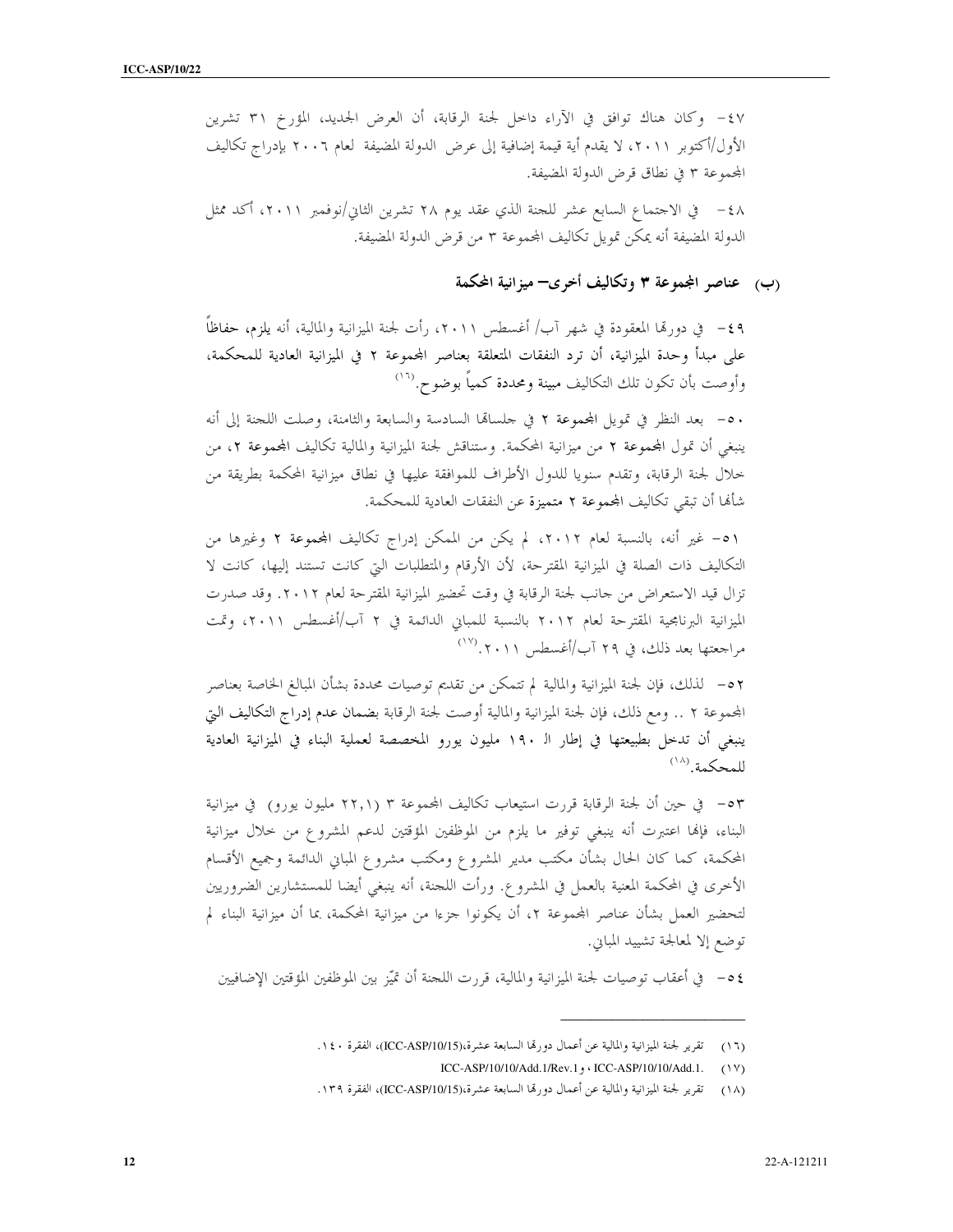الذين تحتاجهم المحكمة لدعم المشروع، من ناحية، وعناصر المجموعة ٢، والتكاليف الأخرى ذات الصلة، من ناحية أخرى.

٥٥- وبالتالي، اقترحت لجنة الرقابة برنامجا رئيسيا جديدا "السابع — ١"، بما في ذلك برنامج لمكتب مدير المشروع، كما هو الحال في الميزانيات السابقة، واثنين من البرامج الجديدة، تحت مراقبة مدير المشروع، والتعامل، على التوالي، مع الموظفين المؤقتين الإضافيين، وعناصر المحموعة ٢ والتكاليف الأخرى ذات الصلة. وبالتالي، فإن هذه التكاليف يمكن أن تحدد وتقدر كمياً في الميزانية، كما أوصت بذلك لجنة الميزانية والمالية.

٥٦- تمكَّنت لجنة الرقابة، من حلال عدة استعراضات، من التخفيض تدريجيا من المبلغ الإجمالي للموارد اللازمة في عام ٢٠١٢ لعناصر المحموعة ٢ والتكاليف الأخرى ذات الصلة من مبلغ ١,٥ مليون يورو الأصلي المقدم إلى لجنة الميزانية والمالية، في ٢ آب/أغسطس ٢٠١١، إلى ١ مليون يورو، في ٢٩ آب/أغسطس ٢٠١١، ثم ٨٠٠ ٨٨٢ يورو، وأحيرا ٨٤٧٦٠٠ يورو، وهو المبلغ الذي تمّ اعتماده في ١٣ تشرين الأول/أكتوبر ٢٠١١، في الاحتماع الثالث عشر للحنة.

٥٧- تم توزيع الميزانية البرنامجية المنقحة لعام ٢٠١٢ المتعلقة بمشروع المباني الدائمة على الدول الأطراف في ١٤ تشرين الأول/أكتوبر ٢٠١١. (``` وبغية منح لجنة الميزانية والمالية الوقت الكافي للنظر، وبالتالي تسهيل عمل الجمعية، قدم رئيس اللجنة الميزانية البرنامجية المنقحة لرئيس لجنة الميزانية والمالية في ۲۸ تشرین الأول/أكتوبر ۲۰۱۱.

المزانية التكميلية

٥٨ - يوم ٣١ تشرين الأول/أكتوبر ٢٠١١، وجهت رئيسة قلم المحكمة رسالة إلى رئيس اللجنة تذكرها فيها بأن قلم المحكمة قد أعرب عن مخاوفه بشأن تقديم مباشر من قبل لجنة الرقابة النسخة الأولى من الميزانية البرنامجية المقترحة لعام ٢٠١٢ للمحكمة الجنائية الدولية: المباني الدائمة "(-ICC ASP/10/10/Add.1) إلى لجنة الميزانية والمالية وكرّرت تلك المخاوف عندما تم تعميم وثيقة ICC-ASP/10/10/Add.1/Re.2 على الدول الأطراف.

٥٩ – وذكَّرت رئيسة قلم المحكمة في هذه الرسالة بأن القاعدة المالية ٢-١٠١ (٢) تخوَّل المسجل تقديم الميزانية البرنامجية الموحدة إلى لجنة الميزانية والمالية وإلى جمعية الدول الأطراف، وبالتالي، طلبت الحصول على الميزانية المقترحة الجديدة التي وافقت عليها اللجنة في اجتماعها الثالث عشر لكي يقدمها قلم المحكمة إلى الجمعية بمثابة مشروع الميزانية التكميلية لعام ٢٠١٢.

٦٠– نظرت اللحنة في هذه المسألة في احتماعها الرابع عشر، الذي عقد في ٢ تشرين الثاني/نوفمبر ٢٠١١، ووافقت على طلب رئيسة قلم المحكمة أن تقدم الميزانية المقترحة للمباني الدائمة في ميزانية تكميلية إلى الجمعية في أسرع وقت ممكن لمنح الدول الأطراف وقتا كافيا للنظر في الوثيقة قبل انعقاد الدورة العاشرة للجمعية.

ICC-ASP/10/10/Add.1/Rev.2 (19)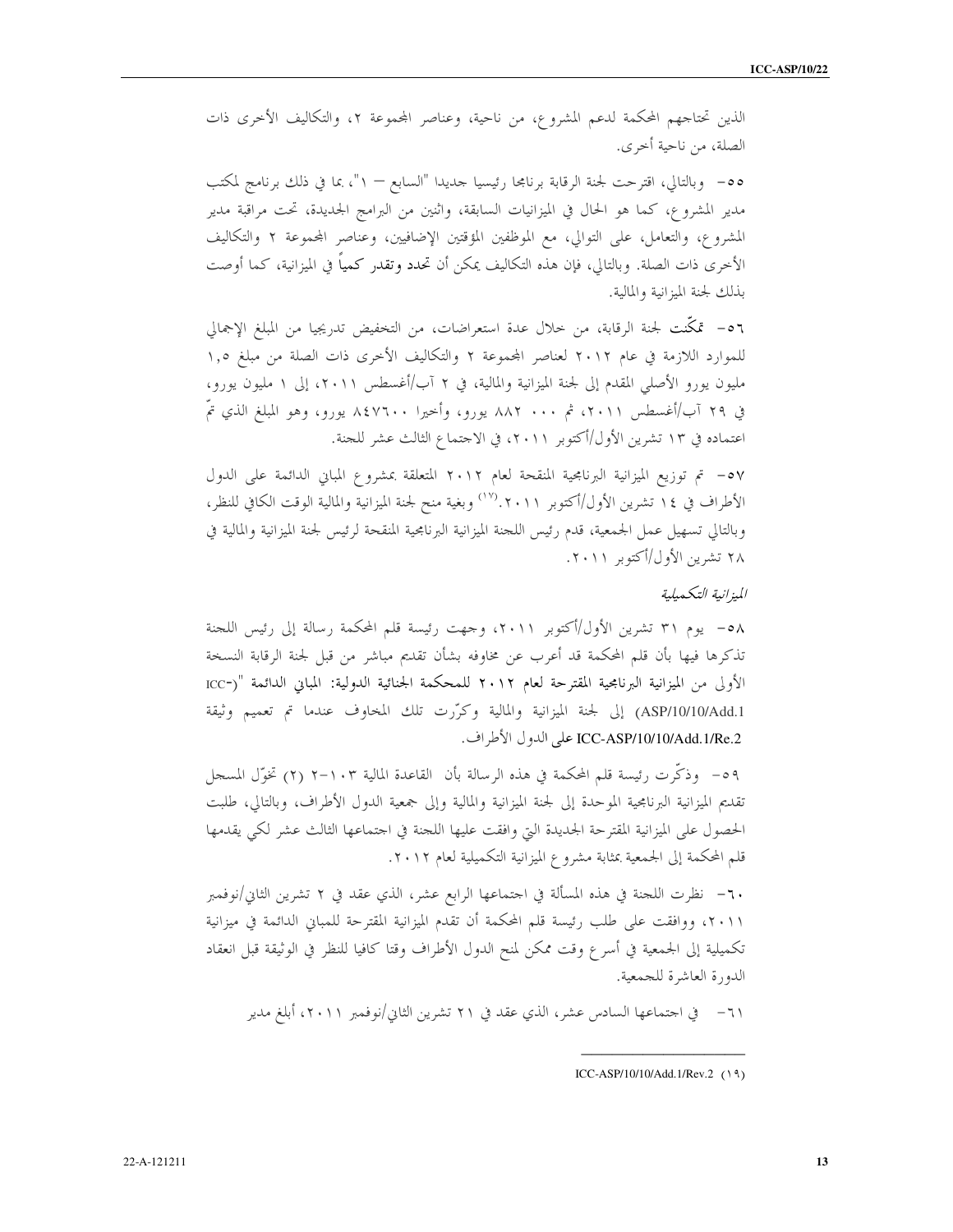المشروع اللحنة بأن المحكمة قد راجعت المبالغ النهائية للبرنامحين الجديدين ضمن البرنامج الرئيسي السابع – ١ حتى ١٠٠ ٢٠٤ يورو، لضمان الاتساق مع حدول المرتبات المطبق في الميزانية البرنامجية المقترحة لعام ٢٠١٢.

## جيم–تكلفة المشروع

١ – ميزانية البناء

٦٢– لم يتسبب لا التأخير في ٢٠١٠/٢٠٠٩ بسبب احتيار المهندس المعماري، ولا التأخير الجمديد خلال التصميم النهائي الناقص في تجاوز نطاق الميزانية العامة، التي بقيَت في حدود الحد الأقصى البالغ ۱۹۰ مليون يورو بأسعار ٢٠١٤. علاوة على ذلك، يرى كلِّ من مكتب مدير المشروع والمحكمة، أن التحليل العميق للتكاليف الذي أُنجِز في مرحلة هندسة القيمة، يحدّ بشكل كبير من مخاطر تجاوز التكاليف في مراحل لاحقة.

٦٣– ومع ذلك، فإن القرار الذي اتخذته اللجنة باستيعاب عناصر المحموعة ٣ (٢٢,١ مليون يورو) في ميزانية البناء، كما أشار إلى ذلك مدير المشروع في الاحتماع التاسع المعقود في ٢٧ تموز/يوليو ٢٠١١، يعادل تخفيضا بنسبة ١٢ في المائة من ميزانية البناء ويشكل تحديا لإيجاد وفورات في نطاق المشروع.

عملية تخفيض التكاليف من أجل استيعاب المجموعة ٣ في ميزانية البناء البالغة ١٩٠ مليون يورو  $-7$ 

٦٤– في الاحتماع الثالث للجنة الرقابة، التي عقد يوم ٢٤ شباط/فبراير ٢٠١١، قررت لجنة الرقابة إجراء تدقيق مفصل لتقدير تكاليف الإطار ٤، وطلبت من مسيَّر المشروع ومن مدير المشروع إجراء استعراض لهذه التكاليف.

٦٥– في الاجتماع السابع للجنة الذي عقد يوم ٨ حزيران/يونيو ٢٠١١، أوضح مسيَّر المشروع أنه تم التحقق من أن الميزانية المقترحة للإطار ٤ تتعلق بالمشروع، وليس المنظمة، وتتماشى مع هيكل المشروع فيما يتصل بتكاليف المجموعتين ٣ و٢. وأضاف أن الاستعراض استخدم المعايير الأخرى ذات الصلة لمقرات مكاتب حكومية أخرى. وحسب مسيَّر المشروع، بيَّنت النتائج أن جميع العناصر الرئيسية في تقدير ميزانية الإطار ٤ تدخل عموما في نطاق المبالغ المحدّدة، وتتمثل الاستثناءات الوحيدة في المنشآت الأمنية، التي كان التقدير بشألها أكبر (يرى مسيّر الشروع أنه يمكن تبرير ذلك بالمتطلبات الأمنية الخاصة الضرورية في برج المحكمة)، وأتعاب الخبير الاستشاري، التي كانت أقل شيئا ما من المبالغ المحددة.

٦٦– وتمَّت استعراضات أخرى لتكاليف المحموعة ٣ من قبل اللجنة في اجتماعالها الثامن والتاسع والحادي عشر والثابي عشر والثالث عشر.

٦٧– في الاجتماع الحادي عشر للجنة، المعقود يوم ٧ أيلول/سبتمبر ٢٠١١، قدم مدير المشروع نتائج الاستعراض التي أحراها في مرحلتين مختلفتين : (١) المرحلة ١ : استعراض ميزانيتي الطوارئ وارتفاع الأسعار، و(ب) المرحلة ٢ : استعراض المتطلبات.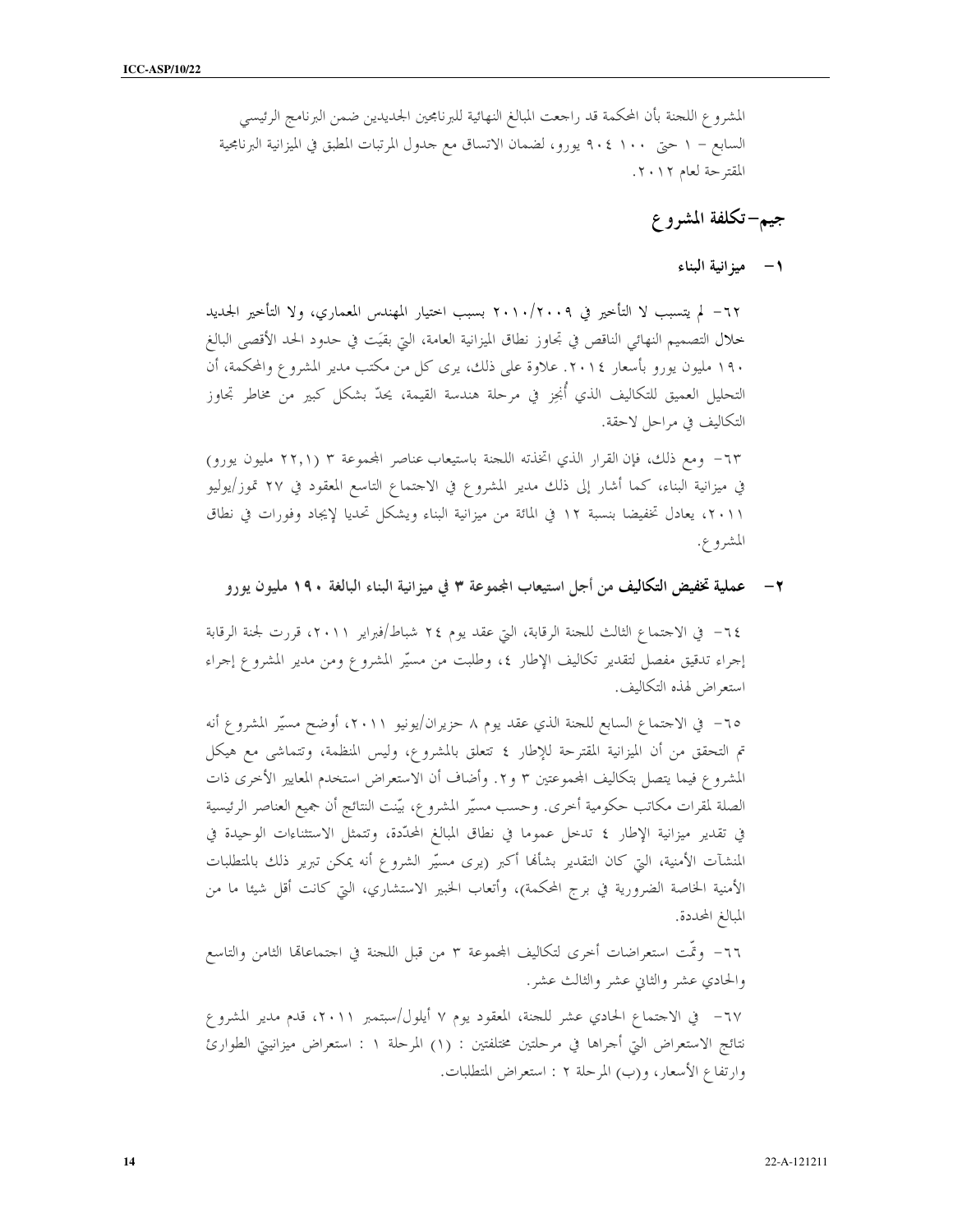٦٨ – في الجلسة الثانية عشرة للجنة، المعقودة في ٢٢ أيلول/سبتمبر ٢٠١١، تم التوصل إلى استنتاج أنه ليس من الممكن استيعاب جميع عناصر المحموعة ٣ في ميزانية البناء مع الحفاظ على ميزانية لا تتجاوز ١٩٠ مليون يورو، باستخدام وسائل مالية لا غير (المرحلة ١). وبما أنه ينبغي إعادة النظر في التصميم (المرحلة ٢)، قررت للجنة اتباع نصيحة مدير المشروع وإجراء هذا الاستعراض في مرحلتين فرعيتين، أي حلال مرحلة التصميم النهائي الإيجابي، وفي فترة المفاوضات حلال مرحلة تقديم العطاءات.

٦٩– في الاجتماع الثالث عشر للجنة، المعقود يوم ١٣ تشرين الأول/أكتوبر ٢٠١١، قدَّم مدير المشروع عرضا عن المبالغ المحدثة وخطة مراجعة المراحل، وأوضح الوفورات اللازمة المستهدفة في مشروع البناء من أحل استيعاب عناصر المحموعة ٣ داخل ميزانية البناء البالغة ١٩٠ مليون يورو.

/لمرحلة ١ (أيلول/سبتمبر وتشرين الأول/أكتوبر ٢٠١١) : ٩,٢ مليون يورو في وفورات الطوارئ وارتفاع الأسعار؛

/لمرحلة ٢ (تشرين الأول/أكتوبر ٢٠١١ إلى آب/أغسطس ٢٠١٢) : ١٤,٢ مليون يورو إلى ۱۶٫۲ مليون يورو، كالتالي:

۲۰۱۱ كانون الثاني/يناير ۲۰۱۲)؛

(ب) ٨٫٢ مليون من عائدات العطاء أقل من سعر العطاء (حزيران/يونيو وتموز/يوليو  $4(7 \cdot 17)$ 

١٣إلى ٤ ملايين بواسطة المفاوضات قبل توقيع العقد (تموز/يوليو–آب/أغسطس  $(7)$  $4(7.17$ 

/لمرحلة ٣ (أيلول/سبتمبر ٢٠١٢–وما بعد) : وفورات أخرى أثناء فترة البناء.

٧٠– حسب مدير المشروع، يعد وجود نوعية عالية في وثائق المناقصة أمرا ضروريا حلال هذه العملية. وأشار إلى أن المرحلة (٢) ( ب) مرحلة أساسية لألها ستوضح الواقع المالي للمشروع. وفي أفضل الأحوال، سيتم تحقيق كل الوفورات اللازمة بنهاية المرحلة (٢) ( ب). ۖ وإلا، قد ينبغي تغيير المتطلبات في آب/أغسطس ٢٠١٢ خلال المرحلة (٢) ( ج). وبعد المرحلة (٢) ( ج)، لن يكون من الممكن المضي قدما في العقد ما لم يكن قد تم التوصل إلى الهدف المتمثل في ١٩٠ مليون يورو، أو قد وافقت جمعية الدول الأطراف على الميزانية الجديدة. وشدد على أن هذا الأمر قد يؤجل إنجاز المشرو ع لأنه قد يكون آنذاك من الضروري استغلال الوقت لإجراء المزيد من التخفيضات وإدماجها في المشروع.

٧١– وخلصت اللجنة، في احتماعها الثالث عشر المعقود في ١٣ تشرين الأول/أكتوبر ٢٠١١، إلى ألها تتوقع أن يكون مجموع استيعاب عناصر المجموعة ٣ ضمن الميزانية البالغة ١٩٠ مليون يورو بعد المرحلة (٢) ( ج). وإلا، فقد تقوم اللجنة نفسها بإجراء التخفيضات اللازمة لتحقيق المشروع ضمن التكلفة أو قد تطلب من المستخدمين النظر في قائمة وفورات ممكنة ليختاروا بأنفسهم.

15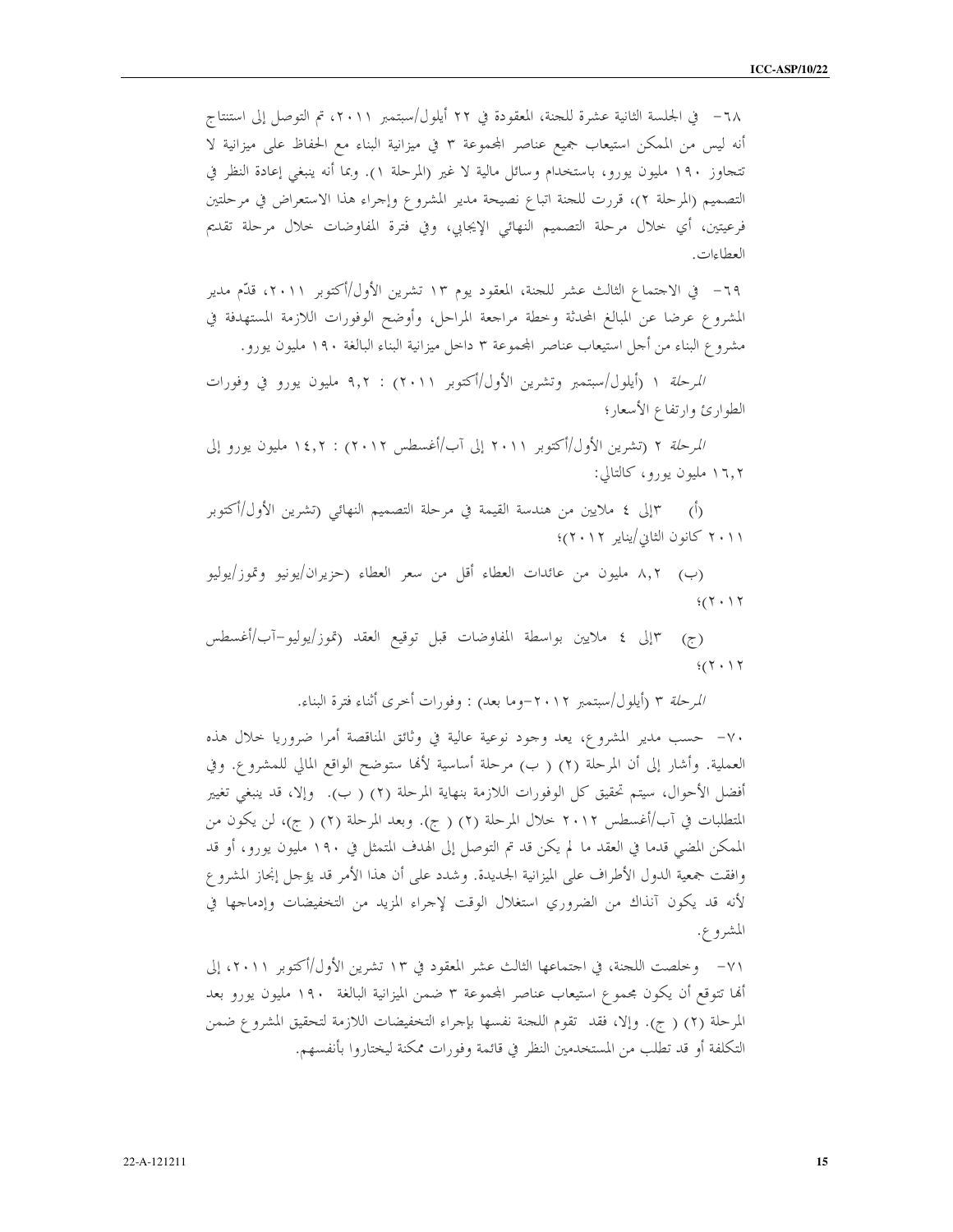٧٢- في هذا الصدد، لاحظت المحكمة أنه من المهم أن نأخذ في الاعتبار أنه لا ينبغي المسِّ بوظيفة ونطاق المشروع في هذه العملية.

#### استعراض المتطلبات  $\mathbf{\breve{v}}$

٧٣- في احتماعها الثامن الذي عقد في ٦ تموز/يوليو٢٠١١، وبغية تعزيز الضمان المالي للمشروع، قررت لجنة الرقابة النظر في التكاليف ليس فقط على أساس مرحلة تلو مرحلة، كما كانت تفعل من قبل، وإنما أيضا من منظور الميزانية العامة للمشروع. لذا، قررت اللجنة القيام باستعراض آخر لمتطلبات المستخدم لهذا المشروع، بالإضافة إلى تلك المتعلقة بتكاليف الإطار ٤.

٧٤– وافقت اللجنة المحكمة على أن الاستعراض سوف ينبغي أن يحافظ تماما على وظيفة المشرو ع، وفي نفس الحين أن يميز بين تلك المتطلبات التي تعد ضرورية لحسن أداء الواجبات الأساسية للمحكمة، وعناصر المشروع الأخرى التي قد لا تلبي هذا المعيار.

٧٥- سيتمّ استعراض المتطلبات اعتمادا على الوفورات التي تحققت في الجدول الزمني المعتمَد في الاجتماع الثالث عشر للجنة من أحل استيعاب عناصر المحموعة ٣ في ميزانية البناء. وفي اجتماعها الرابع عشر، الذي عقد في ٢ تشرين الثاني/نوفمبر ٢٠١١، طلبت اللجنة من مدير المشروع إعداد قائمة من التخفيضات الممكنة في المتطلبات من أحل إيجاد وفورات إضافية لتنفيذها، إذا لزم الأمر، في أي مرحلة.

٤- إطار مالي جديد لميزانية البناء

٧٦– في اجتماعها الخامس عشر المعقود يوم ٩تشرين الثاني/ نوفمبر ٢٠١١، درست اللجنة وأقرت تعديلا للإطار المالي للمشروع. ومثلما أوضح أحد الخبراء المستقلين، فإن الإطار الأصلي للمشروع المتكون من الإطار ١ إلى الإطار ٤ مع التداخل الناتج عنه بين الميزانيات الخاصة بالطوارئ والتخفيف والتضخم، حعل من الصعب في الممارسة إدارة المشروع على نحو فعال.<sup>(٢٠</sup>)

٧٧– وضع مكتب مدير المشروع، بتعاون وثيق مع الخبراء المستقلين وتبعا لتوصيات مراجعة الحسابات الداخلية واللحنة المعنية بالميزانية والمالية، إطارا ماليا منقحا للمشروع برمته. ونتيحة لذلك، تمت إعادة هيكلة ميزانية المشروع التي حددت في ١٩٠ مليون يورو لتشمل خمس مجموعات من التكاليف :

(أ) تكاليف البناء (وتشمل تكاليف البناء المباشرة وغير المباشرة وأتعاب فريق التصميم بعد عملية تقديم العطاءات، ۚ إذ أن هذه ستشكل التكلفة المدفوعة للمقاول العام)؛

(ب) أموال موضوعة حانبا لتغطية مخاطر المشروع (من قبيل مخاطر التصميم أو البناء إذ أن هذه ستدخل على الأرجح في النهاية ضمن التكلفة المدفوعة للمقاول العام) والمخاطر المتعلقة بالعملاء (من قبيل مخاطر الرخصة والمطالبات القانونية إلخ... وهي تكاليف ستكون حارج عقد المقاول العام). وستؤدي المخاطر، المدبرة من حلال سجل مفصل، التي ستتحقق حلال المشروع إلى القيام بتحويل

<sup>(</sup>٢٠) أُنظر المرفق الأول للوثيقة ICC-ASP/9/28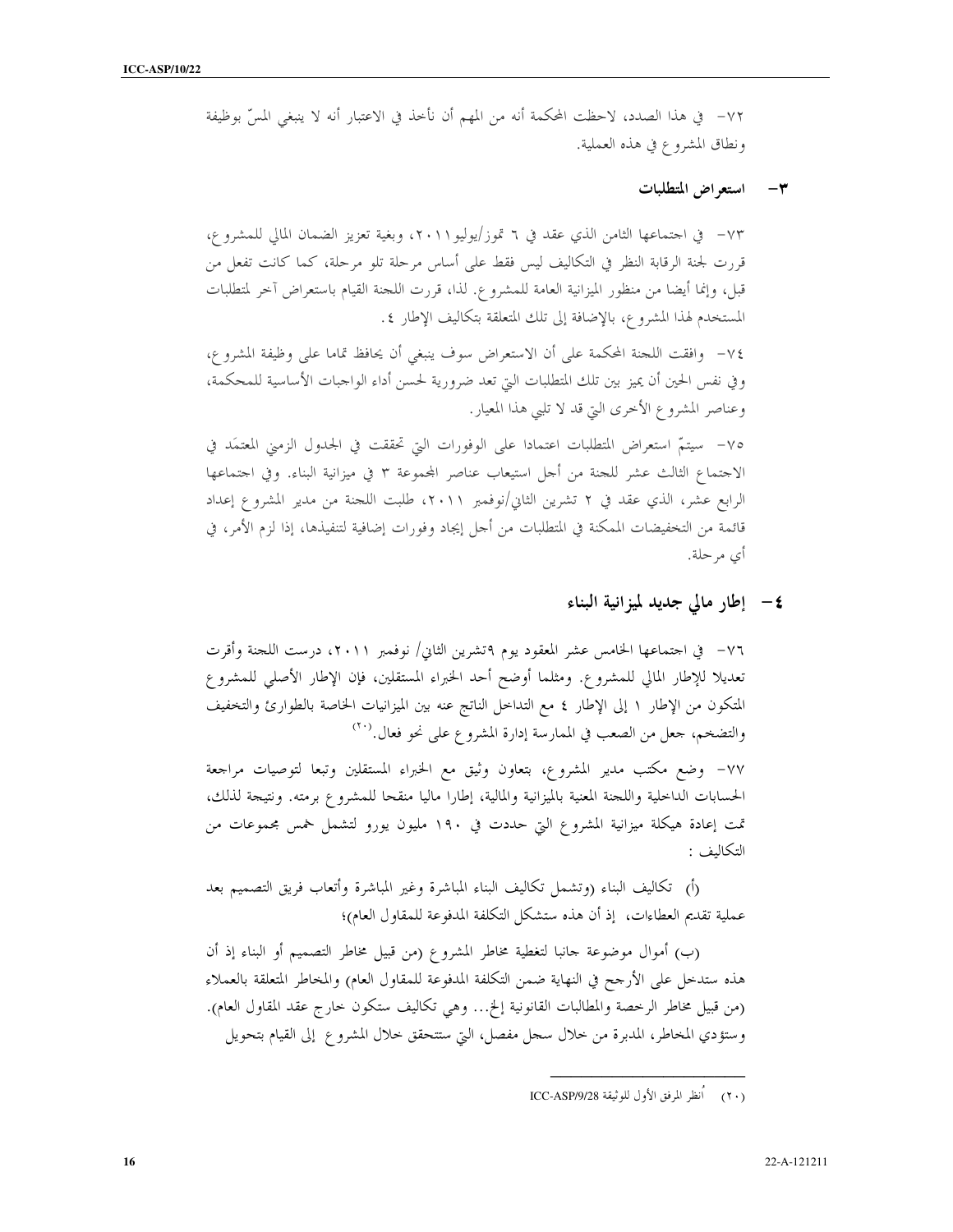تكلفة المشروع المالية إلى أي بند من بنود الميزانية الأربعة الأخرى؛ (ج) رخص البناء والمستحقات؛ (د) الأتعاب المتعلقة بالتصميم وإدارة المشروع والمستشارين الأخصائيين الآخرين؛ ٧٨– استُخدم توزيع الميزانية المنقحة أيضا لإعداد مخطط التدفق النقدي المرفق بمشروع القرار المتعلق بالمباني الدائمة. ٧٩– و يُنتظر مع هذا التقديم الجديد أن تكون ميزانية البناء أكثر شفافية بكثير وستُصنف عناصر

المحموعة ٣ ضمن الأحزاء الخاصة بالتشييد والمخاطر في الميزانية الجديدة.

٥– النفقات والميزانية المتوقعة في ميزانية المحكمة

٨٠- من أحل حساب التكلفة الإجمالية للمشروع، كما طلب ذلك كل من لجنة الميزانية والمالية ومكتب مراجعة الحسابات الداخلي للمحكمة، ينبغي الإشارة إلى العنصرين الأخرين اللذين يندرجان في إطار الميزانية السنوية العادية للمحكمة، واللذان يمثلان معا مبلغا قدره ٢٦٫٨ مليون يورو حتى نماية المشروع :

البرنامج الرئيسي السابع–٥١ والذي تبلغ الميزانية الإجمالية المتوقعة له حتى نماية المشرو ع  $\dot{(\theta)}$ ۲۳٫۳ ملیون یورو، یتضمن اعتبارا من عام ۲۰۱۲:

'۱' البرنامج ۷۱۱۰، مكتب مدير المشروع، بمبلغ قدره ٣٫٥ مليون يورو؛

 $\sim$   $\sim$   $\sim$ البرنامج ٧١٢٠، لموارد الموظفين في المحكمة ودعم الإدارة المتعلقة بالمشروع، وقدره ۲٫۳ مليون يورو؛

٣<sup>٠</sup> البرنامج ، ٧١٣، للمجموعة ٢ وغير ذلك من التكاليف ذات الصلة ويقدَّر بمبلغ ۱۷٫۰ مليون يورو.

(ب) البرنامج الرئيسي الثالث، البرنامج الفرعي ٣١٦٠ (مكتب المباني الدائمة لقلم المحكمة) بمبلغ قدره ٣،٥ ملايين يورو

٨١– وترد في المرفق الثالث تفاصيل أحرى للبرنامج الرئيسي السابع–١ والبرنامج الرئيسي الثالث، البرنامج الفرعي ٣١٦٠ النفقات والميزانيات المتوقعة.

> إجمالي تكلفة المشروع: ميزانية البناء + ميزانية المحكمة (المبابي الدائمة)  $-1$

٨٢– نتج عن تنقيح الإطار المالي وضوح بشأن الأثر الكامل لتكلفة المشروع، من حلال تحديد واضح للتكاليف المتصلة بالمشروع الممولة من ميزانية المحكمة والتكاليف الممولة من ميزانية البناء (انظر المرفق الرابع). ٨٣– ويقدم المرفق الرابع تقديراً لكامل التكاليف المتصلة بالمشروع للفترة من ٢٠٠٨ إلى ٢٠١٦. ويبلغ إجمالي التكاليف المقدرة ٢١٦،٨ مليون يورو، أي مبلغ أقصاه ١٩٠ مليون يورو لميزانية البناء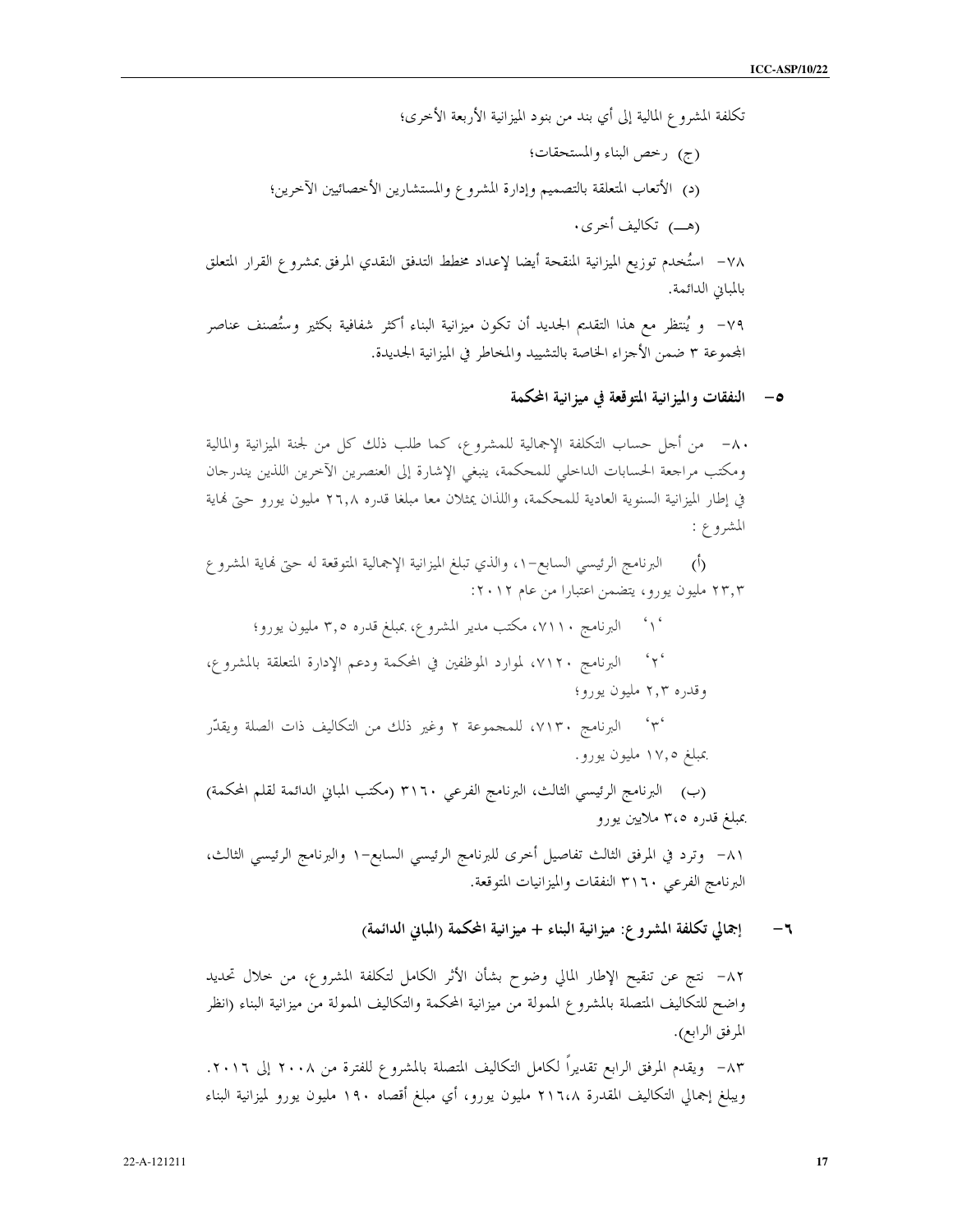(بما فيها تكاليف المجموعة ٣)، ومبلغ متوقع قدره ٢٦،٨ مليون يورو من الميزانية السنوية العادية (بما فيها تكاليف المحموعة ٢).

## ثالثا–تقديم التقارير المالية

## ألف–نفقات المشروع

٨٤ – على نحو ما أبلغ به مدير البرنامج، تبلغ النفقات المتوقعة لميزانية المشروع (١٩٠ مليون يورو) من ٢٠٠٨ إلى ٢٠١١، حتى ١٨ تشرين الثاني/نوفمبر ٢٠١١، ما قدره ١٣،٤ مليون يورو، على النحو المبين في الرفق الخامس من هذا التقرير.

باء النفقات المسددة دفعة واحدة

٨٥- دعت الجمعية، في دورتها السابعة، بموجب الفقرتين ٦ و٧ من قرارها ICC-ASP/7/Res.1، الدول الأطراف إلى النظر في تسديد دفعة واحدة تقابل حصتها في قيمة إجمالي تكاليف البناء الشاملة المقدرة، رهنا بتسوية المبلغ عند تحديد التكاليف النهائية للمشروع. واعتمدت الجمعية في دورتما الثامنة المستأنفة القرار ICC-ASP/8/Res.8، الذي يمدد الأحل للدول الأطراف من أحل تسديد المبلغ دفعة واحدة إلى ١٥ تشرين الأول/أكتوبر ٢٠١٢.

٨٦– وحتى ١٨ تشرين الثاني/نوفمبر ٢٠١١، احتارت ٢٨ دولة طرفاً أن تسدد حصتها المقررة دفعة واحدة، مما يمثل قيمة إجماليها ٣٤٠ ٣٤٠ ٣٣ يورو. وستحصل هذه الدول على تخفيضات عن حصتها من التكاليف، إذ تخفض المبالغ المسددة دفعة واحدة من الحاحة إلى قرض الدولة المضيفة، مما يؤدي إلى رسملة للجزء غير المستعمل من القرض (١٧،٥ في المائة).

٨٧– وحتى ١٨ تشرين الثاني/نوفمبر ٢٠١١، وردت مبالغ مسددة دفعة واحدة، جزئياً أو كلياً، من ٢٣ دولة طرفاً، يبلغ مجموعها ٦٦٠ ٤٦٨ ٢٦ يورو (انظر المرفق السادس).

٨٨– وترد لمحة عامة عن التدفقات النقدية المرتبطة بالمبالغ المسددة دفعة واحدة في المرفق السابع، الذي يبين أيضا الفائدة المحصلة عن المبالغ المسددة دفعة واحدة.

٨٩- وتظهر المبالغ الملتزم بتسديدها دفعة واحدة والمبالغ التي وردت دفعة واحدة فعلا (المرفق السابع) أن التدفقات النقدية اللازمة في ٢٠١٢ يمكن تمويلها من المبالغ الملتزم بتسديدها دفعة واحدة فقط، على افتراض تلقى هذه المبالغ في وقتها، مما يجعل السحب من قرض الدولة المضيفة غير لازم في ٢٠١٢. وابتداء من ٢٠١٣ سيلزم استخدام القرض مرة أخرى. وسيتسنى مزيد من التوضيح بشأن التوقيت الحقيقي للسحب من قرض الدولة المضيفة لدى الاتفاق على العقد مع المقاول العام.

جيم الصندوق الاستئماني

∙ ٩- وفقا للمرفق السادس من القرار ICC-ASP/6/Res.1 أنشأ المسجل صندوقاً استئمانياً لغرض جمع الأموال المخصصة لبناء المباني الدائمة للمحكمة. وحتى الآن لم أية تبرعات من الحكومات، أو المنظمات الدولية، أو الأفراد، أو الشركات أو غير ذلك من الكيانات.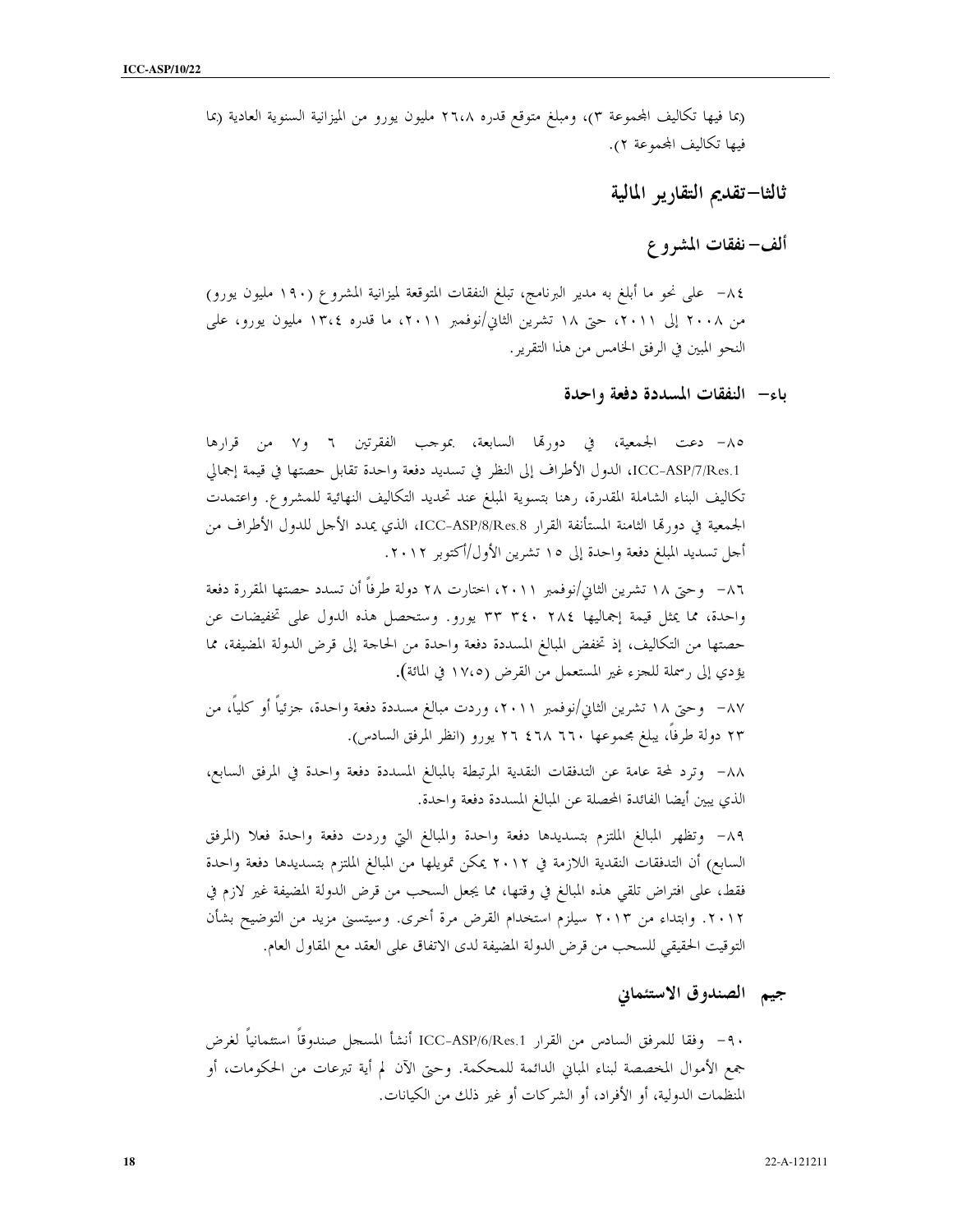## ألف التكلفة الاجمالية للملكية والمساحة الأرضية

٩١- في الجلسة الحادية عشرة للجنة، المعقودة في ٧ أيلول/سبتمبر ٢٠١١، ذكر مدير المشروع أنه يتعين إعادة حساب التكلفة الإجمالية للملكية لمراعاة أثر هندسة القيمة التي حرت في شباط/فبراير− آذار/مارس ٢٠١١، والتي نتجت عنها زيادة في إجمالي المساحة الأرضية للمشروع. وبما أن هندسة القيمة أدت إلى تحقيق كفايات ووفورات أخرى، لم تؤد المساحة الأرضية الإجمالية الإضافية إلى زيادة في ميزانية البناء.

٩٢– وأُبلغت اللجنة بما استجد في إجمالى تكلفة الملكية في حلستها الثانية عشرة، المعقودة في ٢٢ أيلول/سبتمبر ٢٠١١. وأظهر العرض الذي أعده مدير المشروع زيادة قدرها ٤،٦ في المائة في إطار التصميم النهائي الحالي (١٠٠٠ ٩٩٠ ١٦ يورو سنوياً) مقارنة بالحسابات السابقة في نماية مرحلة التصميم الأولى (١٦٤٠ - ٢٤٠ إيورو سنوياً.

٩٣- وجرت الإشارة إلى أن إجمالي تكلفة الملكية تتكون من العناصر التالية:

- تكاليف التشغيل، وقدرها ٢٥٩٠ . ٢ ص بيورو سنوياً؛  $\langle \hat{O} \rangle$
- (ب) \_ تكاليف اضمحلال القيمة، أو الاستهلاك، وقدرها ٧٠٠٠ ، ٧ يورو سنوياً؛

(ج) التكاليف المالية، أي الفوائد التي يتعين دفعها على قرض الدولة المضيفة من قبل الدول الأطراف التي لم تختر تسديد المبلغ دفعة واحدة، وقدرها ٨٩٠ . ٦ ٨٩٠ يورو.

٩٤– ويرى مدير المشروع أن الزيادة الحاصلة في إجمالي تكلفة الملكية تعود حزئياً إلى زيادة المساحة الأرضية الإجمالية، التي ارتفعت من ٥٦٠ ٥٠ متراً مربعاً في نماية التصميم الأولى إلى ٥٠٤ ٥٢ متراً مربعاً، بعد التصميم النهائي. وقد طلبت اللجنة إلى مدير المشروع أن يقدم مزيدا من التفسيرات المتعلقة بالمعايير المستخدمة لحساب إجمالي تكلفة الملكية.

٩٥- وفي الجلسة الخامسة عشرة للجنة، المعقودة في ٩ تشرين الثاني/نوفمبر ٢٠١١، ذكر مدير المشروع أن تقدير إجمالي تكلفة الملكية الذي عُرض في الاحتماع السابق، والذي يربط زيادة هذه التكلفة بزيادة المساحة الأرضية الإجمالية، جاء نتيجة عملية نظرية وأن التكلفة الحقيقية للصيانة بالنسبة لبعض الأمتار المربعة قد تكون أدبى. واتفق مدير المشروع على أن الأوان قد آن للقيام بحسابات حقيقية مع إكمال التصميم النهائي.

٩٦- وقدم مدير المشروع عرضا إلى اللجنة في حلستها السادسة عشرة، المعقودة في ٢١ تشرين الثاني/نوفمبر ٢٠١١، لتوضيح مفهومي المساحة الصافية والمساحة الأرضية الإجمالية في المشروع. فأشار إلى أنه كان من الصعب تعقب المساحات الصافية المختلفة انطلاقا من التصميم التنافسي ووصولًا إلى التصميم النهائي، لأن التصميم لم يتبع المعيار الهولندي المتعلق بالمساحة الأرضية الصافية، ولأن مختلف أصحاب المصلحة، مثل فريق التصميم، والمحكمة، وما إلى ذلك، قد يكونون أخذوا بمعايير مختلفة طيلة مراحل المشروع. وذكر أن هناك مناقشة جارية مع المحكمة بشأن ما إذا كانت المحكمة الصافية قد زادت أم لا منذ التصميم التنافسي.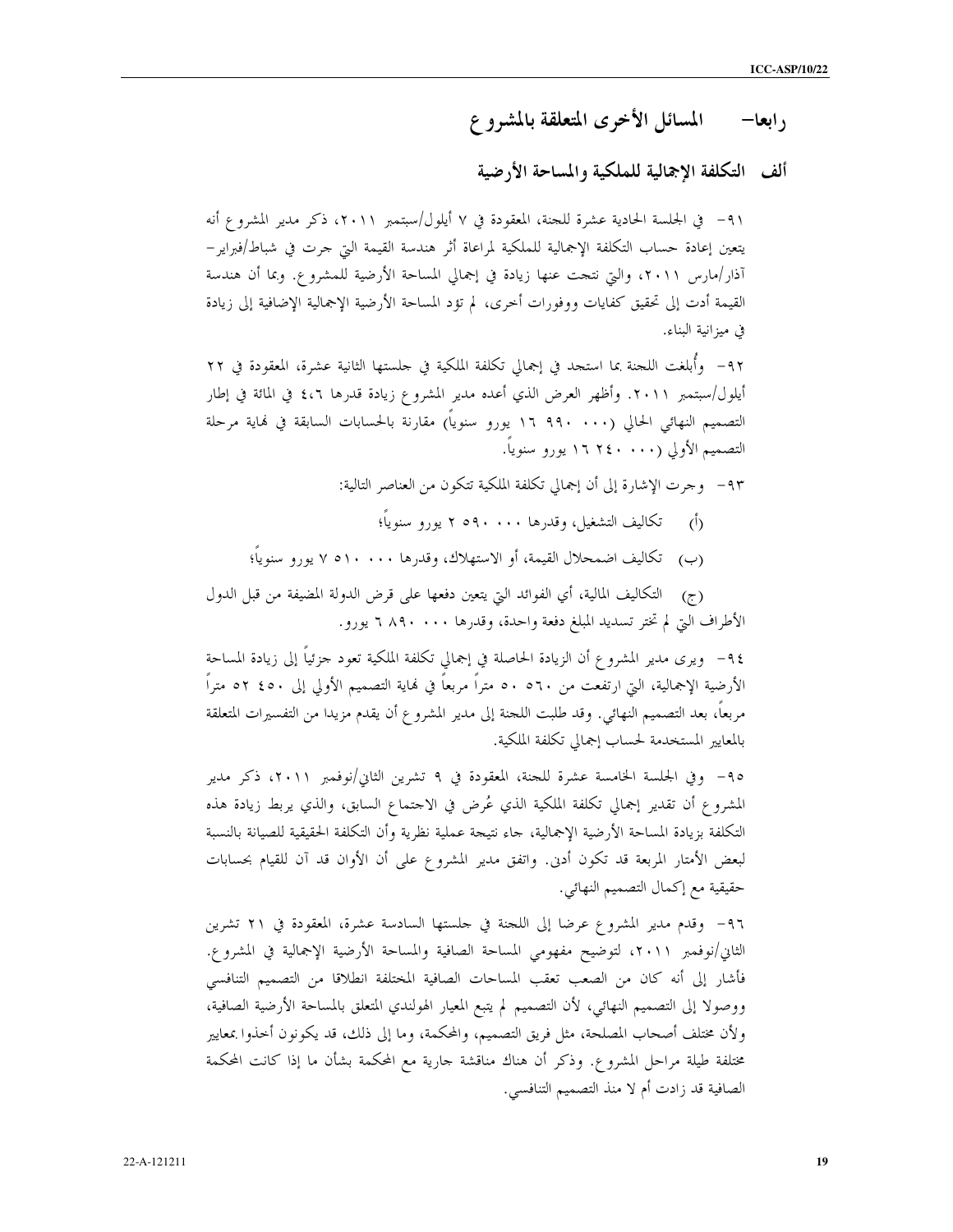٩٧- بيد أن مدير المشروع شدد على أن الأرقام المتعلقة بالمساحة الأرضية الإجمالية صحيحة وألها أهم شيء في مشروع للبناء وحساب تكلفته. وتعود الزيادة في المساحة الأرضية الإجمالية منذ نماية التصميم الأولي أساسا إلى إضافة غرف تقنية ولوحستيات في الطابق الأرضى، وإلى هندسة القيمة. وفي حالة هذه الأخيرة، كانت الأمتار المربعة الإضافية من المساحة الأرضية الإجمالية أرخص من المتوسط.

٩٨- وقررت اللحنة أن تبقى على الإشارة إلى المساحة الأرضية الإجمالية للمشروع في مشروع القرار، على أن تغييرات أخرى قد تُجرى في أثناء العملية المؤدية إلى التوقيع على العقد مع المقاول العام، مما سيكون له أيضا أثر في إجمالي مساحة المشروع. وستواصل اللجنة بحثها عن سبل خفض تكالىف الملكية.

باء— بروز العضوية في مقر المحكمة

٩٩– في الجلسة السابعة للجنة، المعقودة في ٨ حزيران/يونيه ٢٠١١، أشار الرئيس إلى مسألة كيفية ظهور الدول الأطراف في الأماكن الدائمة الجديدة. وذكَّر بأن اللجنة كانت قد ناقشت المسألة في العام الماضي في حلستها الثالثة عشرة، المعقودة في ١٦ تشرين الثاني/نوفمبر ٢٠١٠. وفي تلك المناسبة، لوحظ أن نصب الأعلام أفضل للدول من كتابة أسمائها على لوحات برونزية، إذ تعد الأعلام رموزا يسهل التعرف عليها عالمياً، بينما تثير اللوحات البرونزية مسألة اللغات، وتغيير أسماء البلدان، ومسائل الخلافة، وما إلى ذلك ولن يسهل رؤيتها من مسافة معينة. ورغم أن تكلفة رفع الأعلام وتتريلها أمر ينبغي مراعاته، جرت الإشارة، على أي حال، إلى أن قرار إيجاد أفضل سبيل لتجسيد الدعم السياسي الذي تقدمه الدولة إلى المحكمة هو بيد الدول الأطراف.

١٠٠- وشددت المحكمة على أن أي اختيار للأعلام بدلا من أي طريقة أخرى لتمثيل الدول الأطراف لا يترتب عنه بالضرورة إقامة الأعمدة خارج أماكن المحكمة، مع التكاليف الإضافية المذكورة. وقد تناولت منظمات دولية أخرى هذه المسألة من حلال وضع أعلام الدول الأعضاء داخل المقر في المدخل العمومي لأماكنها (مثل منظمة الأسلحة الكيميائية، ومكتب الأمم المتحدة في فيينا.

جيم– شبكات التدفئة المركزية

١٠١- في الجلسة السادسة للجنة، المعقودة في ١٨ أيار/مايو ٢٠١١، ذكر القائم بأعمال مدير المشروع أنه في نقطة الانطلاق الأولى للمشروع، أي مرحلة الموحز التنافسي، ستكون التدفئة متاحة للأماكن الجديدة. بيد أنه اتضح أن نقطة الانطلاق هذه يتعين تغييرها لأن الدولة المضيفة لم تتمكن من الترتيب لأسعار نظام تدفئة المحمع وفقا لحالة السوق.

١٠٢–وبعد مناقشات مكثفة بين الدولة المضيفة والبلدية، وشركة إينيكو الموردة للطاقة، ومكتب مدير المشروع، اقترح حل بديل يتمثل في تزويد المشروع بالتدفئة وبالتخزين البارد. وحسب القائم بأعمال مدير المشروع يعد ذلك حلا بديلا مقبولا للمشروع من الناحية التقنية ومن حيث الاستدامة أيضا. وعلاوة على ذلك ستترتب على الحل البديل تكاليف صيانة أقل بعض الشيء بالنسبة إلى المحكمة وسيكون ذلك بأسعار سوق الطاقة. وشكر القائم بأعمال مدير المشروع الدولة المضيفة على تدخلها وإصرارها على حل هذه المسألة.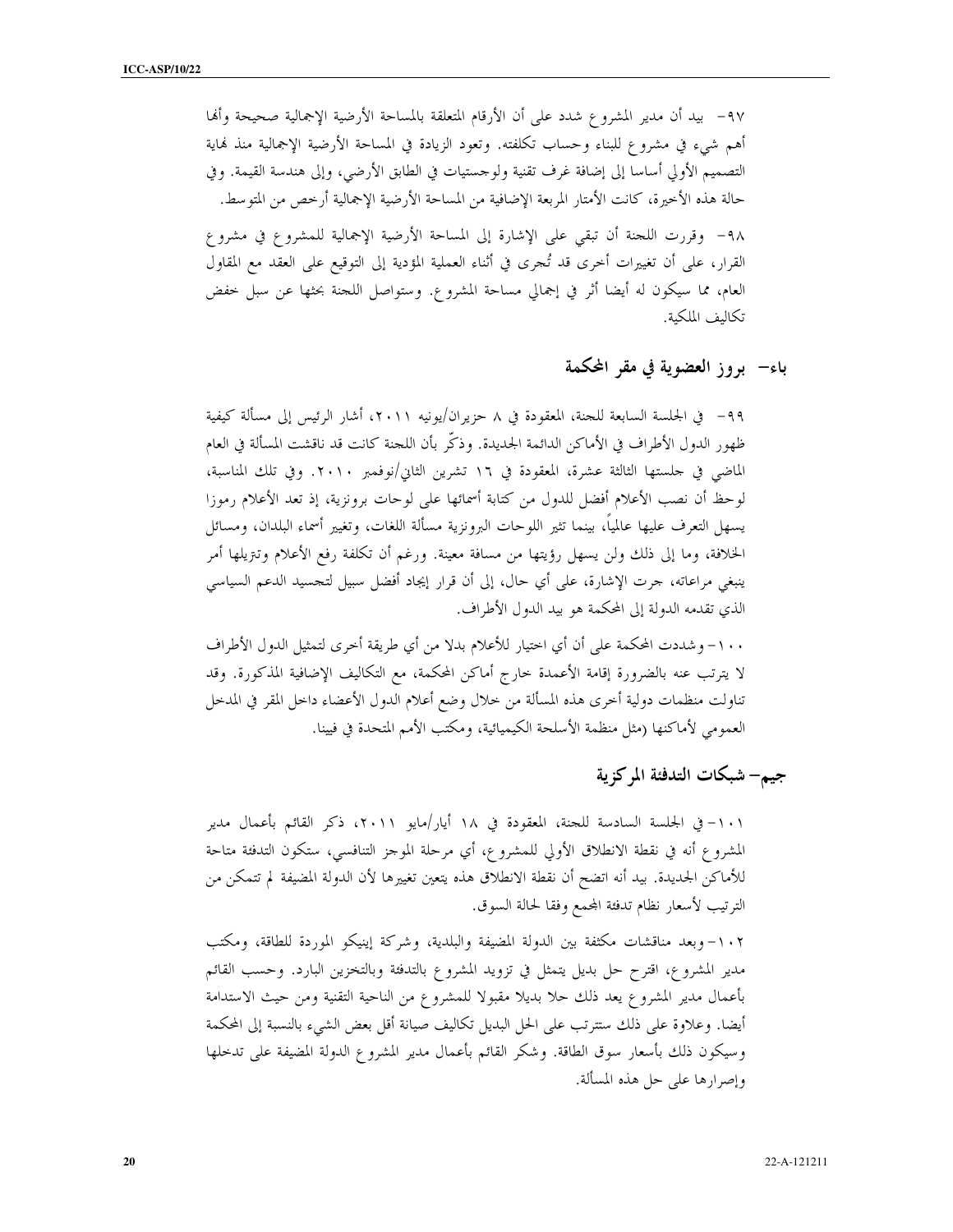١٠٣- وأوضح مسير المشروع أن الحل البديل يتمثل في تخزين الماء الدافئ في الصيف ليستخرج في الشتاء من أحل تدفئة الأماكن، وفي تخزين الماء البارد في الشتاء لاستخدامه في تبريد المحكمة صيفاً. وستبعث شركة الطاقة إلى المحكمة بالفواتير حسب الطاقة المستخدمة. وأوضحت الدولة المضيفة أن هذا الحل لم يؤخذ به في بداية المشروع لأن الحفر في الموقع لم يكن مسموحا به. بيد أن ذلك يمكن القيام به على بعد بضع مئات من الأمتار عن المحكمة. وستمول الدولة المضيفة والبلدية الاستثمار الإضافي الضروري حتى لا تبعث شركة الطاقة سوى فاتورة السعر السوقى العادي للخدمة المقدمة.

١٠٤- وجرت الإشارة في اجتماع اللجنة في ٨ حزيران/يونيه ٢٠١١، إلى أن الحل الجديد لا يمكن أن يكون أقل إيجابية بالنسبة للمشروع من الوضع القوي الذي مُنح للمشروع حلال الموحز التنافسي ىشأن هذه المسألة.

١٠٥- وقُبل التغيير لأنه يقدم حلا أكثر استدامة (أي استهلاك أقل للطاقة) ويُخفض من تكاليف الاستثمار والتكاليف الجارية للتزود بالطاقة.

١٠٦- وسيتطلب هذا الشكل من التزود بالطاقة التفاوض بشأن عقد مع المزود بالطاقة لمدة تتراوح ما بين ١٥ و٢٠ سنة. ولمعالجة هذه المسألة، أنشئت فرقة عمل معنية بالمشروع تتألف من ممثلين عن مكتب مدير المشروع، والمحكمة، والجهة المسيرة للمشروع.

### دال– آلية تصريف الأعمال المتبقية

١٠٧– في الجلسة الثانية للجنة، المعقودة في ٢٦ كانون الثاني/يناير ٢٠١١، أشار المسجل إلى قرار مجلس الأمن التابع للأمم المتحدة ١٩٦٦(٢٠١٠) المتعلق بآلية تصريف الأعمال المتبقية واقترح النظر في سبل تنفيذ القرار. وفي هذا الصدد، حرت الإشارة إلى أنه في تلك المرحلة، كان من السابق لأوانه مناقشة المسألة. وذُكر أن القرار كان يقضي بجعل آلية تصريف الأعمال المتبقية في لاهاي، وهذا لا يعني بالضرورة في المحكمة. بيد أنه إذا كان الأمر كذلك، سيتعين على الجمعية أن تتوصل إلى اتفاق قبل أن يتسنى للجنة النظر في الآثار المالية المترتبة على هذا القرار. وفي هذا الصدد، حرت الإشارة إلى الفقرة ٢٣ من القرار الجامع الذي اتخذته الجمعية في دورتما التاسعة.<sup>(٢١</sup>)

١٠٨–وفي هذا الصدد، في ٢٤ تشرين الثاني/نوفمبر، ورداً على استفسار من اللجنة، أبلغ المسجل اللجنة بأن المحكمة استجابت للطلبات المتعلقة بإمكانية إيواء آليات تصريف الأعمال والتعاون معها مع ضمان التعاون الكامل قدر الإمكان. وفي هذا الشأن، كانت المحكمة على اتصال بالمحكمة الخاصة لسيراليون ومكتب الأمم المتحدة للشؤون القانونية. ومنذ اعتماد مجلس الأمن القرار ٢٠١٠)١٩٦٦, المنشئ للآلية الدولية لتصريف الأعمال المتبقية للمحكمتين الجنائيتين، في ٢٢ كانون الأول/ديسمبر ٢٠١٠، لم تتلق المحكمة أي اتصال من مكتب الأمم المتحدة للشؤون القانونية ولا من المحكمتين.

<sup>(</sup>٢١) ا*لوثائق الرسمية ... الدورة التاس*عة *... ٢٠١٠* (ICC-ASP/9/20)، المجلسد الأول، الجسوء الثالست، القسرار -ICC ASP/9/Res.3، الفقرة ٢٣.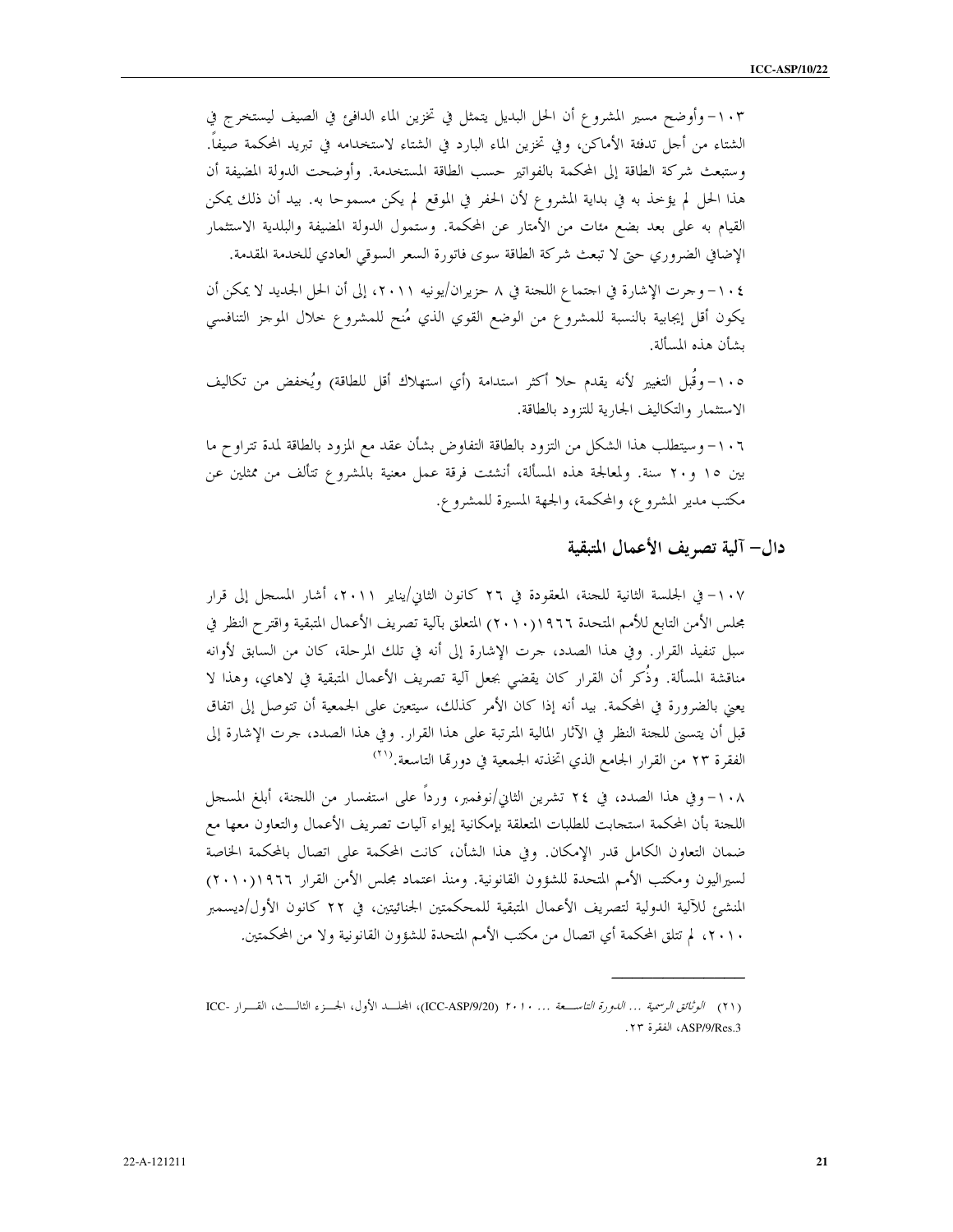خامسا– هيكل الحوكمة

## ألف-سير عمل هيكل الحوكمة

١٠٩- قررت اللجنة في حلستها السابعة، المعقودة في ٨ حزيران/يونيه ٢٠١١، أن تعتمد هيكلا حديدا لإدارة المشروع (انظر المرفق الثامن). وحرى ذلك وفقا للولاية التي أسندقما الجمعية إلى لجنة الرقابة لإحداث أي تغييرات في الهيكل تراها ملائمة ولتنفيذها بأثر فوري رهنا بـــتأكيد الجمعية في دورتها المقبلة. (٢٢)

١١٠- ويحدد الهيكل الجديد مديرا واحدا للمشروع ويعطيه سلطة القيادة الاستراتيجية، واتخاذ القرار والإدارة الشاملة للمشروع. وترى لجنة الرقابة أن هيكل الحوكمة المنقح ملائم ورد كاف على القضايا اليت برزت في مختلف التقارير ذات الصلة لمراجعة الحسابات ويراعى الموقف الذي أعربت عنه المحكمة. ١١١- وعليه، يتسم هيكل الحوكمة المنقح بما يلي:

(أ) يقوم على افتراض أن المحكمة والدول الأطراف يتقاسمان الاهتمام ذاته بالمشروع وهو تسليم مبني يستجيب لأهداف المشروع فيما يخص احترام الآحال، ومتطلبات التكاليف والنوعية؛

(ب) يفترض ضمنيا أن مدير المشروع بإمكانه بل يجب عليه التصرف باسم جميع أصحاب المصلحة الذين مكنوه من قيادة المشروع بفعالية. وعليه، جُعل هيكل الحوكمة المنقح متسقا مع السياسة الأصلية للجمعية بالنسبة إلى المشروع المبين في القرار ICC/ASP/6/Res.1 بما في ذلك مرفقاته الثاني والثالث والرابع. وفي الإطار الإداري السابق، لم تُطبق السلطة الشاملة لمدير المشروع في الممارسة؛

(ج) يحدد ويسند السلطة لمدير مشروع واحد من حلال منحه القيادة الاستراتيجية وصنع

القرار والإدارة الشاملة للمشروع، بما في ذلك مشروع التصميم والبناء، ومشروع المستخدمين، وتكلفة المشروع ونوعيته، ومشروع الموقع. وعليه حرى تجنب الخلط الذي قد ينشأ من وحود مديرين مختلفين لمشروع واحد؛

(د) يستجيب لتوصية المراجع الخارجي للحسابات لأن الحوكمة المنقحة مناسبة لغرض المشروع حيث تسند المسؤولية الكاملة والواضحة عن المشروع إلى مدير المشروع؛<sup>(٢٣)</sup>

(هـ) يتسق مع توصيات الخبراء منذ البداية عام ٢٠٠٥، بأن يكون مدير المشروع مكلفا بتنسيق جميع الأطراف المعنية بالمشروع. ويعد التواصل مع المستخدم وإشراكه مضمونا، في إطار السلطة الشاملة لمدير المشروع، عبر قنوات الإبلاغ القائمة والاتصال المباشر للمستخدم بمدير المشروع الجديد (سياسة الأبواب المفتوحة).

١١٢-وقدم رئيس لجنة الرقابة عرضا عن هيكل الحوكمة الجديد للمشروع إلى لجنة مراجعة الحسابات التابعة للمحكمة في ١٧ حزير ان/يونيه ٢٠١١.

<sup>(</sup>٢٢) الوثنائق الرسمية ... الدورة التاسعة ... ٢٠١٠ (ICC-ASP/9/20)، المجلد الأول، الجزء الثالث، القرار -ICC ASP/9/Res.1، الفقرة ٨.

<sup>(</sup>٢٣) ا*لوثائق الرسمية … الدورة التاسعة … ٢٠١٠* (ICC-ASP/9/20)، المجلد الثاني، الجزء جيم، البيانات المالية للفترة من ١ كانون الثاني/يناير إلى ٣١ كانون الأول/ديسمبر ٢٠٠٩، الفقرة ٢٦، التوصية ١.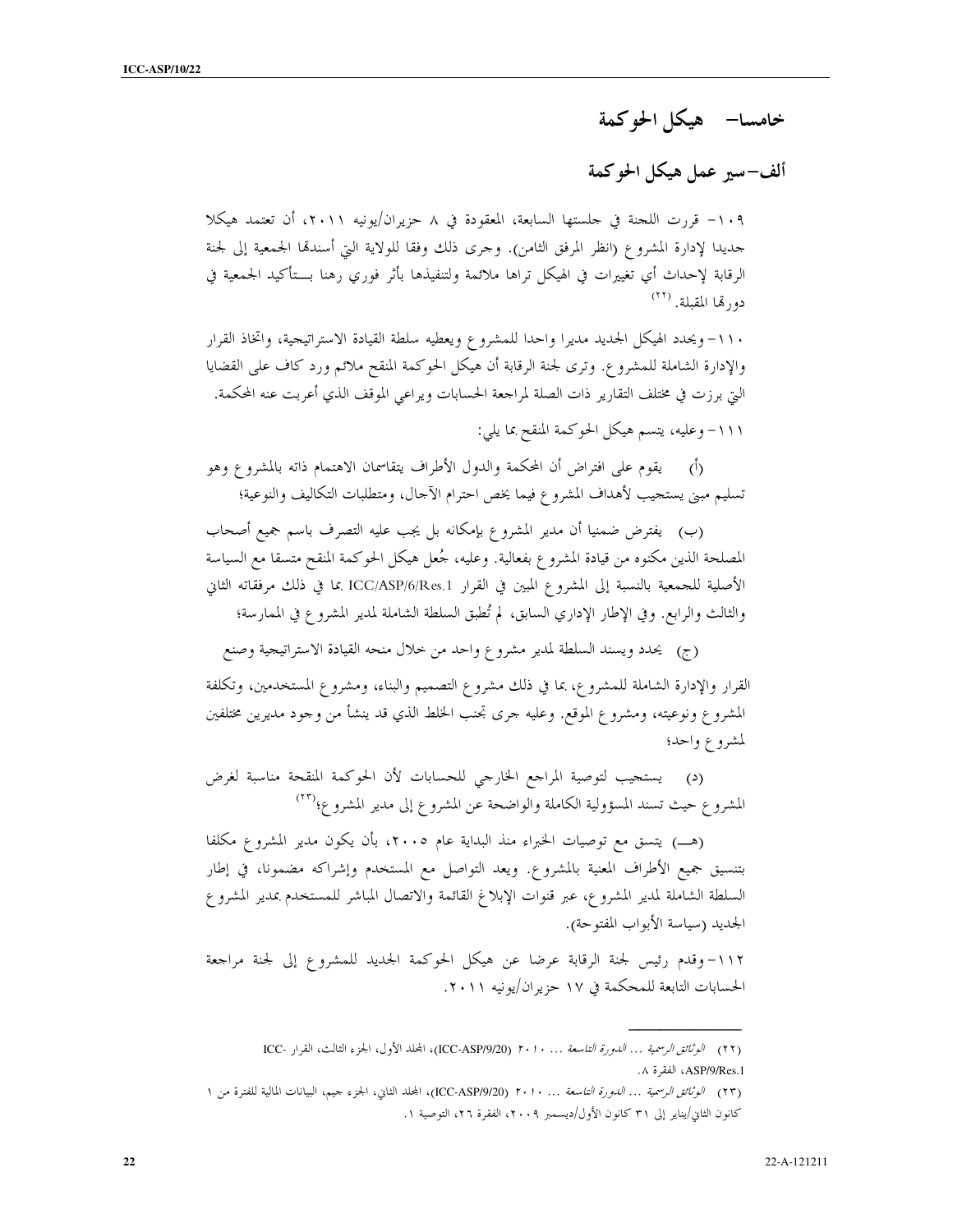١١٣- وعقب اعتماد هيكل الحوكمة المنقح، سُرت لجنة الرقابة بملاحظتها أن مدير المشروع والمحكمة يستكشفان معا سبل زيادة تكامل مواردهما في المشروع، بمدف إيجاد مواطن التآزر وهو ما يُأمل منه تحقيق مكاسب في الكفاية طيلة العملية.

باء- مدير جديد للمشروع

١١٤- بعد استقالة مدير المشروع الأول، السيد هانس هيمرود، اعتبارا من ١ آذار/مارس ٢٠١١، عينت اللجنة في جلستها الثالثة المعقودة في ٢٤ شباط/فبراير ٢٠١١ السيدة آن يانسن قائمة بأعمال مدير المشروع اعتبارا من ١ آذار/مارس ٢٠١١ إلى حين اكتمال عملية تعيين مدير جديد للمشروع. ١١٥- واستلم مدير المشروع الجديد، السيد نيل برادلي، مسؤولياته في ٢٠ حزيران/يونيه ٢٠١١.

جيم وضع استراتيجية شاملة للشراء والتمويل في أثناء مرحلة البناء

١١٦- في إطار وضع الإطار المالي المنقح أحرى مكتب مدير المشروع عملية استراتيجية تعاونية في محال الشراء مع المحكمة نتج عنها وضع مصفوفة شراء استراتيجية للمشروع تحدد الأنشطة التي يمكن أن تتبع إجراءات الشراء العادي للمحكمة وتلك التي ستتبع إجراء مختلفا خاصا للمشروع (تتفق والنظام المالي والقواعد المالية للمحكمة). ويجري وضع اللمسات الأخيرة على المصفوفة قبل عرضها رسميا على المسجل من أحل الموافقة عليها.

### سادسا— وضع استراتيجية لمراجعة الحسابات

١١٧- في الجلسة السادسة للجنة، المعقودة في ١٨ أيار/مايو ٢٠١١، أبلغت القائمة بأعمال مدير المشروع اللحنة بأن استراتيجية لمراجعة حسابات المشروع يجري وضعها بالارتباط مع المراجع الخارجي للحسابات. ولما يصبح المقترح حاهزا سيجري عرضه على كل من المراجع الخارجي والمراجع الداخلي للحسابات لأخذ رأيهما وتعليقاتهما، وسيقدم إلى اللجنة من أجل الموافقة عليه.

١١٨- وفي الجلسة السابعة للجنة المعقودة في ٨ حزيران/يونيه ٢٠١١، أبلغ الرئيس اللجنة بأن مكتب حدمات الرقابة الداخلية التابع للأمم المتحدة قدم دراسة خريطة الضمان للمحكمة في ٢٥ أيار/مايو/حزيران ٢٠١١، عقب طلب للمكتب. وكانت التوصية الرئيسية، فيما يخص مشروع المباني الدائمة، هي ضرورة تنفيذ استراتيجية لمراجعة الحسابات، بما في ذلك وضع خريطة ضمان للمخاطر التي قد يتعرض لها المشرو ع.

١١٩- وفي الجلسة الحادية عشرة للحنة، المعقودة في ٧ أيلول/سبتمبر ٢٠١١، نظرت اللحنة في وثيقة أعدتما الأمانة بتاريخ ٢٦ آب/أغسطس ٢٠١١، تتضمن مقتطفات من مختلف تقارير مراجعة الحسابات، وتبرز التوصيات المتعلقة بمشروع المبايي الدائمة للمشروع.

١٢٠- وأوضح مدير المشروع في الجلسة نفسها أن مكتب مدير المشروع سبق له أن قدم ردودا على توصيات تقرير المراجعة الخارجية للحسابات وأبدى تعليقات عليها جميعا، رغم أن المكتب لم يرد رسميا بعد على بعض من توصيات المراجعة الداخلية للحسابات.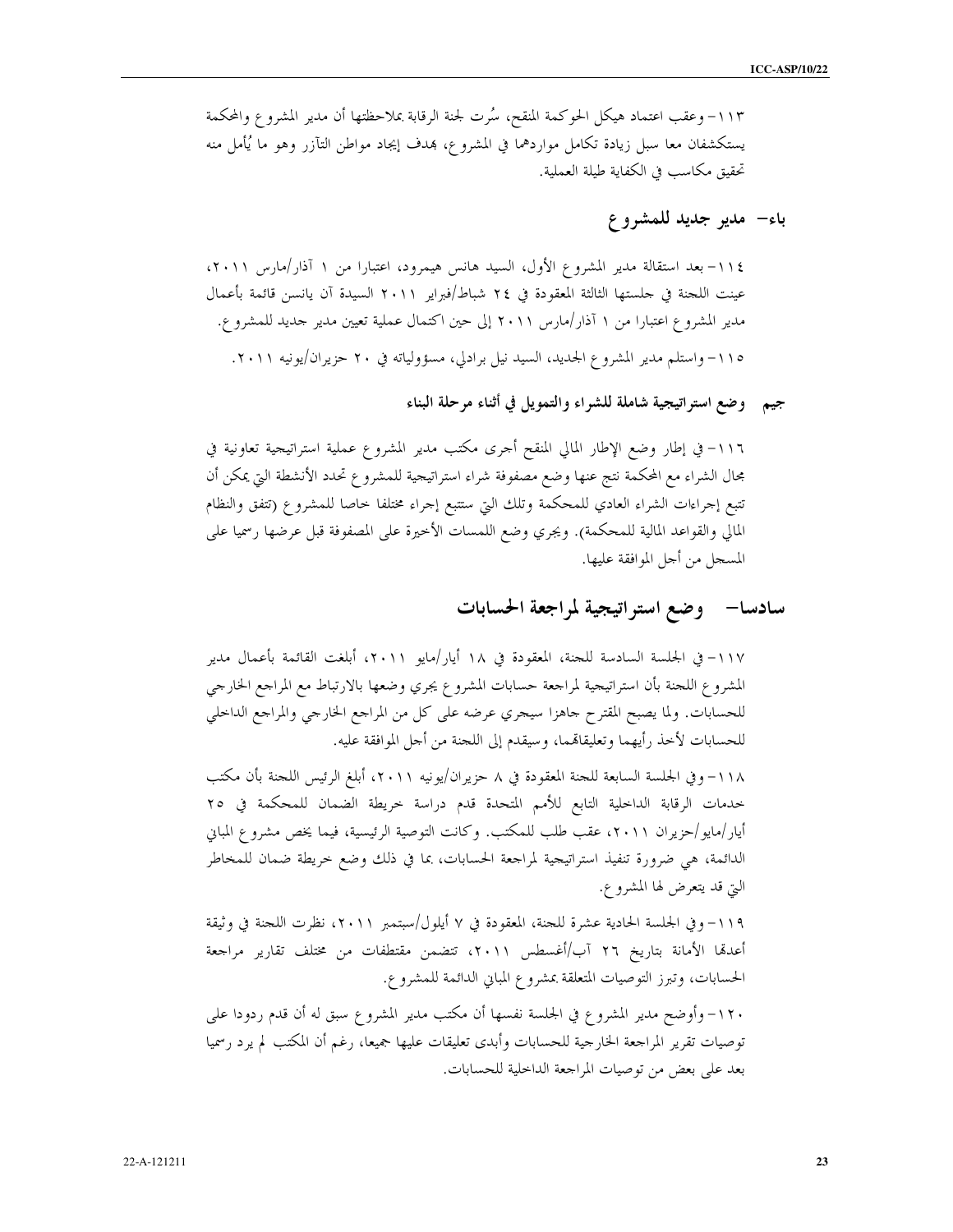١٢١- وفي الجلسة السادسة عشرة للجنة، المعقودة في ٢١ تشرين الثاني/نوفمبر ٢٠١١، جرت الإشارة إلى أن المراجع الخارجي للحسابات الجمديد في طور تعيينه من قبل المحكمة؛ وبالتالي سيمكن في ٢٠١٢ العمل أيضا بالارتباط مع مكتب المراجعة الداخلية للحسابات التابع للمحكمة، من أحل وضع اللمسات الأخيرة على استراتيجية مراجعة حسابات المشروع.

#### التبر عات سابعا—

١٢٢- في الجلسة السابعة للجنة الرقابة، المعقودة في ٨ حزيران/يونيه ٢٠١١، ذكر الرئيس بالمناقشات السابقة للإجراءات الممكن اتخاذها لوضع سياسة بشأن الهبات والتبرعات الأخرى لفائدة المشروع. وذكر أن إنشاء الصندوق الاستئماني المخصص لم يُثمر أي نتيجة حتى الآن. وأشار الرئيس إلى أن الهبات ينبغي النظر إليها على ألها وسيلة لزيادة روح الملكية العالمية للمباني الدائمة من قبل المحتمع الدولي قاطبة وكذا من حانب الجمهور العام، مما يؤدي إلى تعزيز مصداقية العدالة الدولية الدائمة التي

تُقام باسم ''جميع الشعوب … [التي تشكل] تراثا مشتركا.'<sup>((٢٤)</sup> وفي الجلسة ذاقما، عرضت القائمة بأعمال مدير المشروع أفكارا متعلقة بالبنود الممكنة في المشروع الذي قد يحظى بالرعاية أو الهبة، وأنواع الجهات الراعية أو المانحة وشروط الرعاية.

١٢٣–وفي الجلستين التاسعة والحادية عشرة للجنة، المعقودتين في ٢٧ تموز/يوليه و١٦ أيلول/سبتمبر ٢٠١١، على التوالي، أطلع مدير المشروع اللحنة على مستحدات تحضير قائمة بالعناصر الممكنة التي تم تحديدها فيما يخص الهبة أو الرعاية. وعرض مدير المشروع على اللجنة في حلستها الرابعة عشرة، المعقودة في ٢ تشرين الثاني/نوفمبر ٢٠١١، مشروع لوائح الصندوق الاستئماني لمشروع المباني الدائمة والتبرعات العينية، بتاريخ ١ تشرين الثاني/نوفمبر ٢٠١١، ومشروع اختصاصات حملة جمع التبرعات التي تضمنت قائمة مرفقة ببنود الرعاية المحتملة، بتاريخ ٢٤ تشرين الأول/أكتوبر ٢٠١١.

١٢٤- وقدم المدير التنفيذي للصندوق الاستئماني للضحايا، السيد بيتر دو بان عروضا إلى اللجنة في حلستيها الرابعة عشرة والخامسة عشرة المعقودتين في ٢ و٩ تشرين الثاني/نوفمبر، على التوالي. فتناول التحديات القائمة والدروس المستخلصة، مركزا بالخصوص على المانحين من القطاع الخاص. بيد أنه أشار إلى أن للصندوق الاستئماني للضحايا حاليا تجربة محدودة في مجال المانحين من القطاع الخاص الذين ساهموا بنسبة ١ في المائة فقط من موارد الصندوق.

١٢٥– ولاحظ السيد دو بان أن النظام المالي والقواعد المالية للمحكمة لم يوضع لتلقى التبرعات من القطاع الخاص وبالتالي قد يستلزم إجراء بعض التعديلات في المستقبل. ولجلب المانحين من القطاع الخاص، تدعو الحاجة إلى وضع سياسة لتقديم مساهمات القطاع الخاص والعمل على وضع رسالة (هدف) وإيصالها إلى المانحين المحتملين. وأكد ضرورة معرفة السوق جيداً (أي المانحين من المؤسسات والشركات ومانحي الدراسات الاستقصائية للقطاع الخاص)، وتكريس الجهود من أحل تعهد المانحين المتوقعين علما أنه عندما يحين الوقت، عادة ما تسنح الفرصة مرة واحدة فقط لتلقى الهبة المنشودة. وأوصى أيضا بالاستثمار في القدرة والاستعداد حقا لتبديد مخاوف المستثمرين من حلال وضع

<sup>(</sup>٢٤) نظام روما الأساسي، الفقرة ٢ من الديباجة.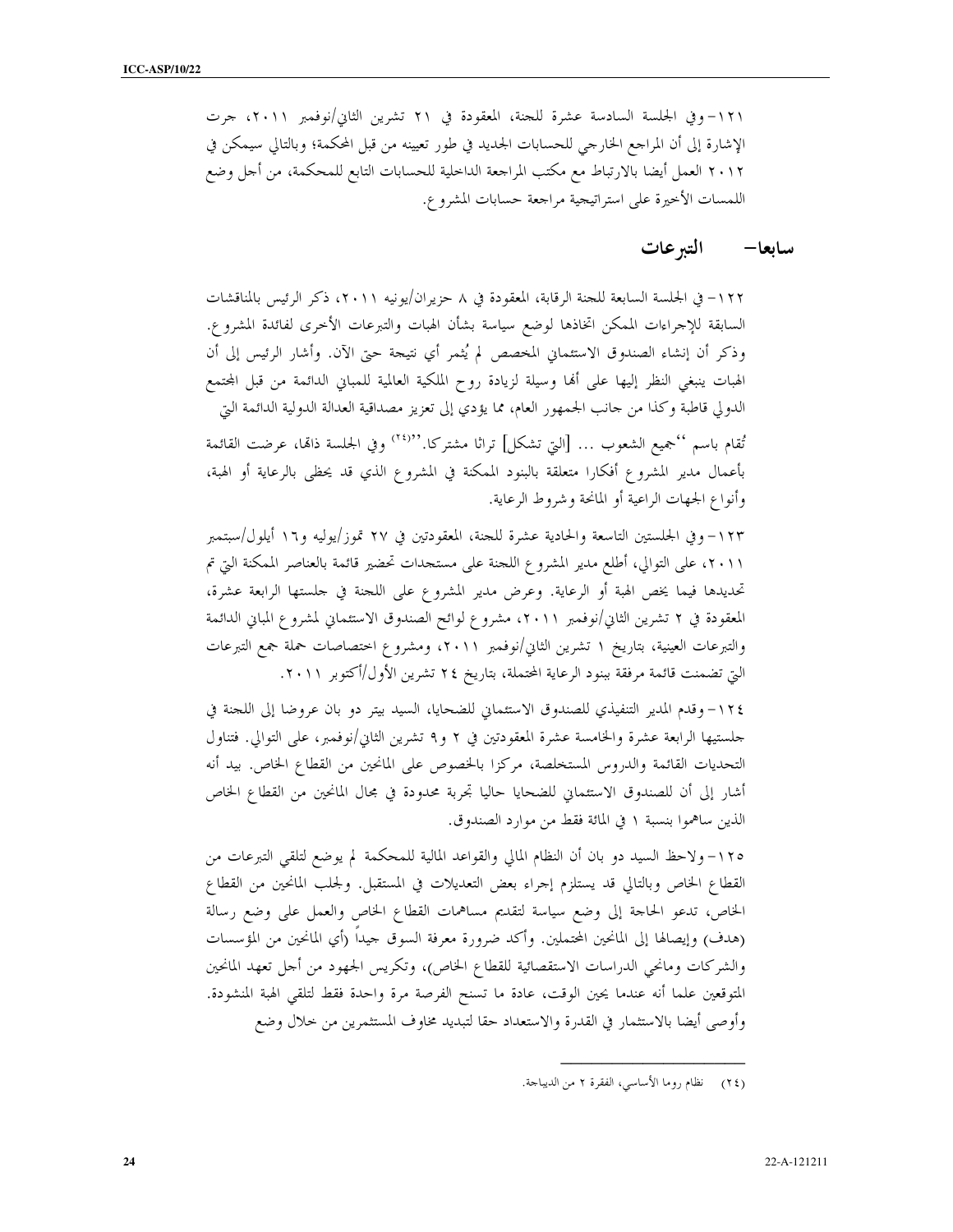الإحراءات الصحيحة من قبيل سياسة العناية الواجبة لتقييم المانحين المحتملين. وعلاوة على ذلك، رأى من المفيد فكرة استكشاف مواطن التآزر التنظيمي بين الصندوق الاستئماني للضحايا ومشروع المباني الدائمة لكن مع الحذر للغاية بغية تجنب التنافس بين الجانبين، مما سيكون أمرا مدمرا، حسب رأيه. ١٢٦- وعقب العرض، أُعرب عن القلق إزاء توسع دور اللجنة ليشمل مساهمات القطاع الخاص. وبعدما حُذرت اللجنة من أن جمع الأموال مبدد للوقت وشديد الاستهلاك للموارد، سيتعين عليها أن تعين استشاريا مما سيترتب عليه تكلفة دون معرفة ما إذا كان هذا الإنفاق أمرا مبررا من ناحية تحليل التكاليف والمزايا. ودون المحادلة بالضرورة لتأييد صرف النظر عن تبرعات القطاع الخاص، وإلى حانب الاعتبارات السابقة، حرت الإشارة أيضا إلى أن على لجنة الرقابة أن تبدأ من الصفر بما أن الصندوق الاستئماني للضحايا لم يضع بعد سياسة بشأن هبات القطاع الخاص.

١٢٧– وساد اتفاق عام بين أعضاء اللجنة في حلستها السادسة عشرة، المعقودة في ١ تشرين الثاني/نوفمبر ٢٠١١، على أنه نظرا إلى الجدول الزمني المحدد وتعقيد المسألة، لن تستطيع اللجنة أن تقدم إلى الجمعية في دورقما العاشرة مقترحا شاملا بشأن استراتيجية للتبرعات ولوائح الصندوق الاستئماني للضحايا. وستبقى اللجنة هذه المسألة قيد النظر لتبحثها بعد الجمعية.

## فامنا مشروع قرار بشأن المباين الدائمة

١٢٨–قررت اللحنة في حلستها السابعة عشرة، المعقودة في ٢٨ تشرين الثاني/نوفمبر ٢٠١١، أن تقدم إلى جمعية الدول الأطراف، مشروع القرار المرفق (انظر المرفق التاسع).

### تاسعا— عضوية اللجنة

١٢٩–عملاً بأحكام الفقرة ٥ من المرفق الثاني من القرار ICC-ASP/6/Res.1، يتعين تجديد عضوية اللحنة، على النحو المبين في التذييل الثاني لمشروع القرار المتعلق بالمباني الدائمة.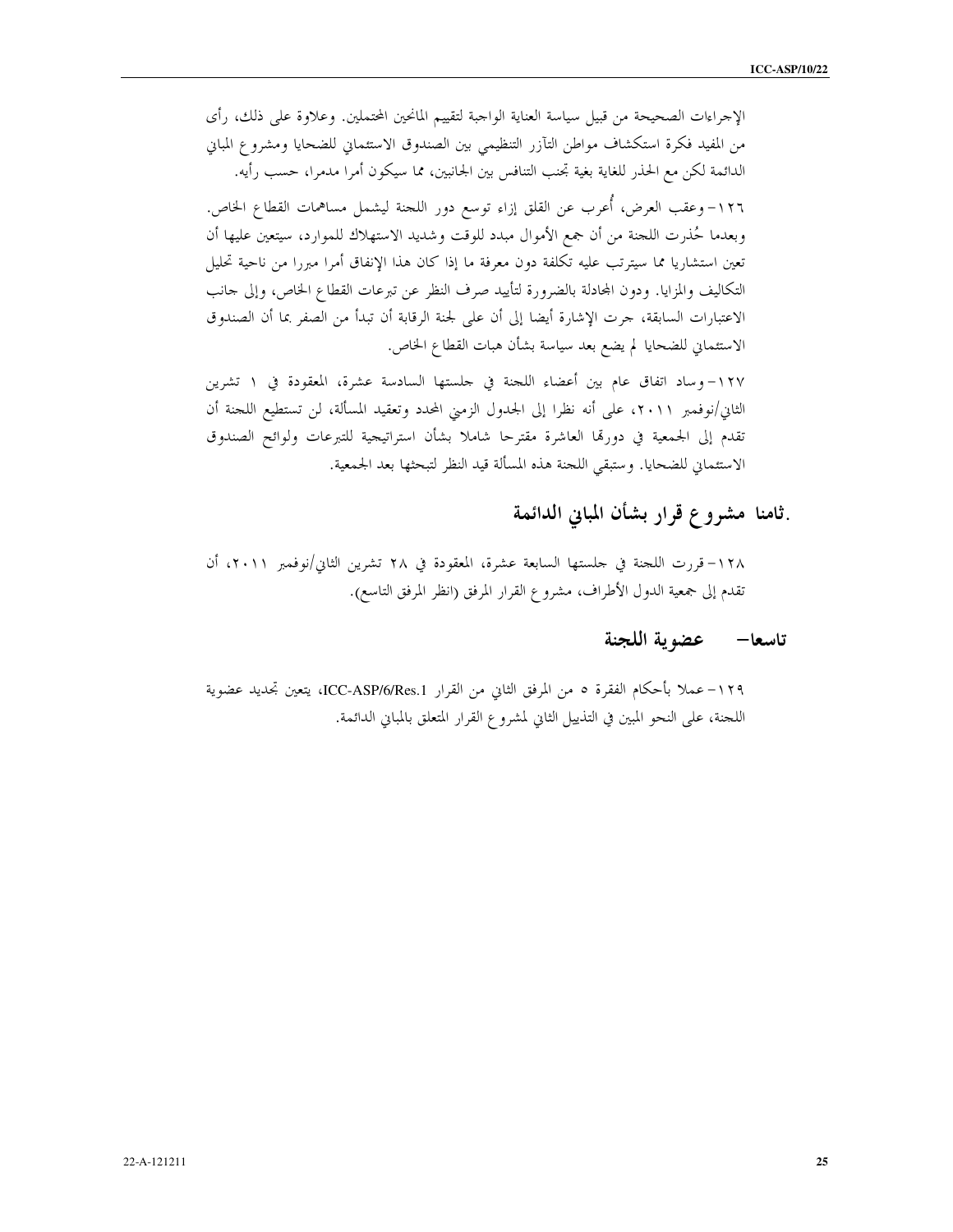المرفق الأول

لمحة عامة عن الجدول الزمني

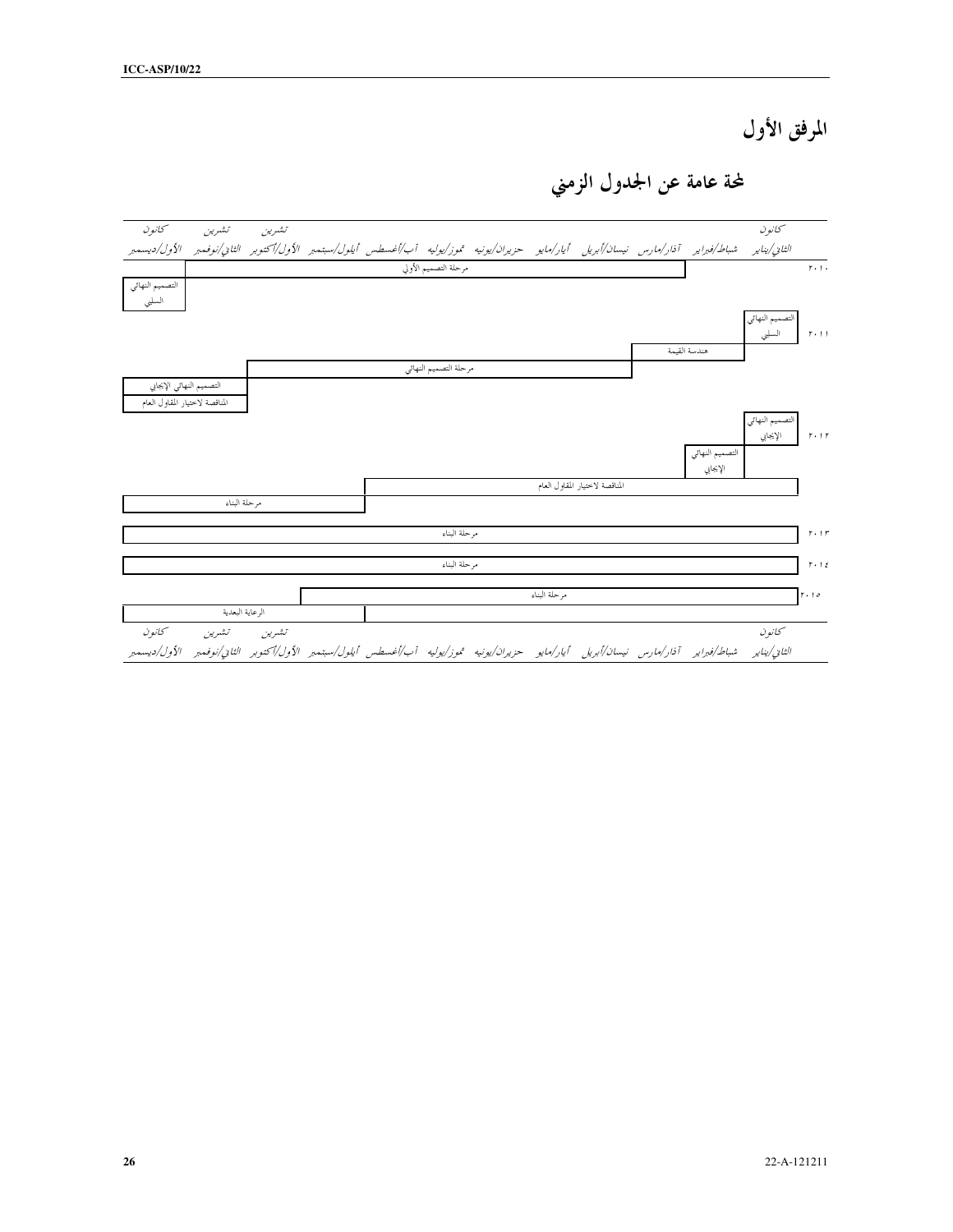المرفق الثاني

| معدات الاستعمال المتكامل (باليورو) |  |  |
|------------------------------------|--|--|
|                                    |  |  |

|                                               |                                                            | تكاليف البناء   |
|-----------------------------------------------|------------------------------------------------------------|-----------------|
| $\xi \cdot \wedge \vee \circ \cdot$           | إنحاز إضافي                                                |                 |
| $2 \wedge 0$ $\uparrow$ $\uparrow$ $\uparrow$ | منشآت أمنية إضافية                                         |                 |
| 71770.                                        | منشآت إضافية لتكنولوجيا المعلومات والاتصالات/الصوت والصورة |                 |
| $\lambda$ { $\vee$ $\lambda$ $\circ$ $\cdot$  | معدات المطاعم الثابتة                                      |                 |
| $11Y \xi \cdot \cdot$                         | أثاث ثابت إضافي                                            |                 |
| $\circ \wedge \cdot \circ \cdot \cdot$        | مواد أخرى                                                  |                 |
| $Y \cdot Y \wedge \wedge 9Y$                  | تكاليف البناء غير المباشرة                                 |                 |
| $10.919$ $\mu$ r $\lambda$                    | الجمموع الفرعي                                             |                 |
|                                               |                                                            | الرسوم          |
|                                               | فريق التصميم                                               |                 |
| 272.70                                        | المهندس المعماري                                           |                 |
| 157.77                                        | المهندس المعماري الداخلي                                   |                 |
| <b>177974</b>                                 | مهندس الأمن                                                |                 |
| <b>TAE 17.</b>                                | مهندس تكنولوجيا المعلومات والاتصالات/الصوت والصورة         |                 |
| $2YV\cdot V$                                  | استشارى المطاعم                                            |                 |
| 99.52                                         | إدارة المشروع وإدارة التكاليف                              |                 |
| الجموع الفرعي٥ ٥٨ ٢٠٧٢                        |                                                            |                 |
| $Y \cdot YV Y12$                              |                                                            | ارتفاع التكاليف |
| المحموع الفرعي ٢ / ٢ / ٢٠                     |                                                            |                 |
| $Y \cdot Y$                                   | الاحتياطي والطوارئ                                         |                 |
| المحموع الفرعي ٢ ٢٠٣ ٢ ٠٠٣                    |                                                            |                 |
| إجمالي المجموعة ٢٢ ٨٨٤٣ ٢٢                    |                                                            |                 |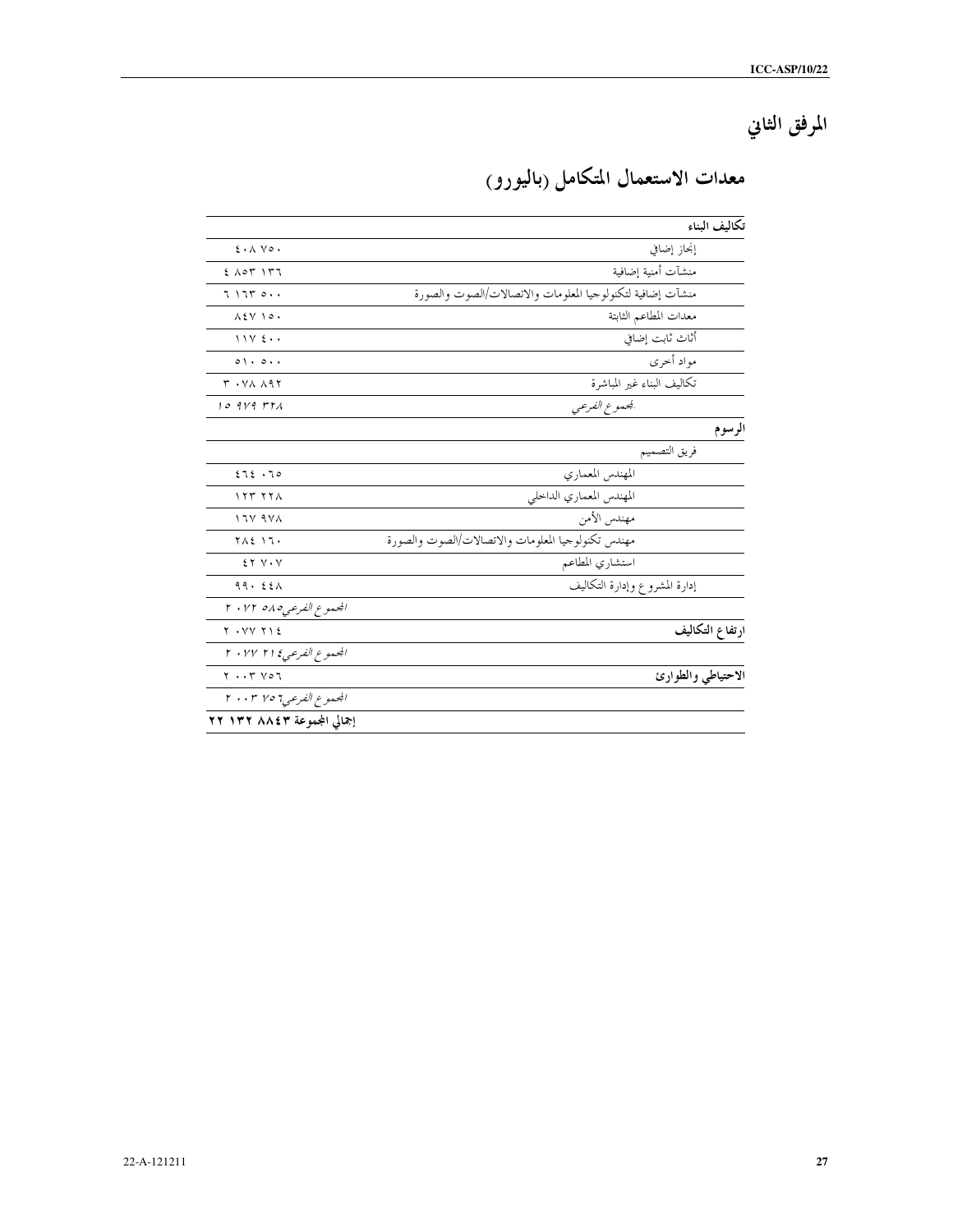المرفق الثالث

# النفقات والميزانيات المتوقعة للبرنامج الرئيسي السابع–١ والبرنامج الفرعي ٣١٦٠ ربآلاف اليوروهات)

| المجموع                        |                                                |                                                 |                                                                                                                                                                                                                                                                                                                                          |                              | الميزانية                       |                         |                                  |                  |                                         | مكتب مدير                                              |
|--------------------------------|------------------------------------------------|-------------------------------------------------|------------------------------------------------------------------------------------------------------------------------------------------------------------------------------------------------------------------------------------------------------------------------------------------------------------------------------------------|------------------------------|---------------------------------|-------------------------|----------------------------------|------------------|-----------------------------------------|--------------------------------------------------------|
| $-\mathsf{r}\cdot\cdot\lambda$ |                                                |                                                 | المقترحة الميزانية المتوقعة الميزانية المتوقعة الميزانية المتوقعة الميزانية المتوقعة                                                                                                                                                                                                                                                     |                              |                                 | النفقات المتوقعة        |                                  |                  |                                         | المشروع (المباني                                       |
| $r \cdot 17$                   | $(*)$ $\uparrow$ $\cdot$ $\uparrow$ $\uparrow$ |                                                 | (*) $\Gamma \cdot 10$ (*) $\Gamma \cdot 12$ (*) $\Gamma \cdot 17$ (*) $\Gamma \cdot 17$                                                                                                                                                                                                                                                  |                              |                                 |                         |                                  |                  | نفقات ٢٠٠٨ نفقات ٢٠٠٩ نفقات ٢٠١٠ - ٢٠١١ | الدائمة)                                               |
|                                |                                                |                                                 |                                                                                                                                                                                                                                                                                                                                          |                              | لا يوحد تفصيل                   |                         |                                  |                  |                                         | موظفو الفثة الفنية                                     |
|                                |                                                |                                                 |                                                                                                                                                                                                                                                                                                                                          |                              |                                 |                         |                                  |                  |                                         | موظفو الخدمات العامة                                   |
|                                |                                                |                                                 |                                                                                                                                                                                                                                                                                                                                          |                              |                                 |                         |                                  |                  |                                         | الجحموع الفرعي                                         |
| $r$ $r$ $79.1$                 |                                                | $r \circ \cdot \circ \wedge$                    | $r \circ \cdot \circ \wedge$                                                                                                                                                                                                                                                                                                             | $r \circ \cdot \circ \wedge$ | $r \circ \cdot \circ \wedge$    | $rroc\epsilon$          | $r_{1017}$                       | 577.7            | $2\lambda$ c $r$                        | للموظفين                                               |
|                                | $\lambda$ .                                    | 71116                                           | 71762                                                                                                                                                                                                                                                                                                                                    | $0 \vee c$                   | 17 <sub>6</sub>                 | $\Lambda$ 1 ( $\Lambda$ | $Y$ $762$                        | 17cA             |                                         | المساعدة المؤقتة العامة                                |
|                                |                                                |                                                 |                                                                                                                                                                                                                                                                                                                                          |                              |                                 |                         |                                  |                  |                                         | الجموع الفرعي للموظفين                                 |
| $r$ $r_A \circ c$              | $\lambda$ .                                    | 711                                             | 71762                                                                                                                                                                                                                                                                                                                                    | $0.1$ $V \in \mathcal{E}$    | EVTcV                           | ۱٦،۸                    | 17.5                             | 17c <sub>A</sub> |                                         | الآ خرين                                               |
|                                |                                                | <b>YV</b> cA                                    | <b>YVLA</b>                                                                                                                                                                                                                                                                                                                              | <b>YVLA</b>                  | <b>YV</b> cA                    | ۲ ٦، ۲                  | 12.9                             | ٤،٤              | $\cdot$ . $\circ$                       | السفر                                                  |
|                                |                                                | $\circ$ .                                       | O(1)                                                                                                                                                                                                                                                                                                                                     | $\circ$ .                    | $\circ$ .                       | ٥                       | $\Lambda$ (                      | O <sub>4</sub>   |                                         | الضيافة                                                |
|                                | $\lambda$                                      | $15.71 \cdot 1$                                 | $T \nleq 1 \cdot \cdots$                                                                                                                                                                                                                                                                                                                 | $r \rightarrow \cdots$       | $\circ \circ \vee \circ \wedge$ | $\lambda \setminus$     | 962                              |                  | $Y(1)$ $Y_0($ .                         | الحدمات التعاقدية                                      |
|                                |                                                | 11c9                                            | 11.9                                                                                                                                                                                                                                                                                                                                     | 11.9                         | 11c9                            | 7.7                     |                                  |                  |                                         | التدريب                                                |
|                                | $\lambda$                                      | $\lambda$                                       | $\lambda$ + c +                                                                                                                                                                                                                                                                                                                          | $\lambda$                    | $\lambda$ + $\epsilon$ +        | ٩                       | $\mathbf{r}$ .                   | ۹،۹              |                                         | نفقات التشغيل العامة                                   |
|                                |                                                | ۲،۰                                             | $r_{0}$                                                                                                                                                                                                                                                                                                                                  | $r_{0}$                      | $r_{0}$                         | ۱،۹                     |                                  |                  |                                         | اللوازم والمواد                                        |
|                                |                                                | $\lambda$                                       | $\lambda$                                                                                                                                                                                                                                                                                                                                | $\lambda$                    | $\lambda$                       | ٨                       | $\cdot$ . $\circ$                | 11.9             |                                         | الأثاث والمعدات                                        |
|                                |                                                |                                                 |                                                                                                                                                                                                                                                                                                                                          |                              |                                 |                         |                                  |                  |                                         | المحموع الفرعبي لغير                                   |
| 1101.4                         |                                                | $1 \cdot \cdot$ $1 \cdot 7$ $1 \cdot 1 \cdot 7$ | r evacr                                                                                                                                                                                                                                                                                                                                  | <i>FVACT</i>                 | 7177.                           | $1 - V(T)$              | $\mathfrak{o} \mathfrak{r}'$ c g | $r_{\ell}$ .     | ه ، ه ۳                                 | الموظفين                                               |
| <b>TY TVOA</b>                 |                                                |                                                 | $Y_{11}$ , $Y_2 = Y_1 + Y_2 + Y_3 + Y_4 + Y_5 + Y_6 + Y_7 + Y_8 + Y_9 + Y_1 + Y_2 + Y_3 + Y_4 + Y_5 + Y_6 + Y_7 + Y_8 + Y_9 + Y_1 + Y_2 + Y_3 + Y_4 + Y_5 + Y_6 + Y_7 + Y_8 + Y_9 + Y_1 + Y_2 + Y_3 + Y_4 + Y_5 + Y_6 + Y_7 + Y_8 + Y_9 + Y_1 + Y_2 + Y_3 + Y_4 + Y_5 + Y_6 + Y_7 + Y_8 + Y_9 + Y_1 + Y_2 + Y_3 + Y_4 + Y_6 + Y_7 + Y_8$ |                              |                                 | 6.19.0                  | 490.6                            | TIV.6            |                                         | $\Lambda$ $\mu$ , $\Lambda$ $\mu$ $\mu$ $\Delta$ $\mu$ |

النفقات والميزانيات المتوقعة للبرنامج الرئيسي السابع−١ (مكتب مدير المشروع)

المجموع - ۱۱٬۸۱/ ۱۱٬۸۰۰ - ۱۱٬۰۰۰ - ۱۰۰۰ - ۱۰۰۰ - ۱٬۰۰۰ - ۱٬۰۰۰ - ۱٬۰۰۰ - ۱٬۰۰۰ - ۱٬۰۰۰ - ۱٬۰۰۰ - ۱٬۰۰۰ - ۱٬۰۰۰<br>(۰) ميزانيات مقترحة وخاضعة للتغيير. واعتبارا من ۲۰۱۲ يشمل البرنامج السابع برنامجين فرعيين جديدين هما البرنامج الإداري، والبرنامج الفرعي ٧١٣٠ عناصر المجموعة ٢ (معدات الاستعمال غير المتكامل).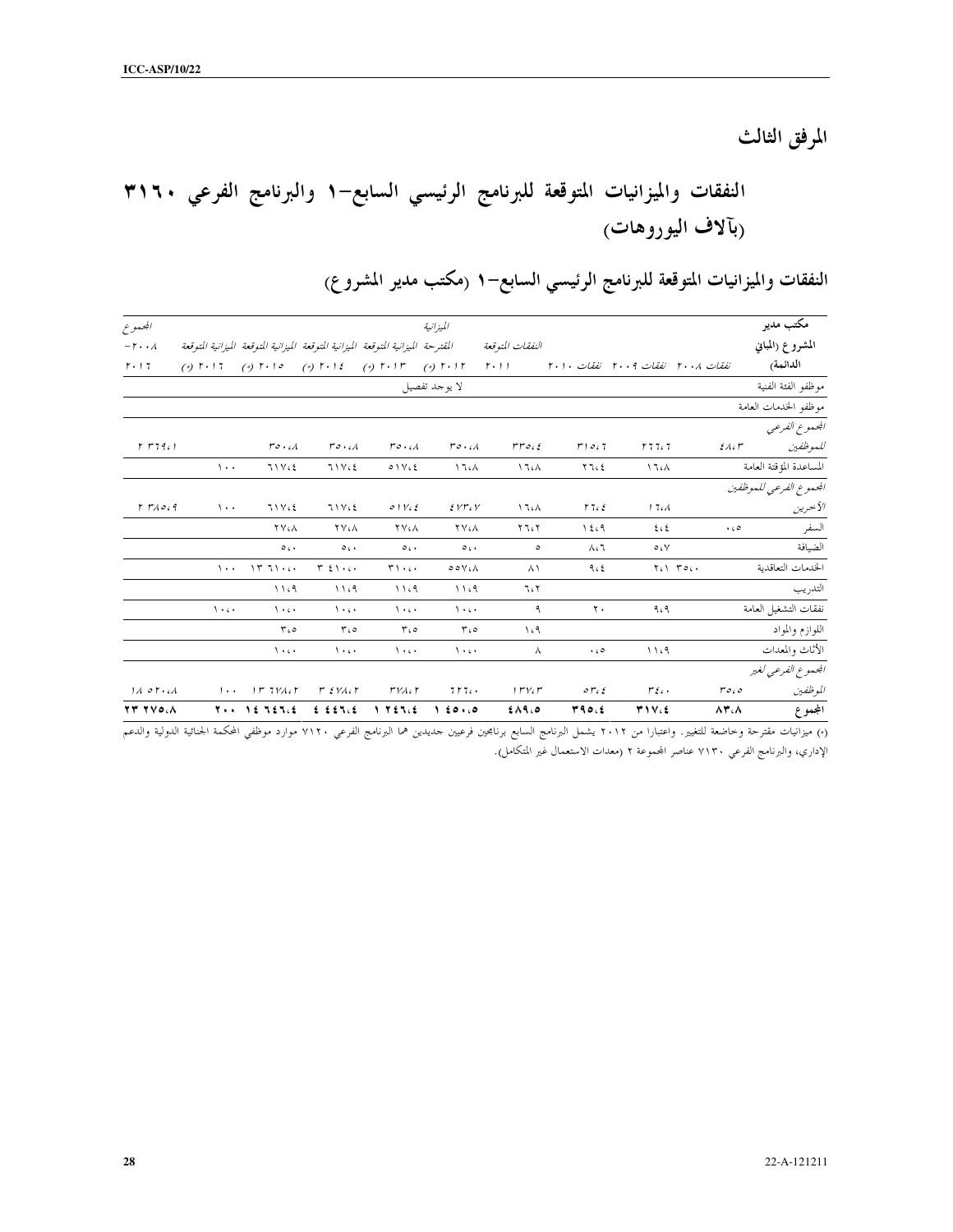|  | النفقات والميزانيات المتوقعة البرنامج الفرعي ٣١٦٠ مكتب المباني الدائمة لقلم المحكمة |
|--|-------------------------------------------------------------------------------------|
|--|-------------------------------------------------------------------------------------|

| المجموع                           |                               |                           |                                                                                                                   |                              | الميزانية                     |                                                                                                       |                                 |                               |                                     |                   | ۳۱٦۰ مکتب                          |
|-----------------------------------|-------------------------------|---------------------------|-------------------------------------------------------------------------------------------------------------------|------------------------------|-------------------------------|-------------------------------------------------------------------------------------------------------|---------------------------------|-------------------------------|-------------------------------------|-------------------|------------------------------------|
| $-\mathbf{r} \cdot \cdot \lambda$ |                               |                           |                                                                                                                   |                              |                               | النفقات المتوقعة فللقترحة الميزانية المتوقعة الميزانية المتوقعة الميزانية المتوقعة الميزانية المتوقعة | نفقات                           |                               | نفقات                               | نفقات             | المباني الدائمة لقلم               |
| $r \cdot 17$                      |                               |                           | (a) $\Gamma \cdot 17$ (b) $\Gamma \cdot 10$ (b) $\Gamma \cdot 12$ (b) $\Gamma \cdot 17$ (b) $\Gamma \cdot 17$ (c) |                              |                               |                                                                                                       | $\mathbf{r} \cdot \mathbf{y}$ . |                               | $r \cdot q$                         | $r \cdot \lambda$ | المحكمة                            |
|                                   |                               |                           | [يُفترض ثابتة]     [يُفترض ثابتة]     [يُفترض ثابتة]     [يُفترض ثابتة]    [يُفترض ثابتة]                         |                              |                               |                                                                                                       |                                 |                               |                                     |                   |                                    |
|                                   |                               |                           |                                                                                                                   |                              | لا يوجد تفصيل                 |                                                                                                       |                                 |                               |                                     |                   | موظفو الفثة الفنية                 |
|                                   |                               |                           |                                                                                                                   |                              |                               |                                                                                                       |                                 |                               |                                     |                   | موظفو الخدمات العامة               |
|                                   |                               |                           |                                                                                                                   |                              |                               |                                                                                                       |                                 |                               |                                     |                   | المحموع الفرعبي                    |
| 1.470                             | $rrv_{c}r$                    | $rrv_{c}r$                | rrv                                                                                                               | rrv                          | rrv                           |                                                                                                       | $r \cdot 966$                   | 1.10                          | 191cA                               | 190c              | للموظفين                           |
|                                   |                               |                           |                                                                                                                   |                              |                               |                                                                                                       |                                 |                               |                                     |                   | المساعدة المؤقتة                   |
|                                   |                               |                           |                                                                                                                   |                              |                               |                                                                                                       |                                 | ٣٦                            | ۲،۰                                 | ۲۹،٤              | العامة                             |
|                                   |                               |                           |                                                                                                                   |                              |                               |                                                                                                       |                                 |                               |                                     |                   | المحموع الفرعبي                    |
| 71/9                              |                               |                           |                                                                                                                   |                              |                               |                                                                                                       |                                 | $r_{7}$                       |                                     |                   | للموظفين الآخرين 19، ٢٠٥           |
|                                   | $\lambda$ $\lambda$ $\lambda$ | $\gamma \gamma$           | 150                                                                                                               | $\lambda \Upsilon \Lambda V$ | $\lambda$ $\lambda$ $\lambda$ |                                                                                                       | ٧                               | $\mathbf{r} \cdot \mathbf{r}$ | $Y \in Y$                           | O(T)              | السفر                              |
|                                   |                               |                           |                                                                                                                   |                              |                               |                                                                                                       |                                 |                               |                                     |                   | الضيافة                            |
|                                   | $\mathbf{y}$ .                | $\mathbf{y}$ .            | $\mathbf{y}$ .                                                                                                    | $\mathbf{y}$ .               | $\mathbf{y}$ .                | 17707                                                                                                 |                                 | 119.5                         |                                     | 011757            | الخدمات التعاقدية                  |
|                                   | 50                            | 50                        | $T_{c}$                                                                                                           | 207                          | 2.5                           |                                                                                                       |                                 |                               |                                     |                   | التدريب                            |
|                                   | $\circ$ .                     | $\circ$ .                 | $\circ$ .                                                                                                         | $\circ$ .                    | $\circ$ .                     |                                                                                                       | $\xi$<br>$\zeta\Lambda$         |                               |                                     |                   | نفقات التشغيل العامة               |
|                                   |                               |                           |                                                                                                                   |                              |                               |                                                                                                       | $\cdot$ ( $\wedge$              | $\cdot$                       | $\cdot$ c $\epsilon$                |                   | اللوازم والمواد                    |
|                                   |                               |                           |                                                                                                                   |                              |                               |                                                                                                       |                                 | $\cdot$ $\cdot$ 9             | $\mathcal{N} \subset \mathcal{N}$   |                   | الأثاث والمعدات                    |
|                                   |                               |                           |                                                                                                                   |                              |                               |                                                                                                       |                                 |                               |                                     |                   | المحموع الفرعبي لغير               |
| 1021.7                            | $rrr$ .                       | $\Gamma \Gamma \Gamma$ c. | $\Gamma \Gamma \Gamma$ c.                                                                                         | $rrr$ .                      | $\Gamma \Gamma \Gamma$ c.     | VA                                                                                                    |                                 | 15r <sub>c</sub> q            | 77c7                                | $2r1$ .           | الموظفين                           |
| $T$ of $f$ , $T$                  | 229.7                         | 229.7                     | 229.7                                                                                                             | 2.59.7                       | 229.7                         | $0.7^{\circ} \Lambda V$                                                                               |                                 | ٣٨١،٤                         | $Y \setminus (A - Y \setminus A) Y$ |                   | المجموع                            |
|                                   |                               |                           |                                                                                                                   |                              |                               |                                                                                                       |                                 |                               |                                     |                   | (•)ميزانيات مقترحة وخاضعة للتغيير. |
| $YY \wedge Y \cdot Y$             |                               |                           |                                                                                                                   |                              |                               |                                                                                                       |                                 |                               |                                     |                   | المجموع الكلى ٢٠٠٨ – ٢٠١٦          |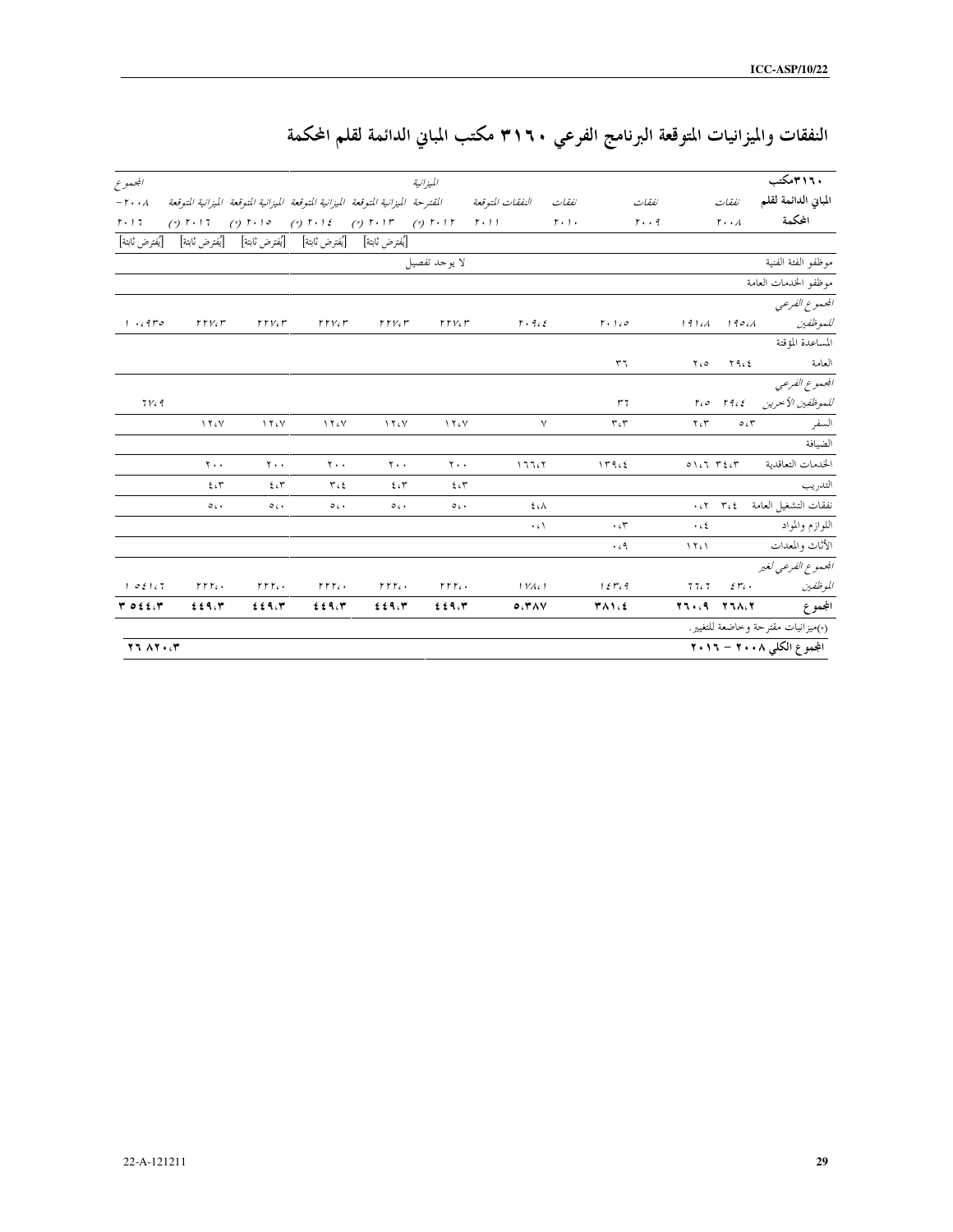المرفق الرابع

# إجمالي تكلفة مشروع المباني الدائمة

| (بملايين اليوروهات)                        | نفقات                        | نفقات                |                                     | نفقات النفقات المتوقعة الميزانية المقترحة الميزانية المتوقعة الميزانية المتوقعة الميزانية المتوقعة الميزانية المتوقعة |                                            |                                            |                                     |                                         |                                                                  | المجموع |
|--------------------------------------------|------------------------------|----------------------|-------------------------------------|-----------------------------------------------------------------------------------------------------------------------|--------------------------------------------|--------------------------------------------|-------------------------------------|-----------------------------------------|------------------------------------------------------------------|---------|
|                                            | $r \cdot \lambda$            | $r \cdot q$          | $r \cdot 1$ .                       | $\mathbf{r} \cdot \mathbf{1}$                                                                                         | $(9)$ $\uparrow \cdot$ $\uparrow \uparrow$ | $(9)$ $\uparrow \cdot$ $\uparrow \uparrow$ | $(9)$ $\uparrow \cdot$ 1 $\uparrow$ | $(9)$ $\uparrow \cdot$ $\uparrow \circ$ | $r \cdot 17 - r \cdot \cdot \lambda$ $\binom{r}{2}$ $r \cdot 17$ |         |
| ميزانية المشروع بما في ذلك                 | صفر                          | 1.7                  | O(1)                                | $V \cdot$                                                                                                             | $V \cdot V$                                | 01.5                                       | ۰٫۷ م                               | 0.1.9                                   | صفر                                                              | 19      |
| المجموعة ٣                                 |                              |                      |                                     |                                                                                                                       |                                            |                                            |                                     |                                         |                                                                  |         |
| الميزانية السنوية                          |                              |                      |                                     |                                                                                                                       |                                            |                                            |                                     |                                         |                                                                  |         |
| البرنامج الرئيسي السابع-١                  | $\cdot \cdot \cdot$          | $\cdot$ . $\tau$     | $\ddot{\bullet}$ . $\ddot{\bullet}$ | $\ddotsc$                                                                                                             | $\Lambda$ c                                | 1.7                                        | $f \in$                             | 12.7                                    | $\cdot$ cY                                                       | TT(T    |
| البرنامج ٧١١٠ – مكتب مدير ٠،٣٠١            |                              | $\cdot$ c $\epsilon$ | $\ddotsc$                           | $\cdot$ . $\circ$                                                                                                     | $\ddot{\phantom{0}}$                       | $\cdot$ . $\circ$                          | $\cdot$ 60                          | صفر                                     | $r_{c}$                                                          |         |
| المشروع                                    |                              |                      |                                     |                                                                                                                       |                                            |                                            |                                     |                                         |                                                                  |         |
| البرنامج ۷۱۲۰ – موارد موظفی <b>صفر صفر</b> |                              | صفر                  | صفر                                 | $\cdot$ . $\circ$                                                                                                     | $\cdot$ 60                                 | $\mathbf{r}$ .                             | 7.1                                 | $\cdot$ c $\lambda$                     | $\Upsilon \circ \Upsilon$                                        |         |
| المحكمة الجنائية الدولية والدعم            |                              |                      |                                     |                                                                                                                       |                                            |                                            |                                     |                                         |                                                                  |         |
| الإداري                                    |                              |                      |                                     |                                                                                                                       |                                            |                                            |                                     |                                         |                                                                  |         |
| البرنامج ٧١٣٠ – عناصر                      | صفر صفر                      | صفر                  | صفر                                 | $\cdot$ c $\xi$                                                                                                       | $\cdot$ $\epsilon$ $\!$                    | $\tau\, \mathfrak{c}\tau$                  | 1500                                | $\cdot$ c $\lambda$                     | $\sqrt{V}$                                                       |         |
| المحموعة ٢ (معدات الاستعمال                |                              |                      |                                     |                                                                                                                       |                                            |                                            |                                     |                                         |                                                                  |         |
| غير المتكامل)                              |                              |                      |                                     |                                                                                                                       |                                            |                                            |                                     |                                         |                                                                  |         |
| البرنامج الفرعي ٣١٦٠ –                     | $\star$ off $\to$ off $\sim$ | $\ddotsc$            | $\ddot{\bullet}$ . $\ddot{\bullet}$ | $\ddotsc$                                                                                                             | $\ddot{\bullet}$                           | $\cdot$ . $\epsilon$                       | $\ddot{\bullet}$                    | $\ddot{\phantom{0}}$                    | ه، ۳                                                             |         |
| مكتب المباني الدائمة لقلم                  |                              |                      |                                     |                                                                                                                       |                                            |                                            |                                     |                                         |                                                                  |         |
| المحكمة                                    |                              |                      |                                     |                                                                                                                       |                                            |                                            |                                     |                                         |                                                                  |         |

(\*) ميزانيات مقترحة وخاضعة للتغيير.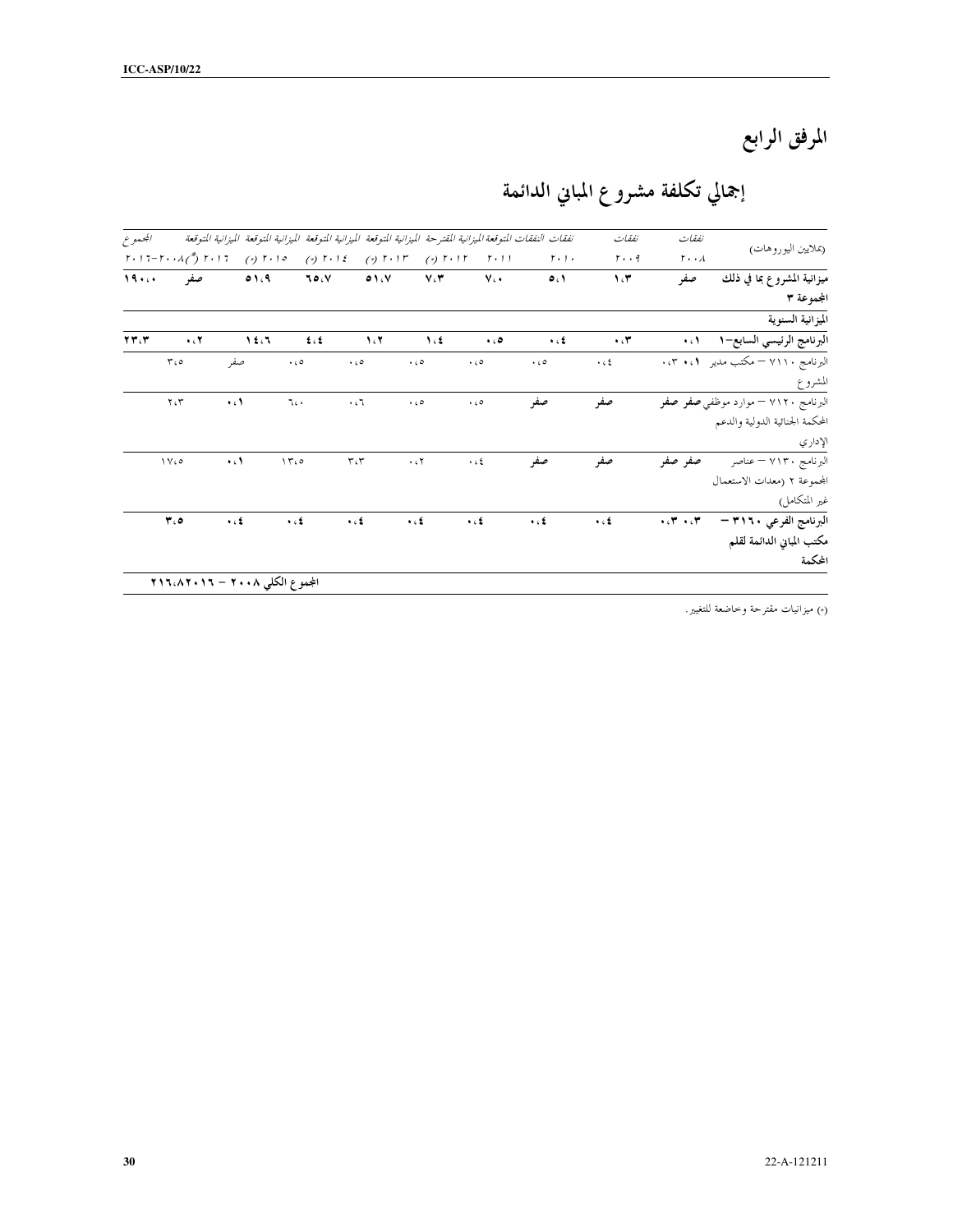المرفق الخامس

## نفقات المباني الدائمة للفترة من ٢٠٠٨ إلى ٢٠١١، حتى ١٨ تشرين الثاني/نوفمبر  $\mathbf{Y} \cdot \mathbf{Y}$

|               | الجحموع المنفق [من                                                                                                                   |                                                   |                                                                      |              |               |             |                 |              |                                          |                                     |
|---------------|--------------------------------------------------------------------------------------------------------------------------------------|---------------------------------------------------|----------------------------------------------------------------------|--------------|---------------|-------------|-----------------|--------------|------------------------------------------|-------------------------------------|
|               | ۲۰۰۸ إلى                                                                                                                             | المجموع                                           | الريع الرابع                                                         | الربع الثالث | الربع الثاني  | الربع الأول |                 |              |                                          | (باليورو)                           |
| الميزانية     | $\int_{\mathcal{C}}(\mathcal{L})$ ۲۰۱۱                                                                                               | . ۲۰۱۱ (ب) ۲۰۱۱ (ب) (۲۰۱۱ (ب) (۲۰۱۱ (ب) (۲۰۱۱ (ب) |                                                                      |              |               |             |                 | $\phi$ r     | $\bigwedge^r$ r $\cdot$ $\cdot$ $\wedge$ |                                     |
| 177.1         | صفر                                                                                                                                  | صفر                                               | صفر                                                                  | صفر          | صفر           | صفر         | صفر             | صفر          | صفر                                      | .<br>1- تكاليف البناء               |
|               | صفر                                                                                                                                  | صفر                                               | صفر                                                                  | صفر          | صفر           | صفر         | صفر             | صفر          | صفر                                      | ١–أ التكاليف المباشرة               |
|               | صفر                                                                                                                                  | صفر                                               | صفر                                                                  | صفر          | صفر           | صفه         | صفر             | صفر          |                                          | ١-ب التكاليف غير                    |
|               |                                                                                                                                      |                                                   |                                                                      |              |               |             |                 |              | صفر                                      | المباشرة                            |
|               | صفر                                                                                                                                  | صفر                                               | صفر                                                                  | صفر          | صفر           | صفر         | صفر             | صفر          |                                          | ١-ج رسوم فريق التصميم               |
|               |                                                                                                                                      |                                                   |                                                                      |              |               |             |                 |              | صفر                                      | (بعد المناقصة)                      |
| $rr + \cdots$ | صفر                                                                                                                                  | صفر                                               | صفر                                                                  | صفر          | صفر           | صفر         | صفر             | صفر          | صفر                                      | ۲ – المخاطر                         |
|               | صفر                                                                                                                                  | صفر                                               | صفر                                                                  | صفر          | صفر           | صفر         | صفر             | صفر          | صفر                                      | ٢-أ مخاطر المشروع                   |
|               | صفر                                                                                                                                  | صفر                                               | صفر                                                                  | صفر          | صفر           | صفر         | صفر             | صفر          | صفر                                      | ٢–ب مخاطر الزبناء                   |
|               | صفو                                                                                                                                  | صفر                                               | صف                                                                   | صفو          | صفو           | صفر         | صف              | صفر          |                                          | ٣- التراخيص                         |
|               |                                                                                                                                      |                                                   |                                                                      |              |               |             |                 |              | صفر                                      | والمستحقات                          |
|               | صفر                                                                                                                                  | صفر                                               | صفر                                                                  | صفر          | صفر           | صفر         | صفر             | صفر          |                                          | -<br>۳–أ التراخيص                   |
|               |                                                                                                                                      |                                                   |                                                                      |              |               |             |                 |              | صفر                                      | والمستحقات                          |
|               | $15.9$ 11 ٣٨١ ١٨٤ - ٦ ٩٦٨ ٣٨٧ - ٣ ٠٩٢ ٥٨٨ - ٢ ٤٤٠ ٢٤٣ - ٤٢٦ ٣٤٣                                                                      |                                                   |                                                                      |              |               | 9713        | r zrr rrz       | $1.744$ $&5$ | صفر                                      | ٤ – الرسوم                          |
|               | $V \wedge o \cdot V \cdot E$                                                                                                         |                                                   | $0.19V$ $101$ $81.41$ $141$ $141$ $140$ $170$ $18$ $191$ $191$ $191$ |              |               | صفر         | $Y$ $70Y$ $90Y$ | صفر          | صفر                                      | ٤–أ المتعلقة بالتصميم               |
|               | Y 979 000                                                                                                                            | 1.771.17Y                                         | 7.70.7                                                               | VYE YYY      | ٤١٣           | صفر         | YYA 771         | $9.9$ $07$   | صفر                                      | ٤–ب إدارة المشروع                   |
|               |                                                                                                                                      |                                                   |                                                                      |              |               |             |                 |              |                                          | ٤-ج استشاريون آحرون                 |
|               |                                                                                                                                      |                                                   |                                                                      |              |               |             |                 |              |                                          | (مثل الاستشاريين                    |
|               |                                                                                                                                      |                                                   |                                                                      |              |               |             |                 |              |                                          | القانونيين، والخبراء،               |
|               |                                                                                                                                      |                                                   |                                                                      |              |               |             |                 |              |                                          | واستشاريي الأمن، ودعم               |
|               |                                                                                                                                      |                                                   |                                                                      |              |               |             |                 |              |                                          | المحكمة ضمن المحموعة ٣              |
|               | $1.01$ 270                                                                                                                           | 259099                                            | <b>792 1 AA</b>                                                      | ۶۲ ۳۹۱       | $YY \wedge Y$ | 9.717       | <b>YET 111</b>  | 119.710      | صفر                                      | [۲۰۱۱ فقط]                          |
| 10            | 10                                                                                                                                   | صفر                                               | صفر                                                                  | صفر          | صفر           |             | ۱۵۰۰۰۰۰ صفر     | صفر          |                                          | <mark>0</mark> – تكاليف أخرى<br>صفر |
|               |                                                                                                                                      | صفر                                               | صفر                                                                  | صفر          | صفر           | صفر         |                 |              | صفر صفر                                  | ٥-أ.نفقات أخرى متصلة                |
|               | 10                                                                                                                                   |                                                   |                                                                      |              |               |             | $\sqrt{2}$      |              |                                          | بالتصميم                            |
|               |                                                                                                                                      |                                                   |                                                                      |              |               |             |                 |              | صفر                                      | النفقات الفعلية                     |
| 19.1111111111 | 18 Year and 17700 and                                                                                                                |                                                   |                                                                      |              |               |             |                 | $0.7$ $1.7$  | صفر                                      | النفقات المتوقعة                    |
|               | $-0$ $\uparrow$ 1 $\uparrow$ $\uparrow$ $\uparrow$ $-0$ $\uparrow$ $\uparrow$ $\uparrow$ $\uparrow$ $\uparrow$ $\uparrow$ $\uparrow$ |                                                   |                                                                      |              |               |             | $-777V$         | $-Y - O Y Q$ | صفر                                      | الفارق                              |
|               |                                                                                                                                      |                                                   |                                                                      |              |               |             |                 |              |                                          | والقساد المد                        |

المفتاح:

النفقات = النفقات المصروفة + الالتزامات غير المصفاة.

(أ) النفقات الفعلية.

(ب) النفقات المتوقعة.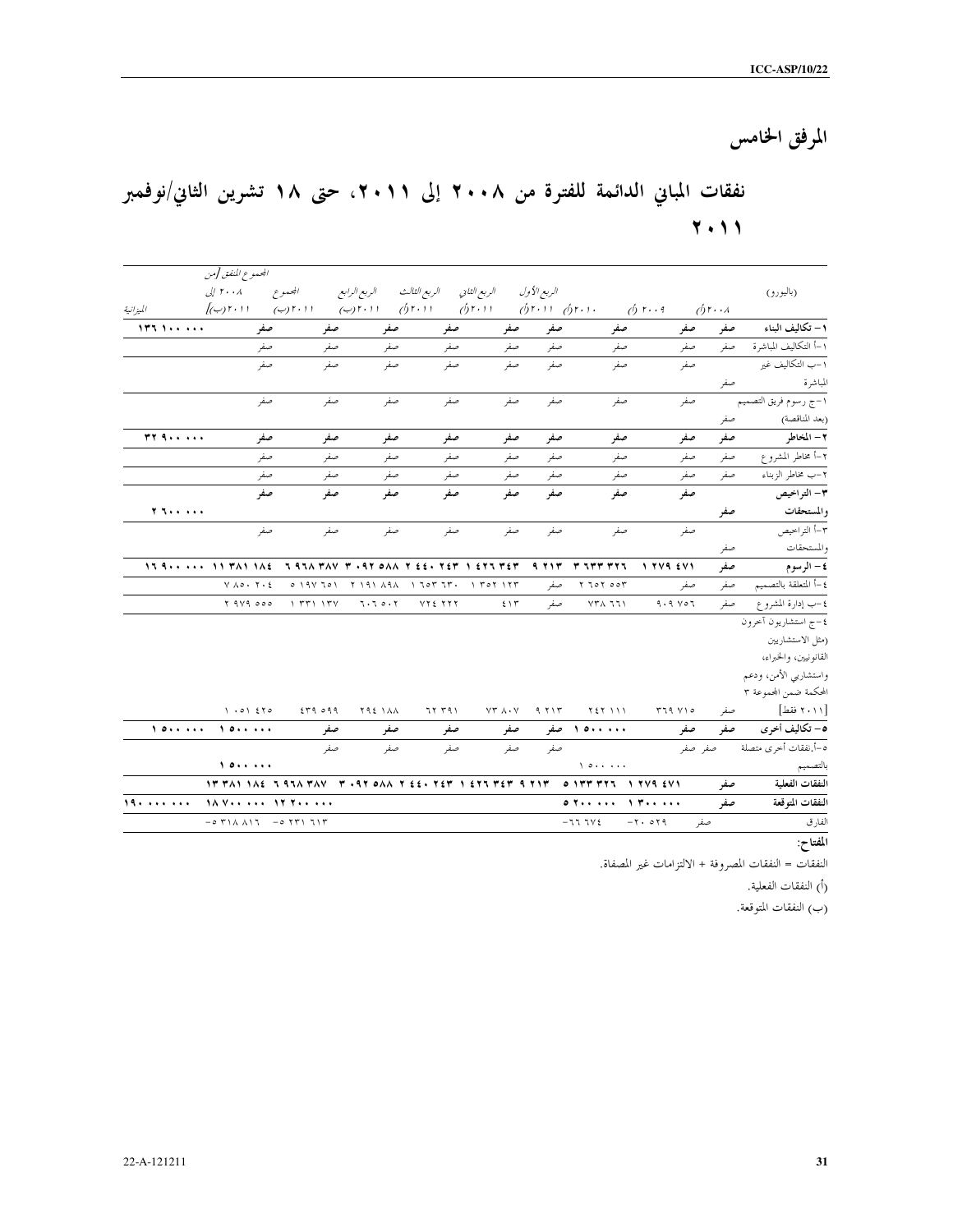المرفق السادس

|                        | المبالغ المتبقية                                                 |                                                                                       |                             |                                |                                               | المبالغ المستلمة                                  |                          |                                                                       |                 | المبالغ المتعهد بما                                 |                     |                     |                                                |
|------------------------|------------------------------------------------------------------|---------------------------------------------------------------------------------------|-----------------------------|--------------------------------|-----------------------------------------------|---------------------------------------------------|--------------------------|-----------------------------------------------------------------------|-----------------|-----------------------------------------------------|---------------------|---------------------|------------------------------------------------|
| المجموع                | <b>T . 1 T</b>                                                   | <b>T+11</b>                                                                           |                             | المجموع ۲۰۱۰                   | <b>T+11</b>                                   | 7.1.                                              | 79                       | المجموع                                                               | $Y \cdot Y$     | <b>T + 11</b>                                       | 5.1.                | 79                  | الدول                                          |
| 7 A 7 E                | 7 1 7 2                                                          |                                                                                       | ÷                           | 7 ٨٦٥                          | 7 170                                         |                                                   |                          | 15272                                                                 | 7 A 7 2         | ۲ ۵ ۵ ۲                                             |                     |                     | ألبانيا $\overline{1.}$                        |
|                        |                                                                  |                                                                                       |                             | 11.7.0                         |                                               | 11.50                                             |                          | $1 \wedge 7 \cdot 0$                                                  |                 |                                                     | 11.7.0              |                     | .2 أندورا                                      |
|                        |                                                                  | $\sim$                                                                                |                             | V E V T E V                    | $V \xi \Upsilon \Upsilon \xi$                 |                                                   |                          | V E V T E V                                                           |                 | $V \xi V \eta \xi V$                                |                     |                     | .3 الأرحنتين                                   |
|                        |                                                                  | $\overline{\phantom{a}}$                                                              |                             |                                |                                               |                                                   |                          |                                                                       |                 |                                                     |                     |                     | 4. أستراليا                                    |
| <b>Y YAA</b>           |                                                                  | <b>Y YAA</b>                                                                          |                             |                                |                                               |                                                   |                          | <b>Y YAA</b>                                                          |                 | <b>Y YAA</b>                                        |                     |                     | . <del>5</del> بنن                             |
|                        | $\sim$                                                           | $\omega$                                                                              |                             | <b>17 779</b>                  |                                               | 17 Y79                                            |                          | 17 Y19                                                                | 20V             | E OVT                                               | t ovv               |                     | .6 بوليفيا                                     |
| E OVI                  |                                                                  | $\overline{\phantom{a}}$                                                              | 20Y1                        |                                | $\overline{\phantom{a}}$                      | $\sim$                                            | $\overline{\phantom{a}}$ | E OVT                                                                 | $\sim$          | $\overline{\phantom{a}}$                            | 20Y                 |                     | <del>. 7 بوركينا فاسو</del>                    |
|                        | $\overline{\phantom{a}}$                                         | $\sim$                                                                                | $\overline{\phantom{a}}$    | <b>Y YAA</b>                   |                                               | <b>Y Y A A</b>                                    |                          | ۲ ۲ ۸ ۸                                                               |                 | $\sim$                                              | <b>Y 7 A A</b>      |                     | .8 كمبوديا                                     |
|                        | $\mathcal{L}_{\mathcal{A}}$                                      | $\sim$                                                                                | $\mathcal{L}_{\mathcal{A}}$ | J A11 VO1_                     |                                               | 7 AM YON _                                        |                          | T AII YOI _                                                           |                 | $\sim$                                              | 7 AMY YON           |                     | $\overline{\mathcal{L}}$ 9.                    |
| <b>٣٢١ ٤٨١</b> ٣٢١ ٤٨١ |                                                                  |                                                                                       | $\sim$                      | TTI EAT TTI EAT                |                                               |                                                   | $\sim$                   | 727 97T                                                               | 72 Y A 7 T      |                                                     | $\omega_{\rm{max}}$ | $\omega_{\rm{eff}}$ | الجمهورية التشيكية $10.$                       |
|                        |                                                                  |                                                                                       |                             |                                |                                               |                                                   |                          |                                                                       |                 |                                                     |                     |                     | .11جمهورية الكونغو                             |
|                        |                                                                  |                                                                                       | $\sim$                      | 7 A 7 E                        | 7 A 7 2                                       |                                                   |                          | 7 A 7 E                                                               |                 | ገ ለገደ                                               | $\sim$              |                     | الدعقراطية                                     |
| <b>Y YAA</b>           | $Y$ ٦٢                                                           | $V\mathcal{T}V$                                                                       | $Y \mathcal{T}$             | $\blacksquare$                 | $\sim$                                        | $\sim$                                            | $\sim$                   | <b>Y YAA</b>                                                          | $Y$ ٦٢          | $V\mathcal{I}\mathcal{F}$                           | $Y\bar{\tau}$       | $\sim$              | جيبوتي $\overline{12.}$                        |
|                        | $\sim$                                                           | $\omega$                                                                              | $\equiv$                    | 1.79.0.7                       |                                               | 1.79.0.7                                          |                          | 1.79.0.7                                                              |                 | $\sim$                                              | 1.79.0.7            |                     | فنلندا $13.$                                   |
|                        | $TVTT+T$ $\rightarrow$ $\rightarrow$ $\rightarrow$ $\rightarrow$ | 147111                                                                                |                             |                                |                                               |                                                   | ÷.                       | $000 \times T \cdot T$                                                | 11111111        | $1\wedge 7$ , $1\cdot 1$ , $1\wedge 7$ , $1\cdot 1$ |                     | $\sim$              | .14هنغاريا                                     |
| 82 771                 | $\lambda$ ٤ ٦٦١                                                  | $\mathbf{r}$                                                                          |                             |                                |                                               |                                                   |                          | $\lambda$ 2 $771$                                                     | $\lambda$ ٤ ٦٦١ |                                                     |                     |                     | 15.                                            |
|                        | AVT VAA AVT VAA                                                  |                                                                                       |                             |                                | AVY VAV                                       |                                                   |                          |                                                                       |                 | AVT VAA AVT VAV                                     |                     | .97.9.              | 16.                                            |
|                        | ٣                                                                |                                                                                       |                             | V VEV 09ET                     |                                               |                                                   |                          | $\left( \begin{array}{cc} 1 & 1 & 1 \\ 1 & 1 & 1 \end{array} \right)$ |                 | ٣                                                   | 1 YA1 Y . Y T       |                     | إيطاليا                                        |
| 9.107                  | 9.107                                                            |                                                                                       |                             | 11.7.0                         | 9107                                          | 9.107                                             |                          | <b>TV EOA</b>                                                         | 9.107           | 9.107                                               | 9.107               |                     | .17الأردن                                      |
|                        |                                                                  |                                                                                       |                             | <b>TT AA1</b>                  |                                               | <b>TT AA1</b>                                     |                          | <b>TT AAY</b>                                                         |                 |                                                     | <b>TT AA1</b>       |                     | ليختنشتاين $18.$                               |
| $V \cdot 977$          | TT722                                                            | $\begin{array}{ccccc} \xi \vee & \tau \wedge \wedge & \quad \underline{\ \end{array}$ |                             |                                |                                               |                                                   |                          | $V \cdot 977$                                                         | TTI22           | <b>EV YAA</b>                                       |                     |                     | .19ليتوانيا                                    |
|                        |                                                                  |                                                                                       |                             | 196.691                        | 192591                                        |                                                   |                          | 192291                                                                | $4V$ $Y$ $20$   | $9V$ $727$                                          |                     |                     | .<br>20لكسمبرغ                                 |
|                        |                                                                  | $\overline{\phantom{a}}$                                                              | $\mathcal{L}_{\mathcal{A}}$ | ۲۵ ۱۶۹                         |                                               | $Y \circ Y$                                       | $\sim$                   | $Y \circ 179$                                                         |                 |                                                     | $Y \circ 179$       |                     | .21موريشيوس                                    |
| $YY$ $Y$ $YY$          |                                                                  |                                                                                       |                             |                                |                                               |                                                   |                          |                                                                       |                 |                                                     |                     |                     | 22.                                            |
|                        | $1$ $V$ $T$ $1$ $5$ $T$ $T$ $_$                                  |                                                                                       |                             |                                |                                               | $T$ £ £ 7 $\Lambda$ ٦٧ ١ ٧٢١ ٤٣٣ ١ ٧٢١ ٤٣٤ $_{-}$ |                          |                                                                       |                 |                                                     |                     |                     | المكسيك                                        |
|                        |                                                                  |                                                                                       |                             | Y YAA                          |                                               | <b>Y YAA</b>                                      |                          | <b>Y YAA</b>                                                          |                 |                                                     | <b>Y YAA</b>        |                     | .<br>23الجبل الأسود                            |
|                        | $2.192V$ $2.192V$                                                |                                                                                       |                             | $\lambda \cdot \tau \wedge 90$ | $\epsilon \cdot 1$ 92Y $\epsilon \cdot 1$ 92A |                                                   |                          |                                                                       |                 |                                                     |                     |                     | $\overline{\lim_{\pi \downarrow 24}}$ البرتغال |
|                        |                                                                  |                                                                                       |                             | <b>Y YAA</b>                   |                                               | <b>Y Y A A</b>                                    |                          | <b>Y YAA</b>                                                          |                 |                                                     | <b>Y YAA</b>        |                     | $-25.$ ساموا                                   |
|                        |                                                                  |                                                                                       |                             | 7 A 7 E                        |                                               | 7 1 7 2                                           |                          | 7 A 7 2                                                               |                 |                                                     | 7 1 7 2             |                     | .<br>26سان مارينو                              |
|                        | $\sim$                                                           |                                                                                       |                             | $5 \wedge 0 \wedge$            |                                               | $2\lambda \cdot 0$                                |                          | $2 \wedge \cdot \circ \wedge$                                         | 17.1Y           | 17.1V                                               | 17.1Y               |                     | .27صربيا                                       |
|                        | $\blacksquare$                                                   | $\blacksquare$                                                                        |                             | <b>TIT OOV</b>                 |                                               | 77700V                                            |                          | <b>TIT OOV</b>                                                        | ÷.              | $\omega$                                            | 77700V              |                     | .<br>28حنوب أفريقيا                            |
| AY177                  |                                                                  |                                                                                       |                             | 211111                         |                                               |                                                   |                          |                                                                       |                 |                                                     |                     | .97.9.              |                                                |
| ٦.                     | $7.779$ $\lambda$ $22.8777$ $22.6$ $\circ$ $779$ $\overline{77}$ |                                                                                       |                             |                                |                                               |                                                   |                          |                                                                       |                 |                                                     |                     |                     |                                                |
| المجموع                | <b>7.17</b>                                                      | <b>T . 11</b>                                                                         |                             | المجموع ۲۰۱۰                   | <b>T . 11</b>                                 | 7.1.                                              | ۲۰۰۹                     | المجموع                                                               | 7.17            | <b>T . 11</b>                                       | 7.1.                | 79                  | الدول                                          |
|                        | المبالغ المتبقية                                                 |                                                                                       |                             |                                |                                               | المبالغ المستلمة                                  |                          |                                                                       |                 | المبالغ المتعهد بما                                 |                     |                     |                                                |

# حالة التسديد دفعة واحدة، حتى ١٨ تشرين الثاني/نوفمبر ٢٠١١ (باليورو)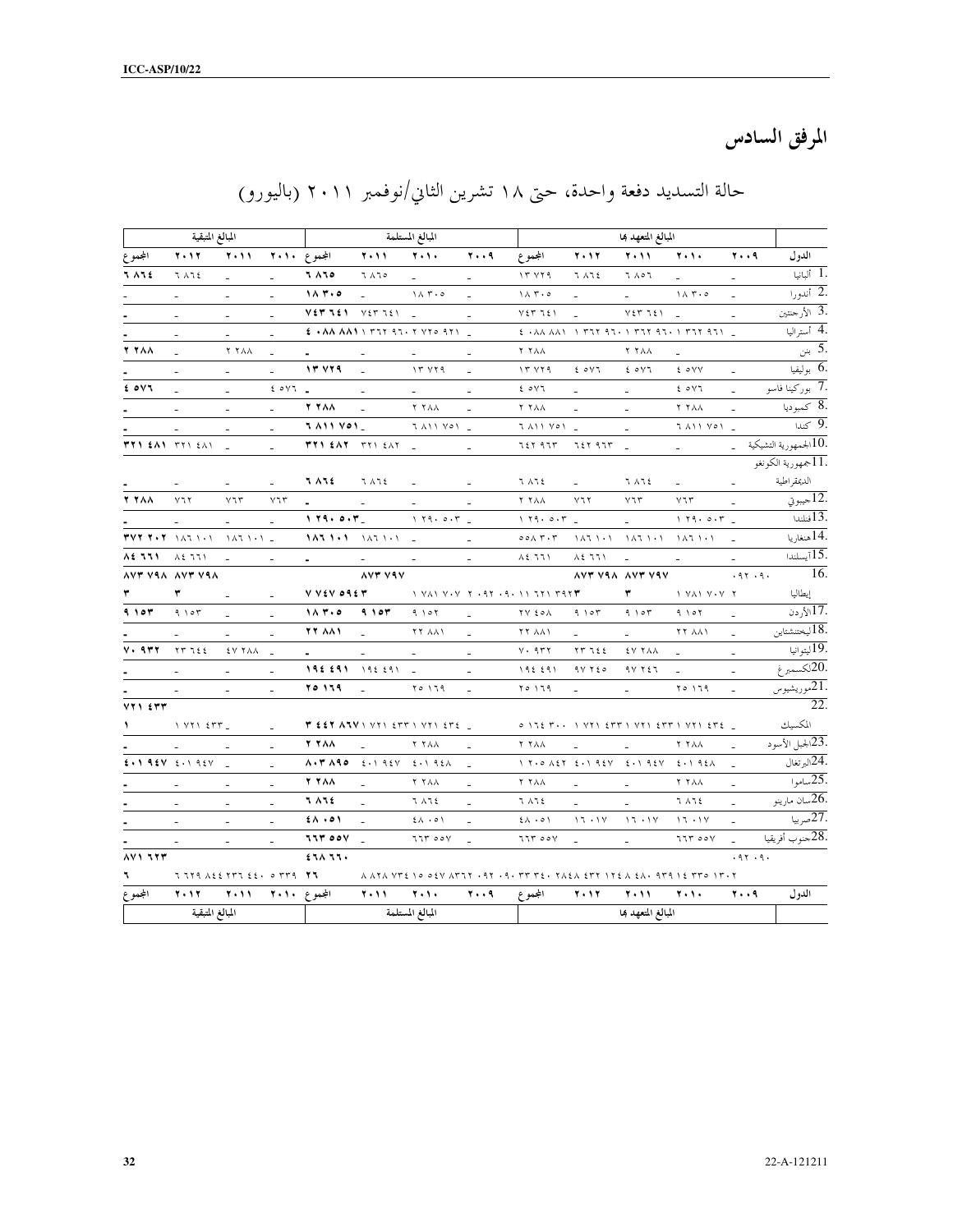# المرفق السابع

## التدفق النقدي والتسديد دفعة واحدة حتى ١٨ تشرين الثاني/نوفمبر ٢٠١١

|                                                                                     | ۲۰۱۰ (باليورو)                           |                                                 |                                                                           | المبالغ الفعلية ٢٠١٠                                                                                                                                                                                                                                                                                                           |                                                                               | المبالغ الفعلية                                               |                                                                                                                     | المبالغ المقدرة                                                                                                                                                                                                                                                                                                                                                                                                        |                       |
|-------------------------------------------------------------------------------------|------------------------------------------|-------------------------------------------------|---------------------------------------------------------------------------|--------------------------------------------------------------------------------------------------------------------------------------------------------------------------------------------------------------------------------------------------------------------------------------------------------------------------------|-------------------------------------------------------------------------------|---------------------------------------------------------------|---------------------------------------------------------------------------------------------------------------------|------------------------------------------------------------------------------------------------------------------------------------------------------------------------------------------------------------------------------------------------------------------------------------------------------------------------------------------------------------------------------------------------------------------------|-----------------------|
|                                                                                     | لمحة عامة عن التلفق                      |                                                 |                                                                           |                                                                                                                                                                                                                                                                                                                                |                                                                               |                                                               |                                                                                                                     |                                                                                                                                                                                                                                                                                                                                                                                                                        |                       |
|                                                                                     | النقلبي                                  | الربع الأول                                     |                                                                           | الربع الثالث<br>الربع الثاني                                                                                                                                                                                                                                                                                                   | الربع الرابع                                                                  | 7.1.                                                          | 7.1.                                                                                                                | 2011                                                                                                                                                                                                                                                                                                                                                                                                                   | 7.17                  |
|                                                                                     | االنقد الوارد:                           |                                                 |                                                                           |                                                                                                                                                                                                                                                                                                                                |                                                                               |                                                               |                                                                                                                     |                                                                                                                                                                                                                                                                                                                                                                                                                        |                       |
|                                                                                     | رصيد السنة السابقة ٢,٢٣٧,٦١٩             |                                                 | $\tau, \tau \tau \eta, \epsilon \eta$ .                                   |                                                                                                                                                                                                                                                                                                                                |                                                                               |                                                               |                                                                                                                     | $0, 972, 777$ $11, 227, 197$                                                                                                                                                                                                                                                                                                                                                                                           |                       |
|                                                                                     | مبالغ واردة مسددة دفعة ٢,٨٤٧,٢١<br>واحدة |                                                 |                                                                           | $\lambda$ , $\tau$ $\tau$ , $\gamma$ $\tau$ , $\tau$ , $\tau$ $\tau$ , $\lambda$                                                                                                                                                                                                                                               |                                                                               |                                                               | $V, 997, \lambda \cdot o$ $V, 297, 297$ $\mid o, V77, 9 \cdot \cdot \cdot$ $\mid o, o2V, \lambda \cdot \cdot \cdot$ |                                                                                                                                                                                                                                                                                                                                                                                                                        |                       |
|                                                                                     | الفائدة المحصلة                          | 1 Y Y                                           | ٦,٦٦٦                                                                     | $\Upsilon, \Upsilon, \Upsilon$                                                                                                                                                                                                                                                                                                 | $\gamma$ $\land$ , $\epsilon$ $\circ$ $\circ$                                 | $\circ \cdot, \cdot \cdot \tau$                               |                                                                                                                     |                                                                                                                                                                                                                                                                                                                                                                                                                        |                       |
|                                                                                     | المجموع                                  |                                                 |                                                                           | $\Lambda, 9155, 775$ $\Lambda, \cdots, 019$ $\Lambda, 0005$ $\Lambda, 790$ $\Lambda, 790$ $\Lambda, 757$ $\Lambda, 775, 900$ $\Lambda, 115$                                                                                                                                                                                    |                                                                               |                                                               |                                                                                                                     |                                                                                                                                                                                                                                                                                                                                                                                                                        | 17,974,574            |
|                                                                                     | النقد المدفوع:                           |                                                 |                                                                           |                                                                                                                                                                                                                                                                                                                                |                                                                               |                                                               |                                                                                                                     |                                                                                                                                                                                                                                                                                                                                                                                                                        |                       |
|                                                                                     | تكاليف المباين الدائمة                   | 1, 12, 797                                      |                                                                           | $\lambda$ 1 2, 1 0 $\lambda$<br>۷٤١,٢٩٦                                                                                                                                                                                                                                                                                        | 1, 297, 701                                                                   | $2, \lambda \setminus 7, \lambda \cdot 2$                     |                                                                                                                     | $\gamma$ , $\gamma$ , $\gamma$ , $\gamma$ , $\gamma$ , $\gamma$ , $\gamma$ , $\gamma$ , $\gamma$ , $\gamma$ , $\gamma$ , $\gamma$ , $\gamma$ , $\gamma$ , $\gamma$ , $\gamma$ , $\gamma$ , $\gamma$ , $\gamma$ , $\gamma$ , $\gamma$ , $\gamma$ , $\gamma$ , $\gamma$ , $\gamma$ , $\gamma$ , $\gamma$ , $\gamma$ , $\gamma$ , $\gamma$ , $\gamma$ , $\gamma$ , $\gamma$ , $\gamma$ , $\gamma$ , $\gamma$ , $\gamma$ , | $r_1, \ldots, \ldots$ |
|                                                                                     | تسديد قرض وزارة<br>الخارجية الهولندية    |                                                 | $\setminus$ , $\setminus$ $\setminus$ $\setminus$ $\setminus$ $\setminus$ |                                                                                                                                                                                                                                                                                                                                |                                                                               | $\setminus$ , $\setminus$ $\setminus$ $\setminus$ $\setminus$ | $\setminus$ , $\setminus$ $\setminus$ $\setminus$                                                                   |                                                                                                                                                                                                                                                                                                                                                                                                                        |                       |
|                                                                                     |                                          |                                                 |                                                                           | $-1$ $\lambda$ , * $YY$ , $\sigma YY$ $\sigma$ , $\tau YY$ $\tau Y$ , $\tau YY$ , $\tau YY$ , $\tau YY$ , $\sigma Y$ , $\sigma Y$ , $\tau YY$ , $\tau YY$ , $\tau YYY$ , $\tau YYY$ , $\tau YYY$ , $\tau YYY$ , $\tau YYY$ , $\tau YYY$ , $\tau YYY$ , $\tau YYYY$ , $\tau YYYYY$ , $\tau YYYYYYYYYYYYYYYYYYYYYYYYYYYYYYYYYYY$ |                                                                               |                                                               |                                                                                                                     |                                                                                                                                                                                                                                                                                                                                                                                                                        |                       |
|                                                                                     | الرصيد المرحل                            |                                                 |                                                                           |                                                                                                                                                                                                                                                                                                                                |                                                                               |                                                               |                                                                                                                     |                                                                                                                                                                                                                                                                                                                                                                                                                        |                       |
|                                                                                     |                                          | المبالغ الفعلية ٢٠١١                            |                                                                           | توقعات ۲۰۱۱                                                                                                                                                                                                                                                                                                                    |                                                                               |                                                               | المبالغ المقدرة (*)                                                                                                 |                                                                                                                                                                                                                                                                                                                                                                                                                        |                       |
|                                                                                     |                                          |                                                 |                                                                           |                                                                                                                                                                                                                                                                                                                                |                                                                               |                                                               |                                                                                                                     |                                                                                                                                                                                                                                                                                                                                                                                                                        |                       |
|                                                                                     | الربع الأول                              | الربع الثاني                                    | الربع الثالث                                                              | الربع الرابع 1 + ٢ +                                                                                                                                                                                                                                                                                                           | 2012                                                                          | ۲۰۱۳                                                          | ۲۰۱٤                                                                                                                | ۲۰۱۰                                                                                                                                                                                                                                                                                                                                                                                                                   |                       |
|                                                                                     |                                          |                                                 |                                                                           |                                                                                                                                                                                                                                                                                                                                |                                                                               |                                                               |                                                                                                                     |                                                                                                                                                                                                                                                                                                                                                                                                                        |                       |
|                                                                                     |                                          |                                                 |                                                                           | $\{17,9\circ\forall,\circ\beta\wedge\quad 17,191,2\cdot2\cdot11, \circ9\vee,\forall YY\quad 17,7\vee\lambda,99Y\quad 17,9\circ1,\cdot99\cdot\quad17,73\cdot17,73\cdot19\cdot11, \circ9\vee,\forall YY\}$                                                                                                                       |                                                                               |                                                               |                                                                                                                     | $-\mathsf{r}_\lambda, \mathsf{v}_\lambda$                                                                                                                                                                                                                                                                                                                                                                              | $-1.262276217$        |
|                                                                                     | $0,7$ $\setminus 7,70$ .                 | $\wedge$ , $\vee$ $\cdots$ , $\zeta$ $\wedge$ . | 1,910,912                                                                 | $\bullet$                                                                                                                                                                                                                                                                                                                      | $Y, \cdot 77, 112$<br>$\lambda, \lambda \Upsilon \lambda, \forall \Upsilon$ 2 |                                                               | صفر                                                                                                                 | صفر                                                                                                                                                                                                                                                                                                                                                                                                                    | صفر                   |
| $\mathbf{Y} \cdot \mathbf{1}$<br>(باليورو)<br>لمحة عامة<br>عن التدفق<br>مبالغ واردة | $\circ$ , $\circ$ $\wedge$ $\wedge$      | 17,907                                          | $\mathbf{Y} \mathbf{9}, \mathbf{Y} \cdot \mathbf{A}$                      | $\circ, \cdot \cdot \cdot$                                                                                                                                                                                                                                                                                                     | $\circ \tau, \wedge \epsilon \tau$                                            |                                                               |                                                                                                                     |                                                                                                                                                                                                                                                                                                                                                                                                                        |                       |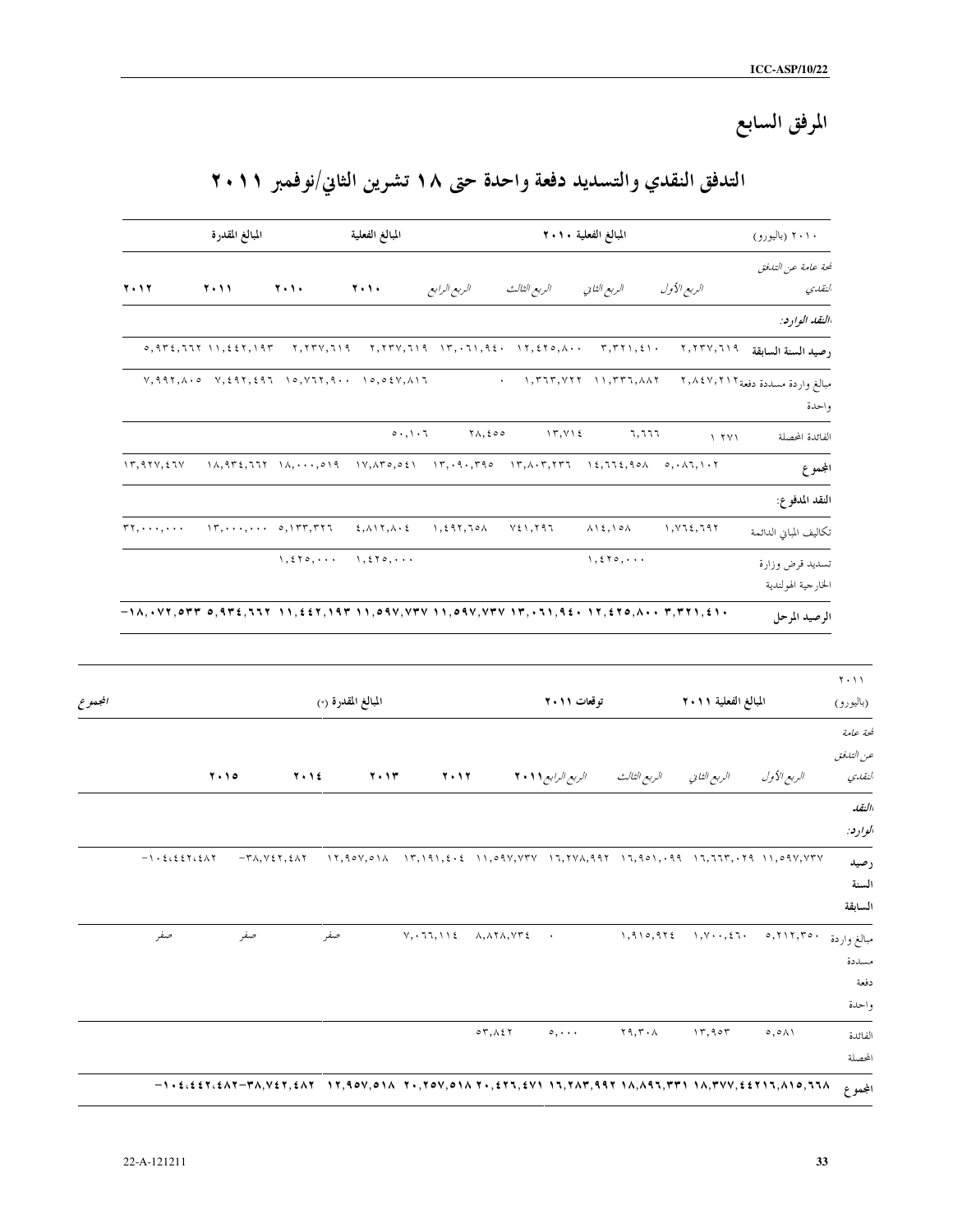| النقد<br>المدفوع:                    |         |          |  |  |                                                                                                         |  |
|--------------------------------------|---------|----------|--|--|---------------------------------------------------------------------------------------------------------|--|
| تكاليف                               | 9,717   |          |  |  | $70.1$ $\cdot \cdot \cdot \cdot$                                                                        |  |
| المباني                              |         |          |  |  |                                                                                                         |  |
| الدائمة                              |         |          |  |  |                                                                                                         |  |
| تكاليف                               | 157,577 | 1YY, .97 |  |  |                                                                                                         |  |
| المباني                              |         |          |  |  |                                                                                                         |  |
| الدائمة                              |         |          |  |  |                                                                                                         |  |
| [الالتزامات                          |         |          |  |  |                                                                                                         |  |
| غير المصفاة                          |         |          |  |  |                                                                                                         |  |
| لعام                                 |         |          |  |  |                                                                                                         |  |
| $[\mathbf{y} \cdot \mathbf{y} \cdot$ |         |          |  |  |                                                                                                         |  |
| تسديد                                |         |          |  |  |                                                                                                         |  |
| قرض                                  |         |          |  |  |                                                                                                         |  |
| وزارة                                |         |          |  |  |                                                                                                         |  |
| الخارجية                             |         |          |  |  |                                                                                                         |  |
| الهولندية                            |         |          |  |  |                                                                                                         |  |
| الرصيد                               |         |          |  |  | $-1$ 03(٣٦١(٢٩٨-١٠٤(٤٤٢(٤٨٢-٣٨,٧٤٢,٤٨٢-١٢,٩0٧,٥١٨-١٣,١٩١,٤٠٤-١٣,١٩١,٤٠٤-١٦,٢٧٨,٩٩٢-١٦,٩٥١,٠٩٩١٦,٦٦٣,٠٢٩ |  |
| المرحل                               |         |          |  |  |                                                                                                         |  |

(\*) تعني أرقام ''الرصيد المرحل'' السلبية استعمال القرض. وتعد الأرقام المقدرة أعلاه تقديرات فقط وخاضعة للتغيير.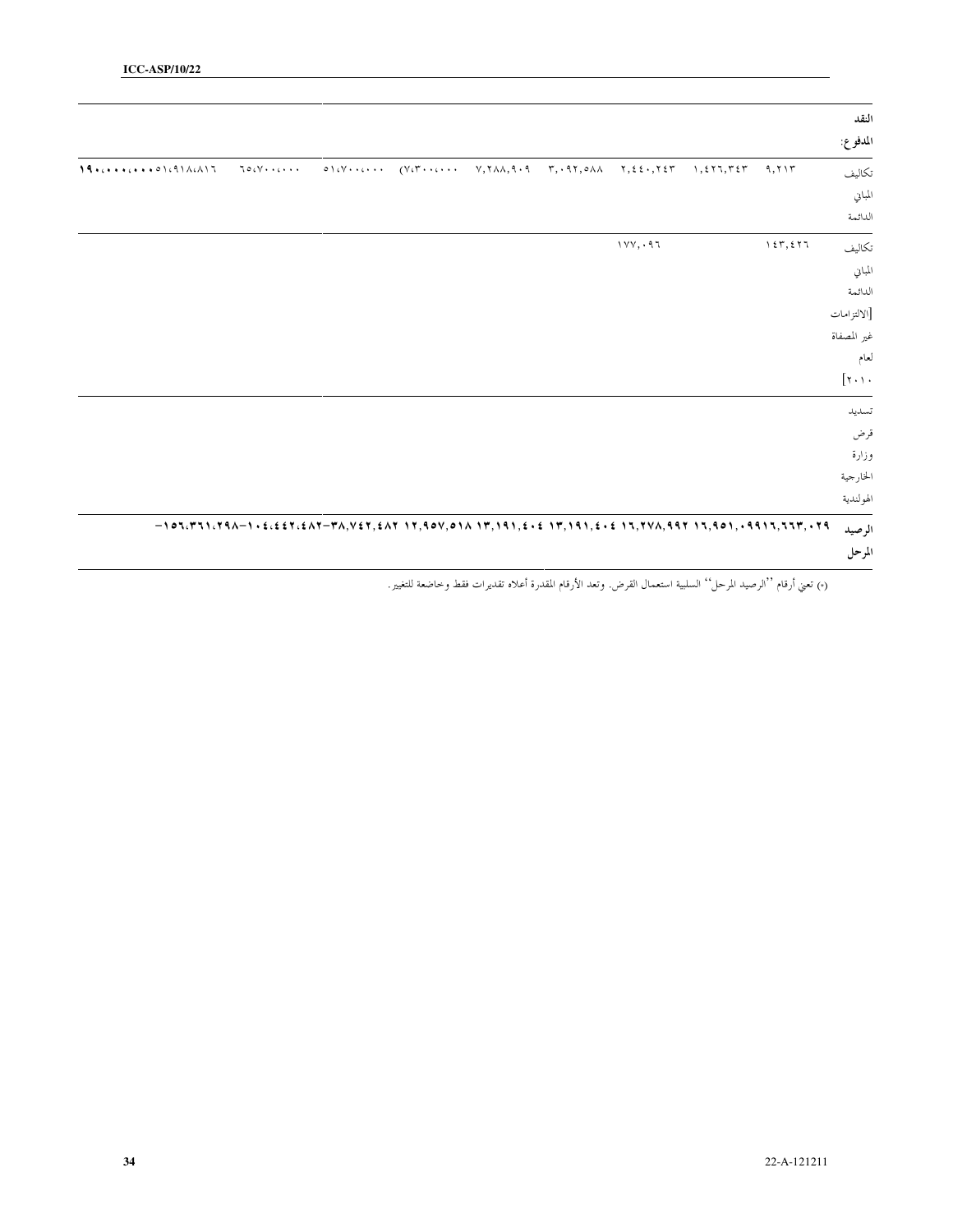## المرفق الثامن

## هيكل الحوكمة الجديد

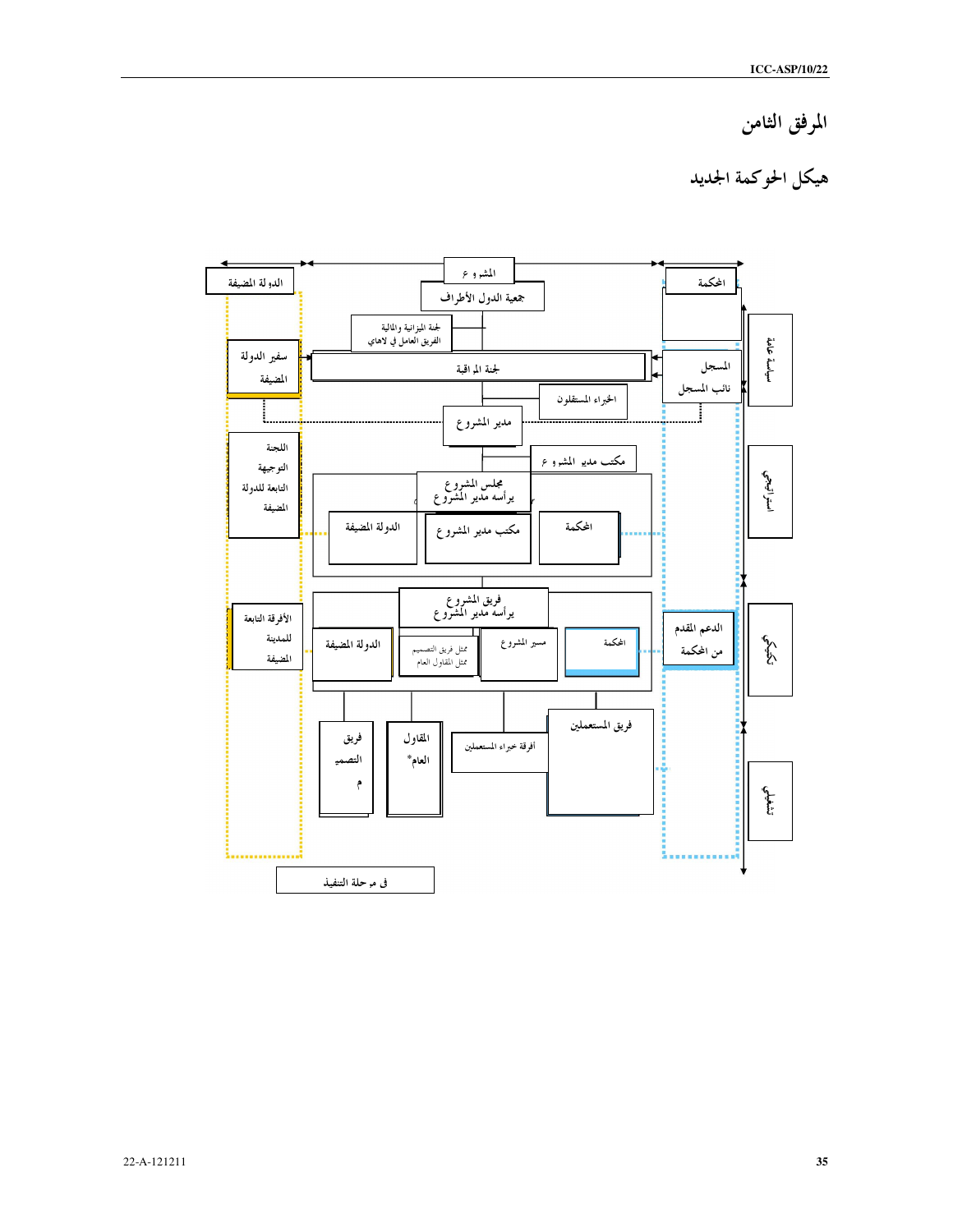المرفق التاسع

قرار بشأن المباني الدائمة\*

إن جمعية اللهول الأطراف،

إِذْ تَشْيَرِ إِلَى القرارات التي اعتمدت فيما يتعلق بالمباني الدائمة، بما في ذلك القرار ICC-ASP/8/Res.1) والقرار ICC-ASP/7/Res.1 <sup>(°)</sup>، والقرار ICC-ASP/8/Res.5 <sup>(\*)</sup>، والقرار <sup>(V)</sup>ICC-ASP/8/Res.8) والقرار ICC-ASP/9/Res.1*) وإذ تعيد التأكيد* على أهمية المباين الدائمة لمستقبل المحكمة،

وإِنَّه تحيط *علماً* بتقرير لجنة المراقبة بشأن المباين الدائمة<sup>(٩)</sup>، وتوصيات المراجع الخارجي للحسابات<sup>٬۰٬</sup>)، وتقريري لجنة الميزانية والمالية عن أعمال دورتيها السادسة عشرة والسابعة عشرة والتوصيات الوا<sub>د</sub> دة بمما<sup>(١١)</sup>،

وإذ تكرر الإعراب عن عزمها الأكيد في إنجاز المباين بالميزانية المحددة والبالغة ١٩٠ مليون يورو (بمستوى أسعار ٢٠١٤) طبقاً للقرار ICC-ASP/6/Res.1، *وتؤكد* أهمية الدور الذي تقوم به لجنة المراقبة في تنفيذ أي إجراءات تتم بموجب السلطة المخولة لها وتكون لازمة لضمان سير العمل في المشروع بسلامة وفي حدود الميزانية فضلا عن تخفيض تكاليف ملكية المبابي إلى أدبي حد ممكن،

وإِذِ تسلَّم بأهمية الفعالية والكفاءة في صنع القرار، والخطوط الواضحة للسلطة، والدقة في تحديد المخاطر وإدارتها، وفرض رقابة صارمة على التغييرات في التصميم لضمان التناسب بين المشروع والتكلفة، وترحب بالخطوات التي اتخذقما لجنة المراقبة لتنفيذ الترتيبات الإدارية الجيدة لمشروع المباني الدائمة، وباشتراك المحكمة والدولة المضيفة في هذا المجهود المشترك،

وإِنَّه ترحَّب بإعلان ٢٨ من الدول الأطراف التزامها بسداد أنصبتها دفعة واحدة وفقاً للمبادئ الواردة في المرفق الثالث من القرار ICC-ASP/7/Res.1، وبأنه ورد فعلا حتى ١٨ تشرين الثاني/نوفمبر ٢٠١١ ما مجموعه ٢٦,٥ مليون يورو من إجمالي المبلغ الذي تم الالتزام به والبالغ قدره ۳۳٫۳ مليون يورو،

<sup>(١)</sup> *الوثائق الرسمية... الدو رة السادسة ...Y . • • ١ (I*CC-ASP/6/20)، المجلد الأول، الجزء الثالث. <sup>(٢)</sup> *الوثائق الرسمية... الدو رة السابعة ...٨ . ٢٠٠* (ICC-ASP/7/20)، المجلد الأول، الجزء الثالث. <sup>(٣)</sup> *الوثائق الرسمية... الدورة الثامنة ...؟ ٢٠٠* (ICC-ASP/8/20)، المجلد الأول، الجزء الثاني. <sup>(٤)</sup> *الو ثائق الرسمية ... اللهو رة الثامنة (المستأنفة)... ٢٠١٠. ICC-ASP/8/20/Add.1) الجزء الثاني.* <sup>(٥)</sup> *الوثائق الرسمية ... الدورة اتاسعة... ٢٠١٠* (ICC-ASP/9/20، ٢٠١)، المحلد الأول، الجزء الثاني.

.ICC-ASP/10/22 $(7)$ 

صدر سابقاً بوصفه *الوثيقة I*CC-ASP/10/22، المرفق التاسع.

<sup>&</sup>lt;sup>(٧)</sup>ا*لوثائق الرسمية ... اللهورة العاشرة... ٢٠١١* (ICC-ASP/10/20م)، المجلد الثاني، الجزء جيم- أولا. (<sup>۸)</sup> المرجع نفسه، الجزآن باء–۱ وباء–۲.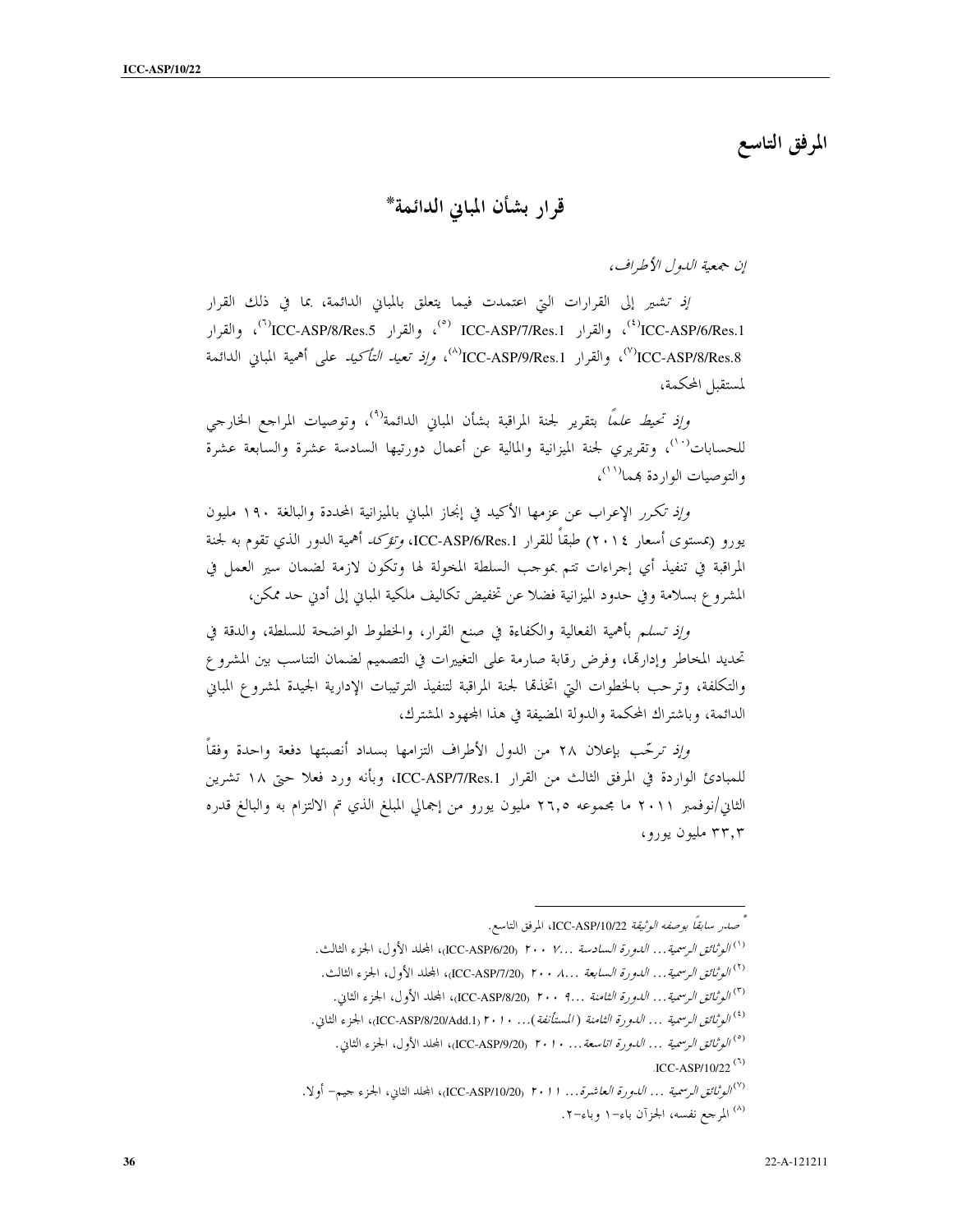وإِذِ تلاحظ أن المحكمة قدَّرت كمياً في ١ آذار /مارس ٢٠١١ التكاليف الأخرى ذات الصلة بالمشروع ولكن غير ذات الصلة المباشرة بالتشييد بمبلغ ٤٢,٢ مليون يورو،

وإذ تلاحظ أن هذه التكاليف تتعلق بعناصر الاستعمال وتشمل نوعين من العناصر: (أ) عناصر الجموعة ٣ البالغ قدرها ٢٢,١ مليون يورو للمعدات وأجهزة الاستعمال المدمَجة، أي العناصر الثابتة المدمجة في التصميم؛ و(ب) عناصر المجموعة ٢ والتكاليف الأخرى ذات الصلة، التي كانت تبلغ أصلاً ٢٠,١ مليون يورو وخفضت بعد ذلك إلى ١٩,٨ مليون يورو، لأحهزة الاستعمال غير المدمجة، أي للعناصر غير الثابتة، والتكاليف الأخرى مثل تكاليف النقل، والموظفين الإضافيين، وأجور الخبراء الاستشاريين،

وإذ تلاحظ أن تكاليف الملكية عند الانتهاء من مرحلة التصميم النهائي (الاستهلاك والتكاليف المالية وتكاليف التشغيل) تقدر حالياً بنحو ١٧ مليون يورو سنويا<sup>(١٢)</sup>،

وإذ ترحب بإستراتيجية مراجعة التكاليف التي وضعتها لجنة المراقبة لتغطية تكاليف العنصرين ٢ و٣ وللتقليل من تأثيرها على عملية الميزنة السنوية، فضلا عن إبقاء تكاليف التشييد في حدود الميزانية الإجمالية، *وإذ تشجع* الاستمرار في الاتحاه التزولي لهذه التكاليف،

*وإذ تشدد ع*لى ضرورة تسليم المباني الدائمة بنوعية جيدة وفي حدود الميزانية المعتمدة، وبأن لجنة المراقبة مكلفة بالتالي بضمان أن يتماشى التصميم والمتطلبات الوظيفية للمشروع باستمرار مع الموارد المتفق عليها، وبالإبقاء على تكاليف الملكية عند أدبى حد ممكن؛

وإنه تفكّر بإنشاء الصندوق الاستئماني للتبرعات المخصصة لتشييد المباني الدائمة وبإمكان تقديم أي مساهمات طوعية في شكل أموال مخصصة لأغراض معينة، أو مساهمات عينية، بعد التشاور مع لجنة المراقبة؛

## أو لا— المشروع: الميزانية والتقيد بالحدود الزمنية

١− ترحب بتقرير لجنة المراقبة وتعرب عن تقديرها لمجلس إدارة المشروع ولجنة المراقبة للتقدم المحرز في مشروع المباين الدائمة منذ الدورة التاسعة للجمعية؛ ٢- ترحّب بإنجاز مرحلة التصميم النهائي لمشروع المباني الدائمة *وتوافق* على مخطط التدفقات النقدية المنقحة الوارد في التذييل الأول؛ ٣ – *ترحب أيضاً* باستمرار بقاء المشروع في حدود الميزانية المعتمدة البالغ قدرها ١٩٠ مليون يورو؛ ٤ – توافق على إستراتيجية لجنة المراقبة للإبقاء على التكاليف في حدود الميزانية عن طريق التركيز على الميزانية الإجمالية وليس على الموارد المتاحة في كل مرحلة من مراحل المشروع؛ 0- *توافق على* أن لا تتجاوز تكاليف العناصر غير المدمجة (المجموعة ٢) والتكاليف الأخرى ذات الصلة مبلغ ١٩٫٨ مليون يورو، وعلى أن يتم اعتمادها سنوياً في ميزانية المحكمة؛

<sup>(&</sup>lt;sup>٩)</sup> التقرير عن أنشطة لجنة المراقبة، ICC-ASP/10/22، الفقرات ٩١١–٩٨.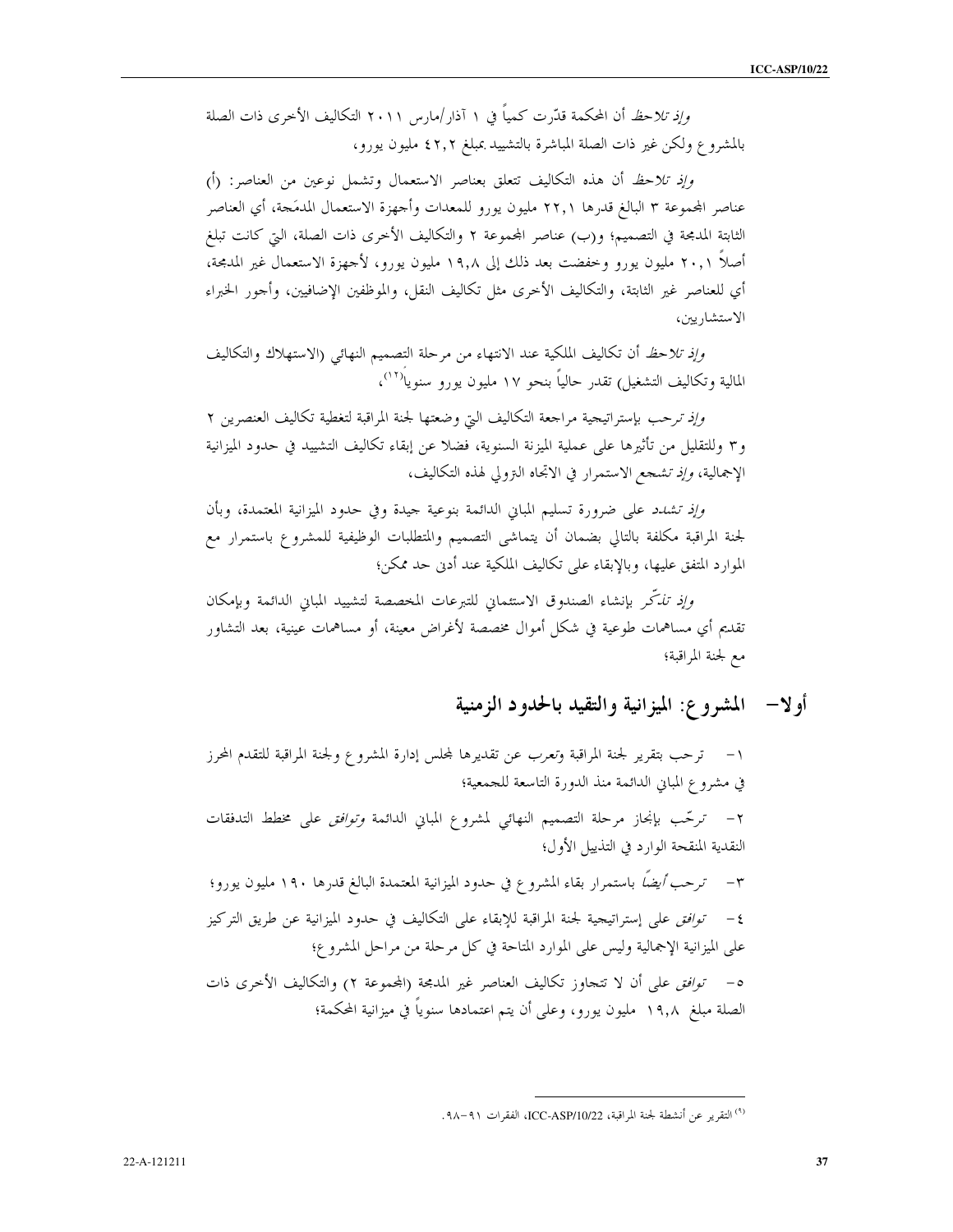٦– *توافق أيضاً* على أن تكاليف العناصر المدمجة (المجموعة ٣) تكاليف متصلة بالتشييد وألها تدخل بالتالي في نطاق الميزانية الإجمالية التي يبلغ قدرها ١٩٠ مليون يورو، *وتوافق كذلك* على استيعاب هذه العناصر والتكاليف المتصلة بما بالكامل في الميزانية الإجمالية لعدم تحاوز الحدود المقررة لهذه الميزانية؛

٧ – تَ*أذن* للجنة المراجعة بالقيام، عند الاقتضاء، باستعراض التصميم و/أو المتطلبات الوظيفية من أحل ضمان النوعية الجيدة للمباني ولكن مع بقاء الميزانية في حدود التكاليف المعتمدة، ولتحقيق هذا الغرض، *تطلب إلى* مدير المشرو ع أن يضمن تنفيذ التعديلات المطلوبة بأقل تكلفة إضافية ممكنة نتيجة للتأخير وغير ذلك من العوامل، من أحل ضمان التوازن الإيجابي بين التكاليف الإضافية والوفورات التي يمكن تحقيقها من حلال التعديلات؛

٨– *تطلب إلى* لجنة المراقبة ومدير المشروع والمحكمة أن تؤخذ في الاعتبار، عند اتخاذ قرارات بشأن تصميم المشروع، الآثار على التكاليف التشغيلية المقبلة للمحكمة، *وتؤكد على* ضرورة المضى قدماً في المشروع بطريقة تؤدي إلى الإبقاء على التكاليف التشغيلية المقبلة للمباني الدائمة، بما في ذلك تكاليف الصيانة، عند أدن حد ممكن، بالنظر إلى القيود المفروضة على الميزانية؛

٩– تحيط علمًا بمحموع المساحة الأرضية الإجمالية المعدلة التي لا تزيد على ٤٥٠ ٥٢ متراً مربعا نتيجة لهندسة القيمة التي أجريت في آذار /مارس ٢٠١١ و*توافق عليها*؛

ً ١٠- تحي*ط علماً* بأن التاريخ المحدد لإنجاز المباني الدائمة هو أيلول/سبتمبر ٢٠١٥ مع الاستعداد لانتقال المحكمة إلى تلك المباني في كانون الأول/ديسمبر ٢٠١٥، *وتشجع مدي*ر المشروع، بالتشاور مع لجنة المراقبة والمحكمة والدولة المضيفة، على مواصلة البحث عن طرق للحد من أي تأخير وما قد يترتب عليه من نتائج؛

١١– تش*دد ع*لى عدم استخدام ميزانية المشروع لتغطية أي تأخير ينتج عن حدول الهدم؛ ١٢– ترحب بالقرار الذي اتخذته لجنة المراقبة للتعاقد على أساس أعلى جودة بأفضل سعر ممكن، مع الاتفاق مع المتعهد على آلية للتكاليف المستهدفة يتم من خلالها ضمان الحد الأعلى للأسعار، مع حوافز لاستمرار البحث عن وفورات إضافية أثناء فترة التشييد.

ثانيا— الحوكمة

١٣- تشدد على أهمية وجود رؤية وملكية مشتركة للمشروع بين جميع الجهات المعنية وكذلك على أهمية التنسيق والاتصال بصورة فعَّالة بين مدير المشروع والمحكمة والدولة المضيفة في جميع مراحل مشروع المباني الدائمة وعلى جميع مستوياته، *وتوافق،* في هذا الصدد على ترتيبات الحوكمة المنقحة التي اعتمتها لجنة المراقبة، وترحب بالتحسين المعلن في فعالية عملية صنع القرار؛

١٤– تشتد على ضرورة إسهام ومشاركة الدولة المضيفة بصورة كاملة في جميع مراحل المشروع وعلى جميع مستوياته و*تلاحظ أيضاً* أهمية التزام الدولة المضيفة بالتعاون المستمر؛

١٥- تع*يد التأكيد* على أهمية الدور الذي يقوم به مدير المشروع في توفير الريادة الإستراتيجية والإدارة الشاملة للمشروع، وتذكَّر بالمسؤوليات الملقاة على عاتقه لتحقيق أهداف المشروع والتقيد بالآحال المحددة والتكاليف والشروط المتعلقة بالجودة، على النحو الوارد في القرار ICC-ASP/6/Res.1،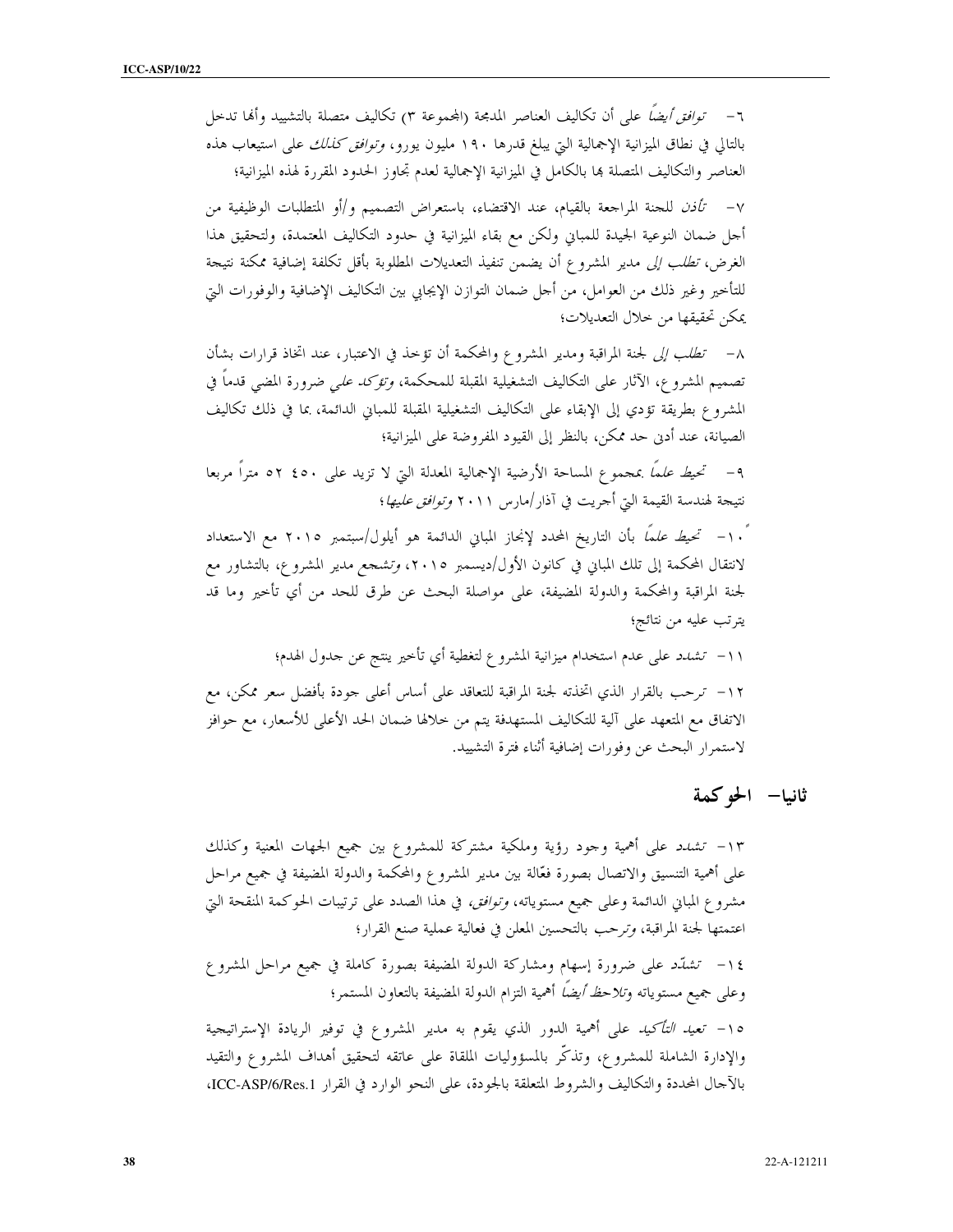*وتدعو* المسجّل إلى تفويض السلطات لمدير المشروع حيثما كان ذلك ضرورياً وحسب المستوى المطلوب، وفقا للنظام المالي والقواعد المالية، فيما يتعلق بالارتباطات المالية لمشروع المباني الدائمة. ١٦- *تطلب* إلى مدير المشروع أن يعد، بالاشتراك مع المحكمة، وفقاً للفقرة ٥ من المرفق الخامس من القرار ICC-ASP/7/Res.1، توصيات بشأن سبل تحسين المبادئ التوجيهية المنطبقة على العقود والنفقات حالياً من أحل تفادي أي تأخير لا مبرر له في تنفيذ المشروع في المستقبل وأن يقدم هذه التوصيات إلى لجنة المراقبة للموافقة عليها؛

ثالثاً– التقارير المالية

١٧- *تطلب إلى مدي*ر المشروع أن يواصل، بالتشاور مع لجنة المراقبة، وفقا للقرار ICC-ASP/6/Res.1، تقديم أرقام مفصلة كل سنة للتكلفة التقديرية النهائية للمشروع بالاستناد إلى آخر المعلومات المتاحة، بما في ذلك الجدول المتعلق باستخدام الأموال المتأتية من الأنصبة المقررة المسددة دفعة واحدة، وذلك لكي تنظر فيها الجمعية في دورتما العادية؛

١٨– ت*طلب* إلى المحكمة أن تبقى قيد الاستعراض، بالتشاور مع الدول التي تعهدت بسداد أنصبتها المقررة دفعة واحدة، الجدول الزمني لاستلام هذه المدفوعات، وأن تبقى لجنة المراقبة على الدوام على علم ها؛

١٩- تطلب إلى مدير المشروع أن يواصل تقديم تقارير سنوية إلى الجمعية، عن طريق لجنة المراقبة، عما تحقق من تقديرات السنة الماضية ومستوى الإنفاق؛

رابعا– إدارة المشروع

٢٠ *– تطلب إلى مدي*ر المشروع أن يبقي قيد الاستعراض دليل المشروع، وخطة المشروع، وأن يقدم تقريراً بشأنهما إلى لجنة المراقبة؛

٢١– تطلب إلى لجنة المراقبة أن تواصل إعداد وتنفيذ إستراتيجية مراجعة الحسابات؛

خامساً– المساهمات الطوعية

٢٢– تكرر دعوة أعضاء المحتمع المدني الذين أثبتوا التزامهم بولاية المحكمة إلى جمع الأموال لمشروع المباين الدائمة؛

## سادسا–تجديد عضوية لجنة المراقبة

٢٣ – تؤيد توصية المكتب، طبقاً للمرفق الثاني من القرار ICC-ASP/6/Res.1، بأن تتألف العضوية في لجنة المراقبة لفترة الولاية القادمة من الدول المشار إليها في التذييل الثاني لهذا القرار؛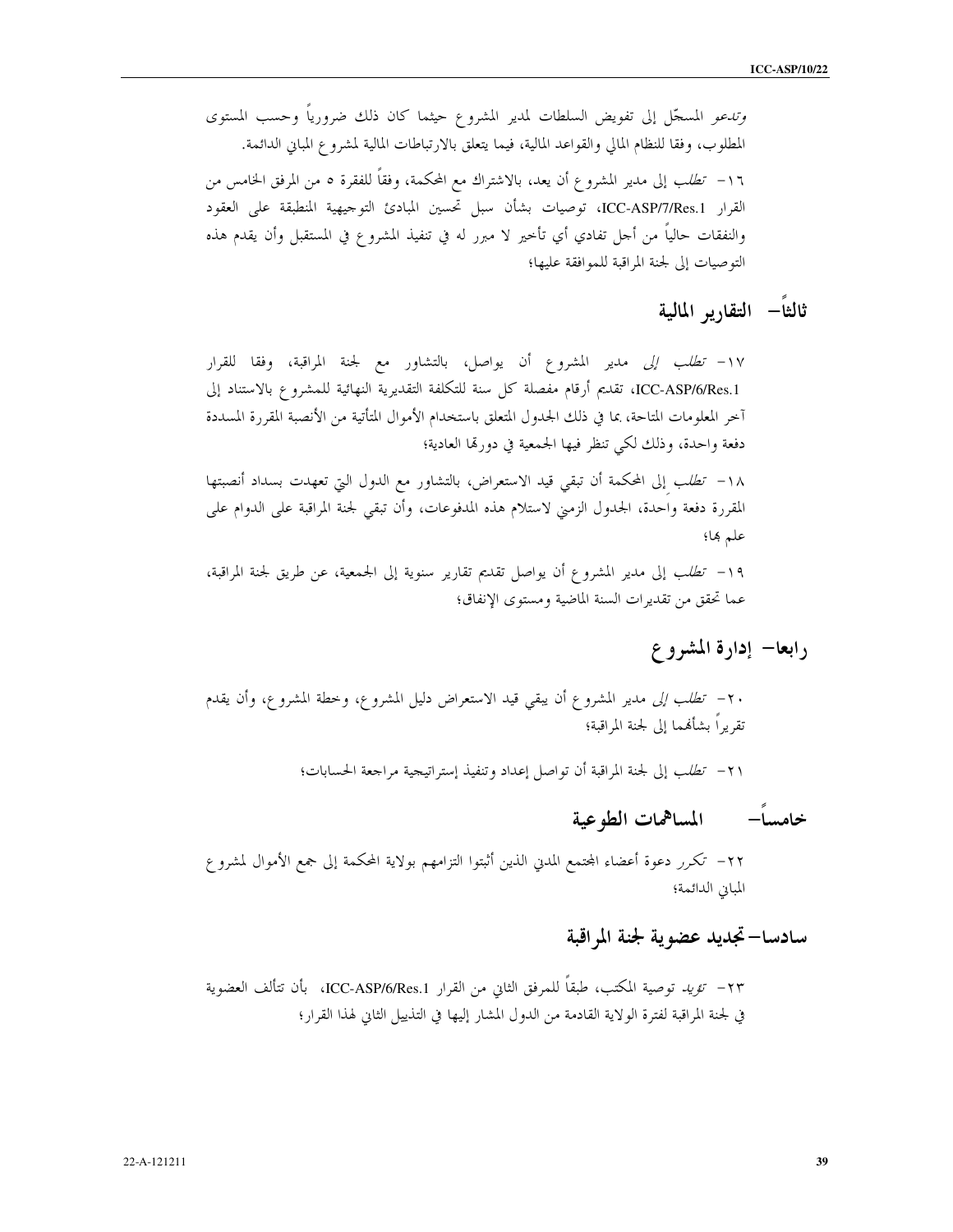## سابعاً– التقارير المقبلة للجنة المراقبة

٢٤ – تط*لب* إلى لجنة المراقبة أن تبقي هذه المسألة قيد الاستعراض، وأن تواصل تقديم التقارير المرحلية المنتظمة إلى المكتب، وأن تقدم تقريراً بذلك إلى الجمعية في دورتما القادمة.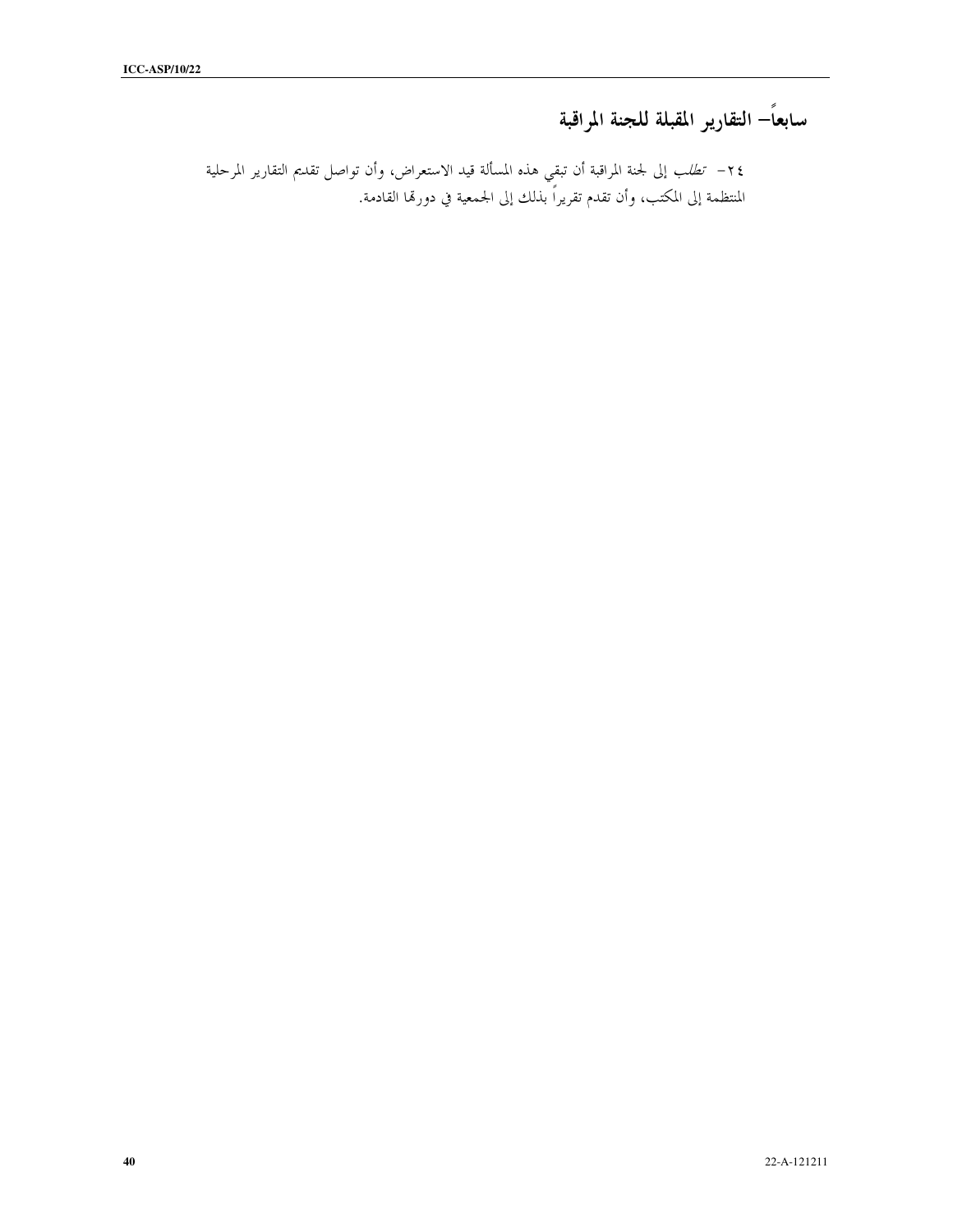## التذييل الأول

## مخطط التدفق النقدي

## ميزانية مشروع المباني الدائمة (بملايين اليورو)

|                                     | $r \cdot$ , $7$ | $r \cdot$ 10             |                          |                          | $r \cdot t \in -r \cdot t$ r  | $\mathfrak{r}\mathbin{\widehat{\hspace{1ex}}}$ , $\mathfrak{f}\mathfrak{r}$ |                                    |                          | المجموع ٢٠٠٩ - ٢٠١١ - ٢٠١١ |                              |                          | مجموع                               |                                                          |
|-------------------------------------|-----------------|--------------------------|--------------------------|--------------------------|-------------------------------|-----------------------------------------------------------------------------|------------------------------------|--------------------------|----------------------------|------------------------------|--------------------------|-------------------------------------|----------------------------------------------------------|
| المجموع                             | النقل           |                          |                          | التشييد                  |                               |                                                                             | م ت أ*  م ت ن**   م ت ن + المناقصة |                          |                            |                              | الكلي                    | التكاليف                            |                                                          |
|                                     |                 |                          |                          |                          |                               |                                                                             |                                    |                          |                            |                              | 111,1                    |                                     | ۱ – تكاليف البناء                                        |
| 111, A                              |                 |                          | $r_7, o$                 | $\epsilon \wedge, \vee$  | $\mathsf{r}_\mathbb{k},\circ$ |                                                                             |                                    |                          |                            |                              |                          | 111, A                              | ١(أ) التكاليف المباشرة                                   |
| $\Lambda$ , ٩                       |                 |                          | ۲,۷                      | $r, \tau$                | ۲,۷                           |                                                                             |                                    |                          |                            |                              |                          | ۸,۹                                 | ١(ب) غير المباشرة (باستثناء<br>التكاليف العامة للموقع)   |
| $\circ$ , $\circ$                   |                 |                          | $\cdot$ , $\circ$        | $\cdot$ , $\wedge$       | $\mathbf{r},\mathbf{r}$       | $\wedge$ , $\vee$                                                           |                                    |                          |                            |                              |                          | $\circ$ , $\circ$                   | ١(ج) أتعاب فريق التصميم<br>(بعد المناقصة)                |
|                                     |                 |                          |                          |                          |                               |                                                                             |                                    |                          |                            |                              | rr, 9                    |                                     | ٢- المخاطر                                               |
|                                     |                 |                          |                          |                          |                               |                                                                             |                                    |                          |                            |                              |                          |                                     | ٢(أ) مخاطر المشروع (جميع<br>المحالات، بما في ذلك التصميم |
| $\mathbf{y} \mathbf{y}, \mathbf{y}$ |                 | $\overline{\phantom{a}}$ | $9, \cdot$               | $\cdots$ , $\mathsf{r}$  | $\vee,\curlyvee$              | $\lambda$ , $\cdot$                                                         |                                    | $\overline{\phantom{a}}$ |                            | $\overline{\phantom{0}}$     |                          | $\mathbf{y} \mathbf{y}, \mathbf{y}$ | أو الأطراف الثالثة)                                      |
| $\circ$ , $\mathsf{r}$              |                 | $\overline{\phantom{0}}$ | ۰, ۲                     | $\lambda, \lambda$       | ۰,۰                           | $\cdot$ , $\tau$                                                            |                                    |                          |                            |                              |                          | $\circ$ , $\mathbf r$               | ٢(ب) مخاطر العملاء (حارج<br>المشروع مثل البلدية)         |
| $\mathbf{y}, \mathbf{y}$            |                 |                          |                          | $\overline{\phantom{0}}$ |                               | ۲,٦                                                                         |                                    |                          |                            | $\overline{\phantom{0}}$     | $\mathbf{Y}, \mathbf{Y}$ |                                     | ٣– التراخيص والرسوم                                      |
|                                     |                 |                          |                          |                          |                               | ۲,٦                                                                         |                                    |                          |                            |                              |                          | $\mathbf{v}, \mathbf{v}$            | التراخيص والرسوم                                         |
|                                     |                 |                          |                          |                          |                               |                                                                             |                                    |                          |                            |                              | 11,9                     |                                     | ٤ – الأجور                                               |
| V, 9                                |                 | $\overline{\phantom{0}}$ | $\overline{a}$           | $\overline{\phantom{0}}$ | $\overline{\phantom{0}}$      | $\overline{\phantom{m}}$                                                    | $\qquad \qquad -$                  | $\circ, \circ$           | ۲,۷                        | $\qquad \qquad \blacksquare$ |                          | V, 9                                | أ٤(أ) المتصلة بالتصميم                                   |
| ٦,٦                                 |                 |                          | $\cdot$ , $\circ$        | $\cdot$ , $\wedge$       | $\mathcal{N}, \mathcal{N}$    | $\cdot$ , $\tau$                                                            | $\lambda$ ,                        | $\eta, \xi$              | $\cdot$ , Y                | $\cdot$ , ٩                  |                          | ٦,٦                                 | ٤(ب) إدارة المشروع                                       |
| Y, 2                                |                 | $\overline{\phantom{a}}$ | $\cdot, \wedge$          | $\cdot$ , $\epsilon$     | $\cdot$ , ٤                   | $\cdot$ , $\circ$                                                           |                                    | $\cdot$ , $\epsilon$     | $\cdot$ , $\tau$           | $\cdot$ , $\epsilon$         |                          | $\mathbf{Y}, \mathbf{t}$            | ٤(ج) الخبراء الآخرين                                     |
| $, \circ$                           |                 | $\overline{\phantom{0}}$ | $\overline{\phantom{a}}$ | $\overline{\phantom{0}}$ | $\overline{\phantom{a}}$      | $\overline{\phantom{a}}$                                                    |                                    | $\overline{\phantom{a}}$ | $\lambda, \circ$           | $\equiv$                     | ه, ۱                     | $, \circ$                           | ٥– تكاليف أخرى                                           |
| $19.$ .                             |                 | $\overline{\phantom{0}}$ | $\circ$ 1,9              | 70, 1                    | $\circ$ 1, Y                  | $\mathbf{u},\mathbf{r}$                                                     | $\mathcal{N}, \mathcal{N}$         | v,                       | $\circ, \circ$             |                              | $1, 7, 19, \ldots$       | $19.$ .                             | المجموع                                                  |
|                                     |                 | $\circ$ \, 9             |                          | 70, 7                    | $\circ \wedge, \vee$          | $Y, \tau$                                                                   |                                    | v,                       | $\circ, \wedge$            | $\wedge$ , $\tau$            | $\overline{\phantom{a}}$ | $\overline{\phantom{a}}$            |                                                          |
|                                     |                 | 19.                      |                          | 17A, 1                   | $VT, \xi$                     | $\mathbf{y} \cdot \mathbf{y}$                                               |                                    | 17, 2                    | 7, 2                       | 1,7                          |                          |                                     | المجموع التراكمي                                         |

ملاحظة: الأرقام أعلاه تقديرات فقط وخاضعة للتغيير.

(\*) م ت أ: مرحلة التصميم الأولي.<br>(\*\*) م ت ن: مرحلة التصميم النهائي.